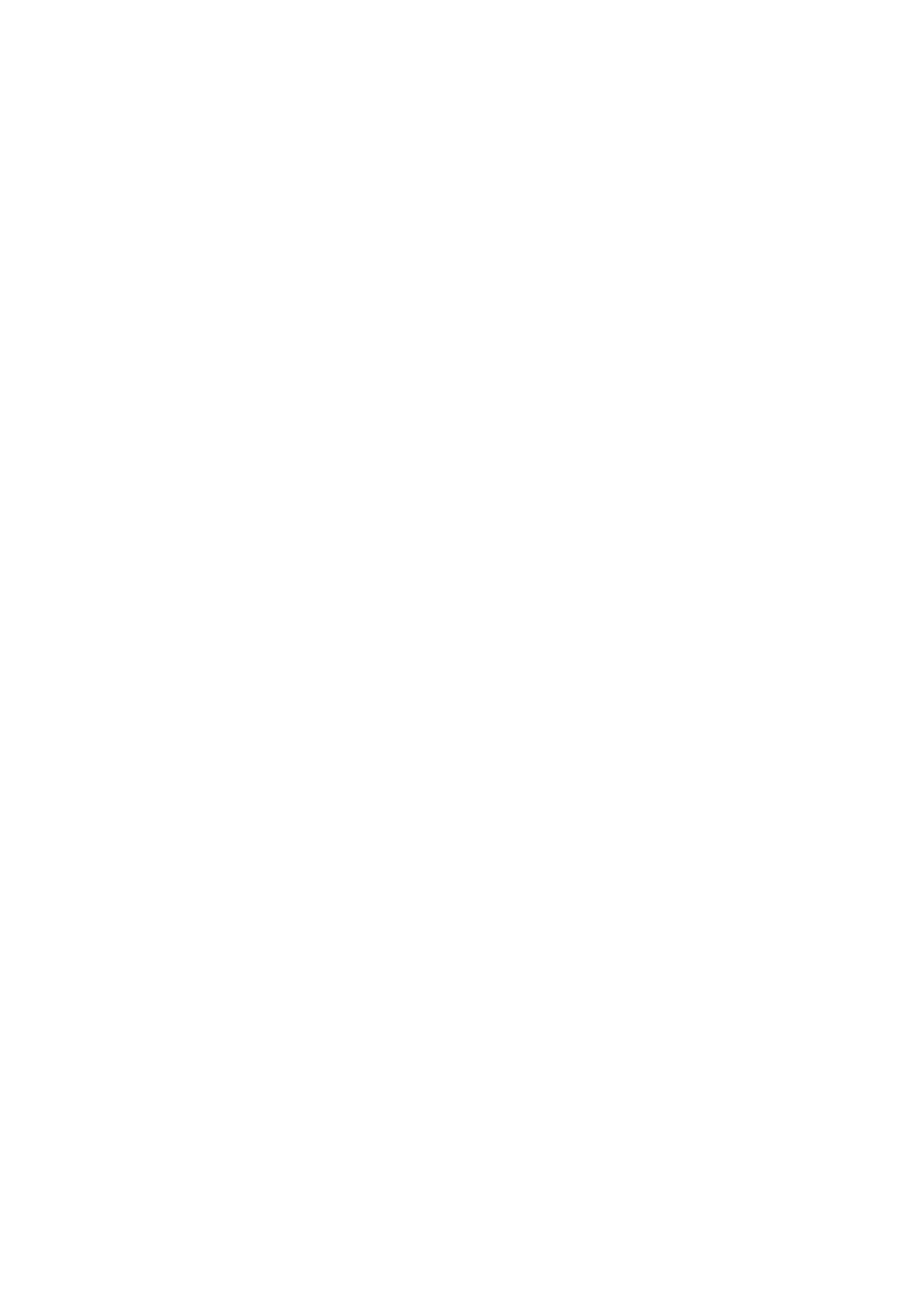# Response to the Montara Wellhead Platform Incident

Report of the Incident Analysis Team March 2010

Report by the Incident Analysis Team into the Response by the National Plan to Combat Pollution of the Sea by Oil and Other Noxious and Hazardous Substances, to the Montara Wellhead Platform Incident.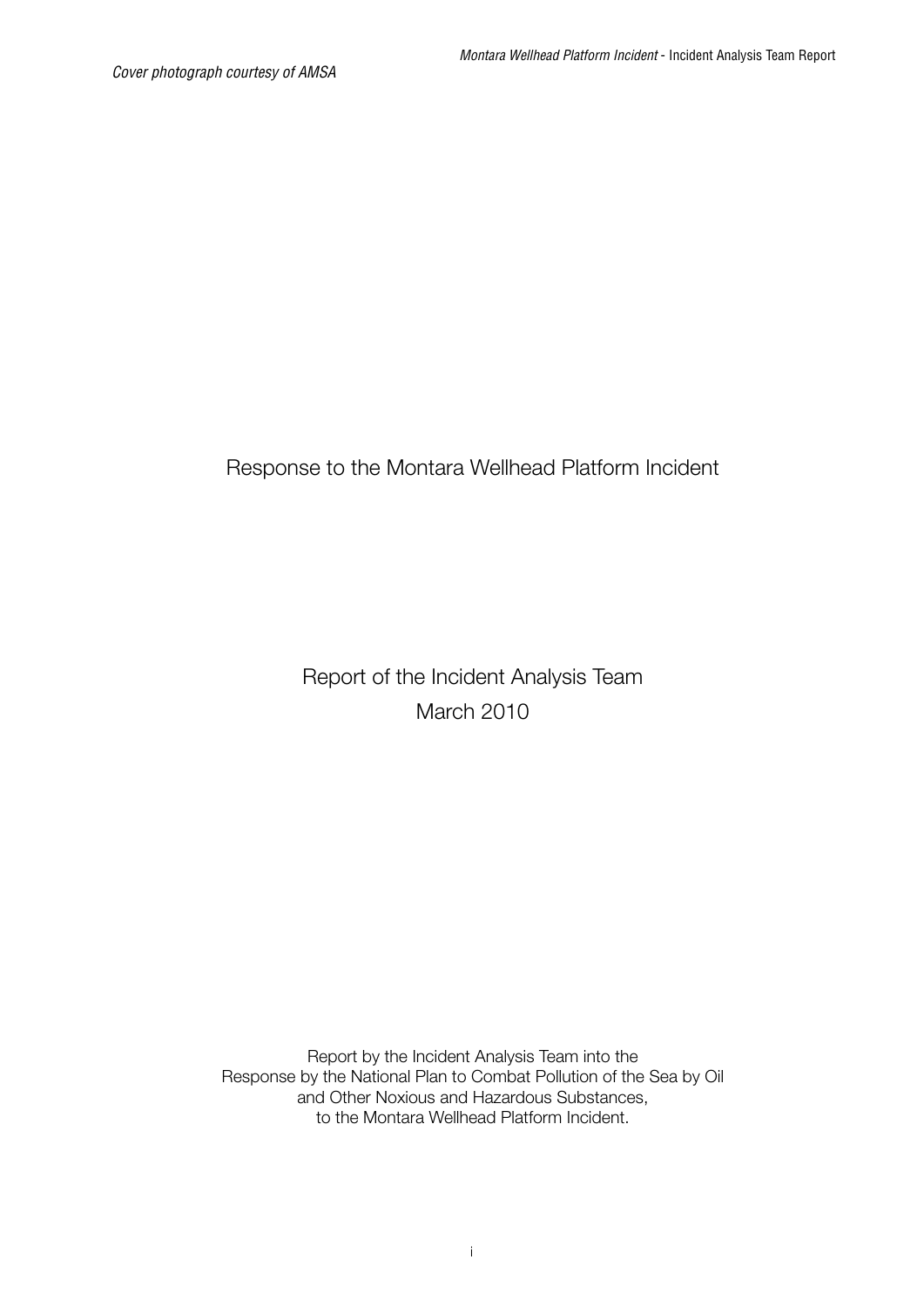# **CONTENTS**

| Abbreviations and Acronyms                                                                                  |                       |                                              | Ш  |  |
|-------------------------------------------------------------------------------------------------------------|-----------------------|----------------------------------------------|----|--|
| Preface<br>V                                                                                                |                       |                                              |    |  |
| <b>Executive Summary</b><br>ix                                                                              |                       |                                              |    |  |
| 1.                                                                                                          | Incident Description  |                                              |    |  |
| 2.                                                                                                          | Discussion/Key Issues |                                              |    |  |
|                                                                                                             | 2.1                   | <b>AMSA Response Arrangements</b>            | 6  |  |
|                                                                                                             | 2.2                   | <b>AMSA Combat Agency Role</b>               | 10 |  |
|                                                                                                             | 2.3                   | Responsibility for Environmental Issues      | 11 |  |
|                                                                                                             | 2.4                   | Cost Recovery Arrangements                   | 15 |  |
|                                                                                                             | 2.5                   | The Australian Maritime Safety Authority Act | 17 |  |
|                                                                                                             | 2.6                   | Oil Spill Contingency Plans                  | 17 |  |
|                                                                                                             | 2.7                   | <b>Risk Assessment</b>                       | 18 |  |
|                                                                                                             | 2.8                   | Use of Petroleum Industry Resources          | 19 |  |
|                                                                                                             | 2.9                   | Operational/Technical Issues                 | 21 |  |
|                                                                                                             | 2.10                  | Outstanding terms of reference               | 22 |  |
| Appendix 1 – Terms of Reference for the National Plan Incident<br>Analysis                                  |                       |                                              | 23 |  |
| Appendix 2 – Debriefs Attended and Personnel Interviewed by the<br>Incident Analysis Team                   |                       | 25                                           |    |  |
| Appendix 3 - Summary of Commissioned Reviews                                                                |                       |                                              | 29 |  |
| Appendix 4 – Operational and Technical issues to be referred to the<br>National Plan Operations Group<br>31 |                       |                                              |    |  |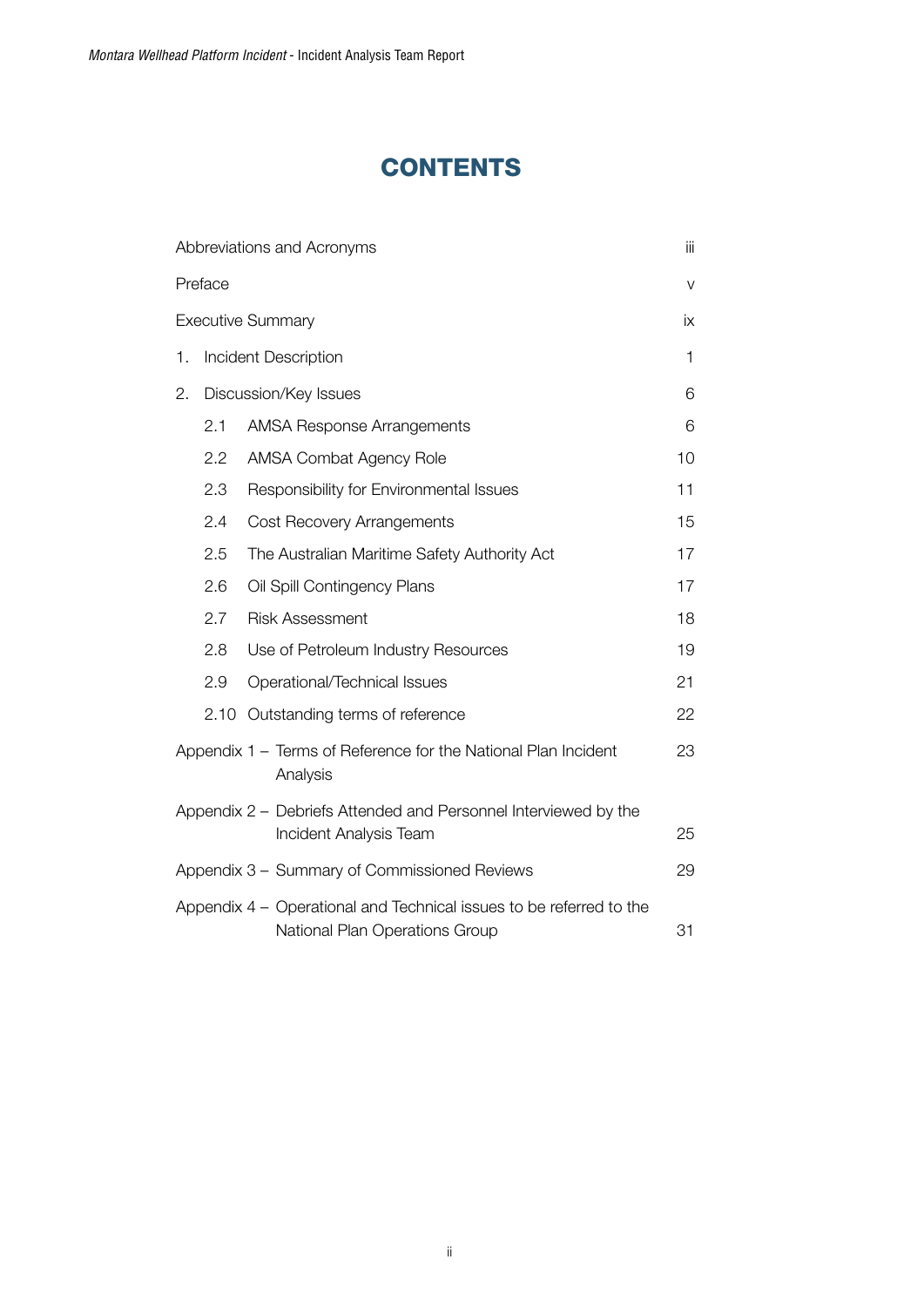# Abbreviations and Acronyms

AEST Australian Eastern Standard Time AFMA Australian Fisheries Management Authority AIP Australian Institute of Petroleum AMOSC Australian Marine Oil Spill Centre AMR Australian Maritime Resources AMSA Australian Maritime Safety Authority AWST Australian Western Standard Time Coordination Group Inter Government group and PTTEP Australasia (Ashmore Cartier) Proprietary Limited, which met regularly during the incident to coordinate the response CSTM Chemical Spill Trajectory Modelling Designated Authority The relevant State or Territory Minister and is responsible for the day-to-day administration of petroleum activities. Examples of Designated Authority administrative and regulatory activities include: **A** acceptance of Well Operations Management Plans; collection of petroleum data; and, **A** acceptance of Environment Plans. In practice, the power is delegated to government officials by the respective Minister. DEWHA Department of Environment, Water, Heritage and the Arts EPBC Act *Environment Protection and Biodiversity Conservation Act 1999* ESC Environment and Scientific Coordinator GIS Geographic Information System GRN Global Response Network IAT Incident Analysis Team IC Incident Controller ICC Incident Control Centre ICT Information and Communication Technology IMT Incident Management Team Joint Authority Comprises the State or Territory Minister and the responsible Commonwealth Minister and is concerned with significant decisions arising under the legislation. Examples of significant decisions for the Joint Authority include: determining areas to be open for applications for exploration permits; **P** granting and renewing exploration permits and production licences; and, Determining permit or licence conditions governing the level of work or expenditure required.

In practice, the power is delegated to government officials by the respective Ministers.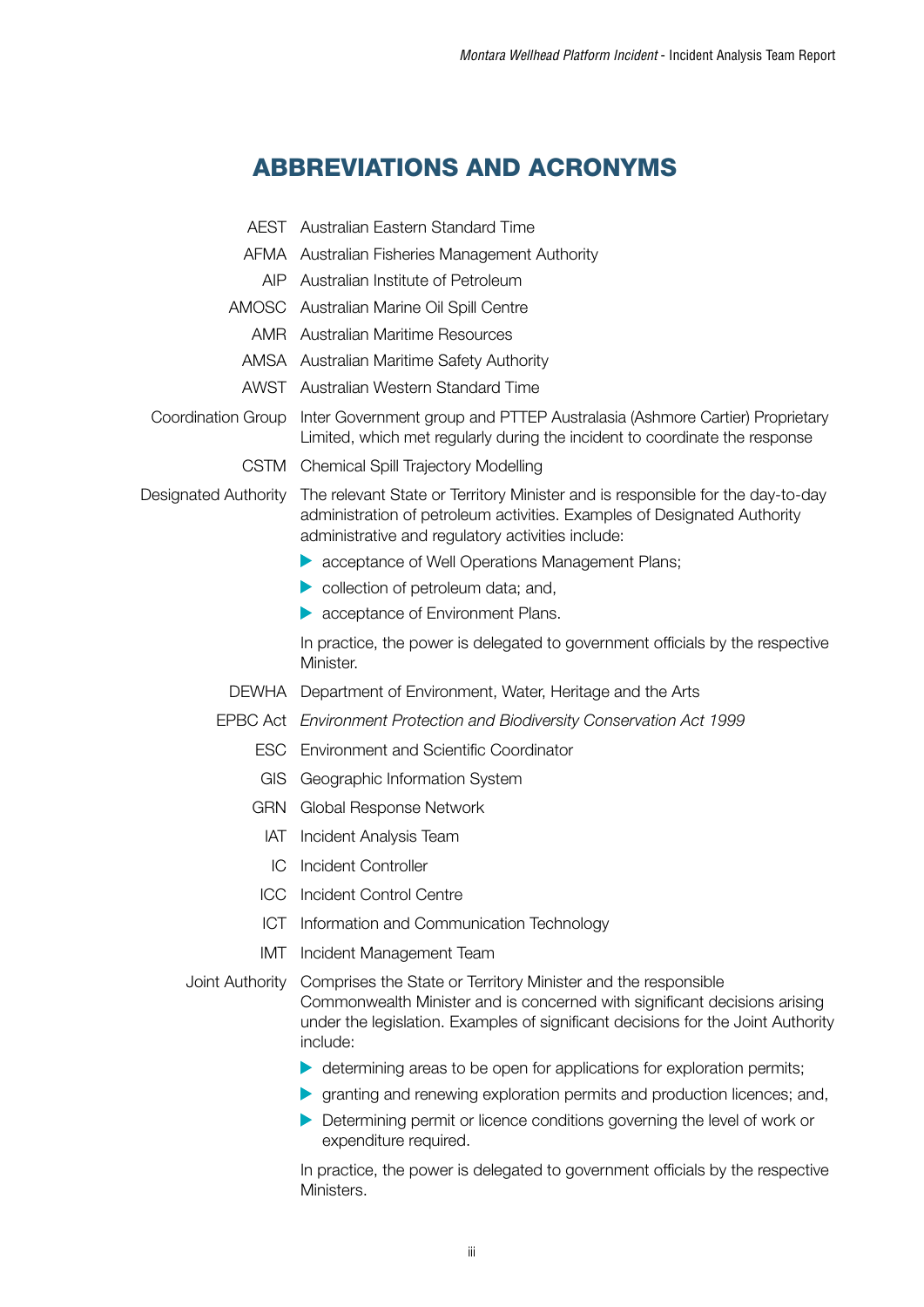- MCA The United Kingdom Marine and Coast Guard Agency
- MPC Marine Pollution Controller
- NRT National Response Team
- National Contingency Plan National Marine Oil Spill Contingency Plan
	- National Plan National Plan to Combat Pollution of the Sea by Oil and Other Noxious and Hazardous Substances
		- NPOG National Plan Operations Group
			- NT Northern Territory
		- OPOL Offshore Pollution Liability Scheme United Kingdom and some European countries
	- OPGGS Act Offshore Petroleum and Greenhouse Gas Storage Act 2006
		- OSCP Oil Spill Contingency Plan
		- OSR Oil Spill Response Company
		- OSRICS Oil Spill Response Incident Control System
		- OSTM Oil Spill Trajectory Modelling
		- PTTEP AA PTTEP Australasia (Ashmore Cartier) Proprietary Limited. The Australian company which operates the Montara Wellhead Platform
	- RCC Australia Rescue Coordination Centre Australia
		- RET Department of Resources, Energy and Tourism
		- SPILLCON International Oil Spill Prevention and Preparedness Conference held every three years
		- TOR Terms of Reference
	- Type I monitoring Operational Monitoring
	- Type II monitoring Scientific Monitoring
		- UK United Kingdom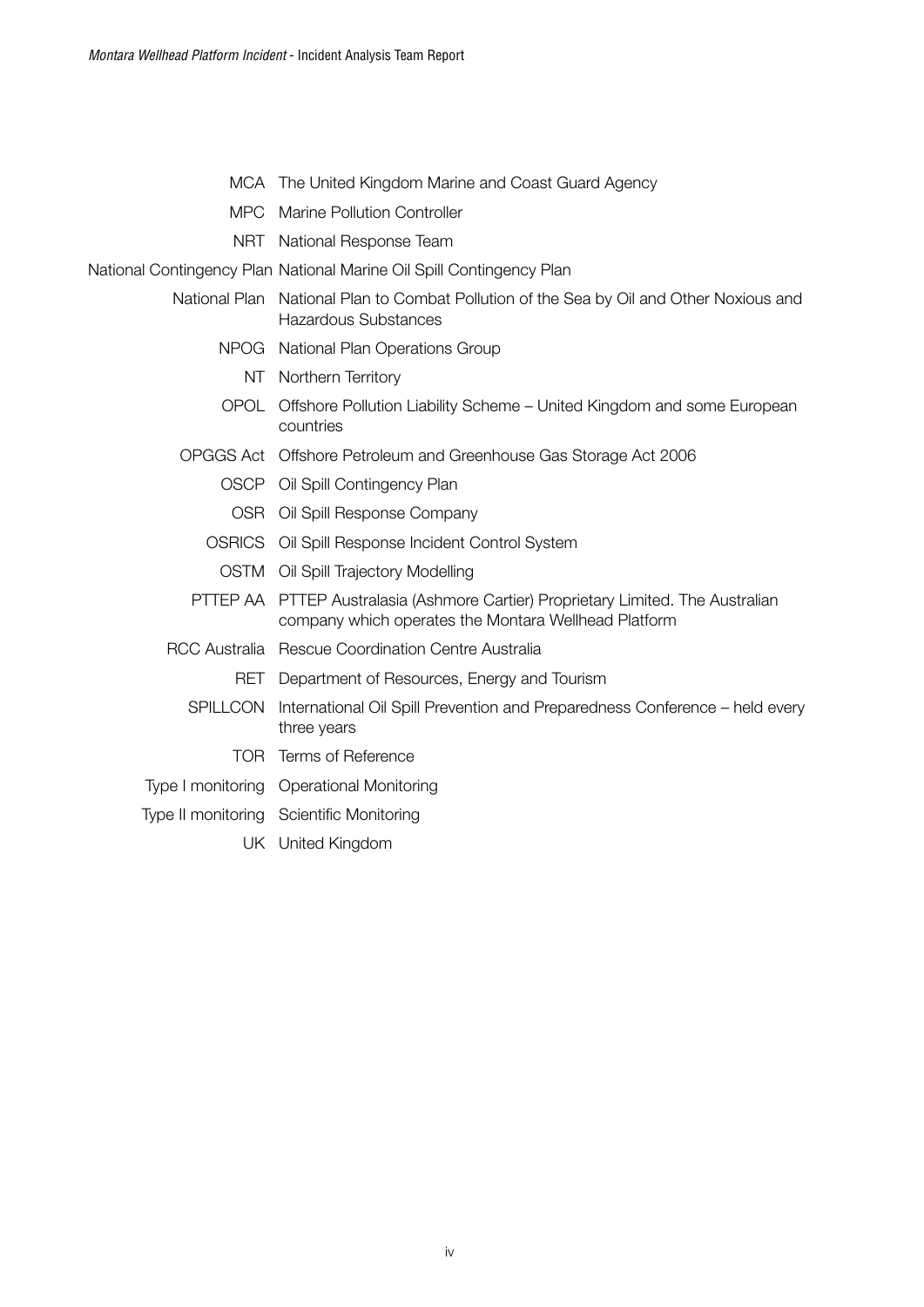# PREFACE

# Introduction

This report is prepared consistent with usual arrangements under the National Plan to Combat Pollution of the Sea by Oil and Other Noxious and Hazardous Substances (the National Plan). The National Plan provides the opportunity to establish an Incident Analysis Team (IAT) to provide strategic recommendations for improvements to the National Plan arrangements and identify any lessons learned to improve future major incident responses. Mr Bruce Gemmell, a former Deputy Chief Executive and Chief Operating Officer of the Civil Aviation Safety Authority with experience in incident analysis, was engaged by the Australian Maritime Safety Authority (AMSA) as independent chair of the IAT.

Of the seven members of the IAT, three were involved in the Montara Wellhead Platform incident. This did not result in any problems for the IAT's analysis of this incident as all the members provided valuable knowledge and experience. Nevertheless, the IAT considers that the appropriate degree of independence of incident analysis teams is a matter that should be addressed in the wider review of the National Plan to be conducted later in 2010.

# The Incident

At approximately 5.30 a.m. Australian Western Standard Time (AWST) (7.30 a.m. Australian Eastern Standard Time [AEST]) on Friday 21 August 2009, the Montara Wellhead Platform located 140 nautical miles (approximately 260 kilometres) offshore from the northwest Australian coast, had an uncontrolled release of hydrocarbons from one of the platform wells. Consequently oil escaped to the surface and gaseous hydrocarbons escaped into the atmosphere. The oil spill resulted in the activation of the National Plan, managed by AMSA.

The estimate provided by the operator, PTTEP Australasia (Ashmore Cartier) Proprietary Limited (PTTEP AA) was that 400 barrels (or approximately 64 tonnes) of crude oil were being lost per day. What followed was the longest and in many respects most complex oil spill response operation since the National Plan was established in 1973. The uncontrolled release continued until 3 November 2009 and response operations continued until 3 December 2009.

# The Analysis

AMSA formed an IAT tasked with assessing the incident, from an oil spill response perspective, to assess the adequacy of the response and to identify any lessons that could be learnt by Australian responders. The Terms of Reference (TOR) and the members of the IAT are provided in Appendix 1.

The IAT attended a series of debriefings and meetings in Canberra, Melbourne and Perth with relevant groups and individuals. A list of debriefings and attendees is provided in Appendix 2.

The IAT was also provided with additional background information in the form of several reports commissioned by AMSA. The findings of these reports have been summarised and are attached as Appendix 3.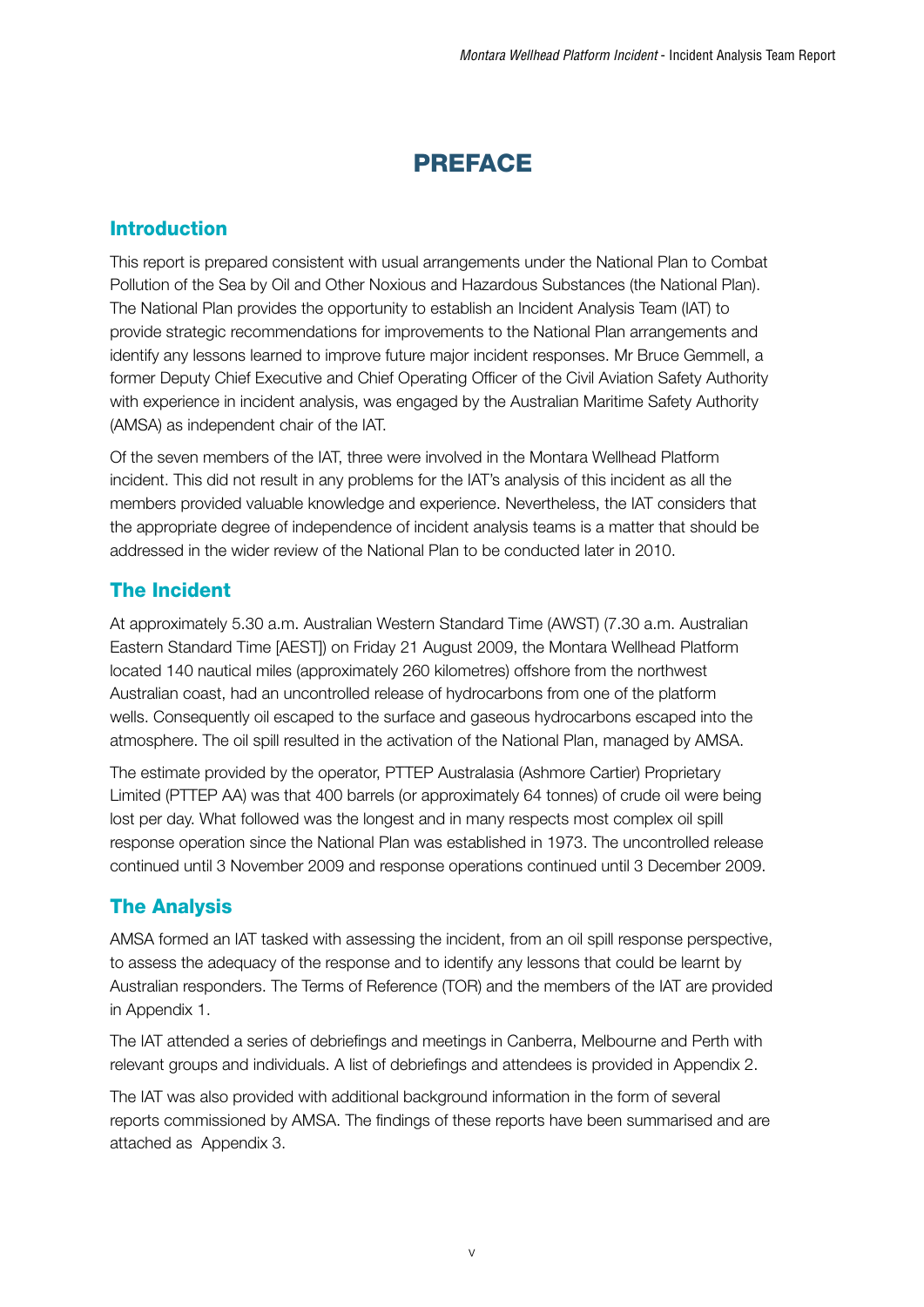# Overall Findings

Views expressed to the IAT indicate that overall the response to the Montara Wellhead Platform incident was highly effective. Comments from personnel involved with the response should be recognised, such as the following:

- **D** one from an NRT member that in 15 years service as a policeman, he had: "*…not seen an incident as well managed as this.*"
- **A** and from PTTEP AA that the response was:
	- "*…superb from everyone involved*".

All involved in the response demonstrated a "can-do" attitude and a willingness to work together to achieve the goal of preventing oil from impacting on sensitive marine resources, in particular the marine parks of Cartier and Ashmore Reefs, and the northwest coast of Western Australia. The existing relationships underlying and sustaining the National Plan, as well as the professionalism and outcome focus of those involved, were in the IAT's view, the sustaining factors which underpinned a successful outcome in this incident. The IAT considers these relationships need to be maintained and nurtured in support of any future response.

There was universal recognition of the excellent support provided by PTTEP AA, particularly in areas such as provision of on-water response resources, financial support and monitoring programmes. Other highly effective aspects of the response, as expressed to the IAT during the various debriefs and meetings, included:

- the excellent aerial resources that were available and the work carried out by the aerial observers;
- activation and use of the National Plan Fixed Wing Aerial Dispersant Capability;
- comprehensive focus of Occupational Health and Safety;
- **EXECONTERED EXECONTER A** containment and recovery operations, particularly given the considerable distance offshore;
- timeliness and accuracy of trajectory modelling; and  $\blacktriangleright$
- $\blacktriangleright$ the timely and sustained technical advice and support provided by the broader petroleum industry through the Australian Marine Oil Spill Centre (AMOSC).

One of the National Response Team members summed up the situation by noting that:

"To go so well for so long we must have done a lot of things right."

Nevertheless, as with any incident of this type, there are aspects of the response that, as indicated in the IAT's TOR:

"…might be improved for future reference."

The IAT has identified a number of issues that were raised during the post incident review. Each issue has been examined in detail using a range of available information sources to ascertain its relevance.

Based on this examination a series of conclusions and recommendations have been presented. The focus of this report is on strategic issues. A list of operational and technical issues to be presented to the National Plan Operations Group (NPOG) for consideration and necessary action forms Appendix 4.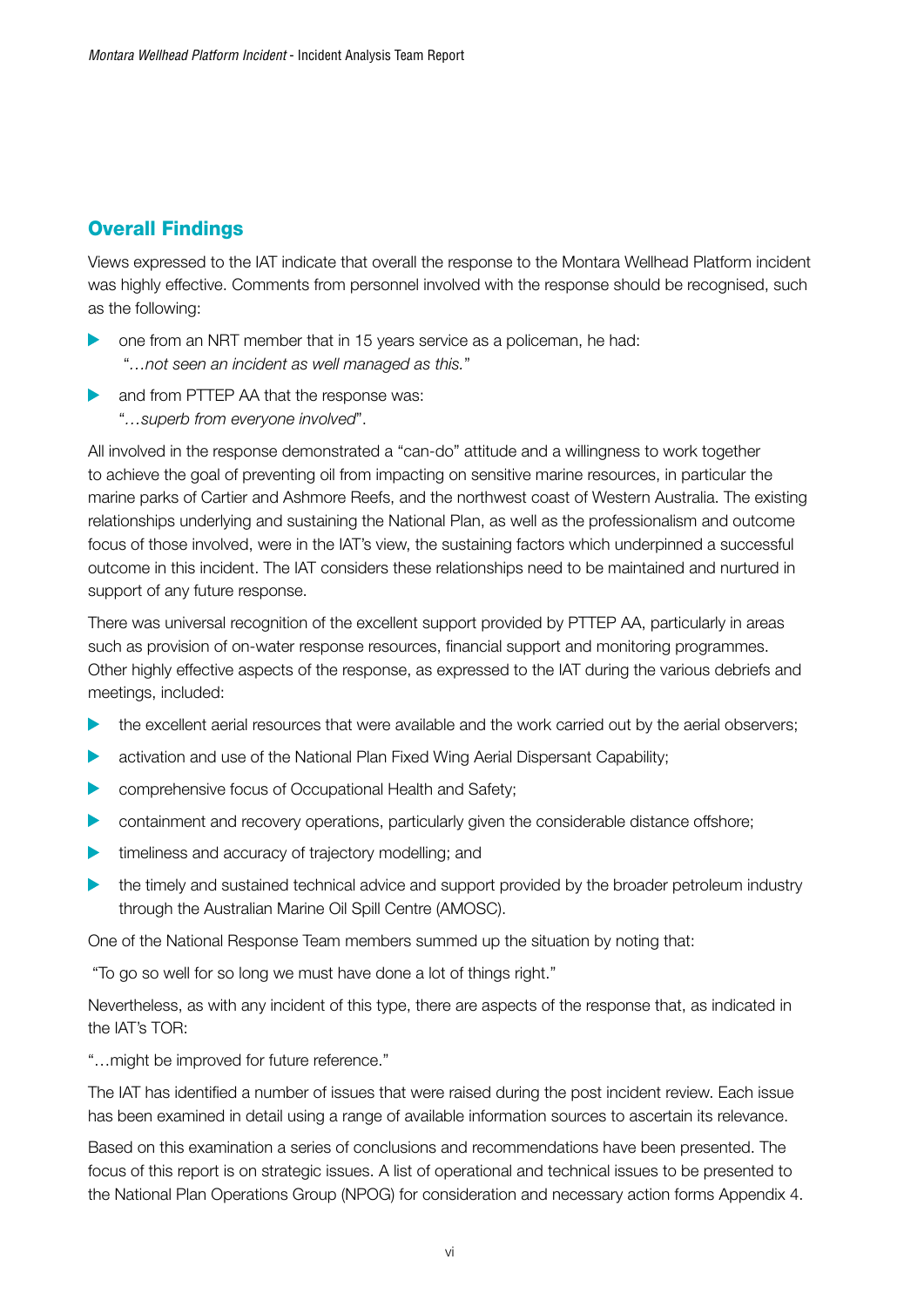The open response of the many individuals and organisations that provided information and made time available for interviews and discussion is appreciated by the IAT. The IAT has sought to ensure that a balanced view is presented in the discussion and findings of the report. The IAT commends the current approach to post incident analysis (including debriefs) undertaken by AMSA under the National Plan arrangements and strongly supports its continuation.

Any comments or criticisms in the Report should be read in a constructive sense. As with any analysis of an emergency incident it is important to ensure that the lessons learnt are used to improve preparedness and response arrangements in readiness for any future incidents.

This incident had many unique elements and any future events will have their own unique circumstances. However, the experience provided lessons that should assist AMSA in responding to future events, particularly where AMSA adopts the combat agency role. The IAT's recommendations were developed with this in mind.

# Montara Coordination Group

The IAT commends AMSA for establishing a Co-ordination Group to co-ordinate activity and share information between Government Departments and PTTEP AA. This Group was chaired by the AMSA Executive and included:

- Department of Resources, Energy and Tourism (RET);
- $\blacktriangleright$ Department of the Environment, Water, Heritage and the Arts (DEWHA);
- Department of the Prime Minister and Cabinet;
- Australian Fisheries Management Authority (AFMA);
- $\blacktriangleright$ Department of Foreign Affairs and Trade;
- PTTEP AA; and
- AMOSC.

The Coordination Group met every weekday from 24 August until 9 November, and then generally every second weekday until the response was terminated on 3 December. This Group worked well with the parties involved expressing satisfaction with the Group's capacity to provide up-to-date information, to understand issues and coordinate actions. In discussions with PTTEP AA following the incident, the IAT noted the company's concern regarding their exclusion from some of these meetings. The IAT could see that there would be circumstances were it was necessary for Government Departments to discuss issues without PTTEP AA present. It would therefore, not be appropriate to suggest that PTTEP AA be represented at all meetings. The IAT noted the benefit to all parties from direct communications and this should be encouraged to the greatest extent possible.

# Montara Commission of Inquiry

On 5 November 2009 the Minister for Resources and Energy established a Commission of Inquiry to report on the uncontrolled release of hydrocarbons at the Montara Wellhead Platform and subsequent events. The Inquiry is required to report by the end of June 2010 and is being undertaken pursuant to Part 9.10A of the *Offshore Petroleum and Greenhouse Gas Storage Act 2006* (OPGGS Act) which relates to inquiries into significant offshore incidents.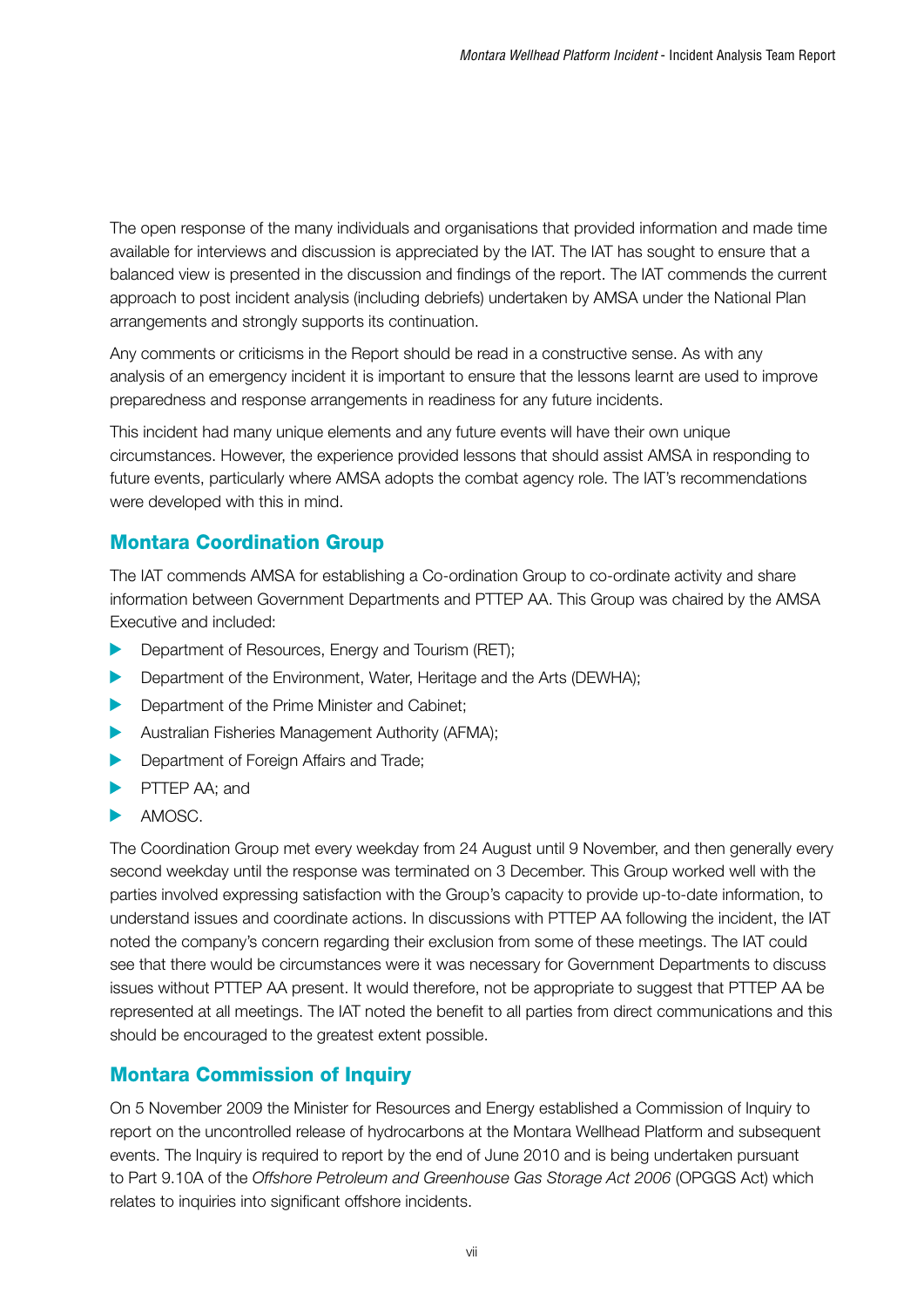While the TOR for the Montara Commission of Inquiry are significantly broader than just the oil spill response, the TOR include several matters relevant to AMSA and the National Plan, in particular:

- the adequacy of response requirements and the actual response to the incident; and
- the environmental impacts as a result of the incident, including reviewing environmental monitoring plans.

The IAT has noted the public submissions to the Montara Inquiry published on the Commissions website, particularly where reference has been made to the National Plan and the response to the uncontrolled release from the Montara Wellhead Platform. Relevant feedback has included:

- $\blacktriangleright$ further clarification of stakeholders roles is required;
- $\blacktriangleright$ suggestions for a more rapid and improved response;
- questions regarding the funding of spill response and the level of insurance required by offshore facilities;
- evaluation of the "Type I (operational) / Type II (scientific)" monitoring policy is required; and,
- **•** questions concerning the response options, the use of dispersant and a perceived lack of publicly assessable supporting documentation relating to these issues.

These public submissions have been taken into account in preparing this Report.

## National Plan Review

The IAT notes that a major review of the National Plan is scheduled to be undertaken this year. In developing its recommendations the IAT has assumed there are no major changes to the roles and responsibilities of each of the National Plan participants, particularly that of AMSA's role. The IAT's recommendations will need to be reviewed if significant changes to current arrangements are implemented following the review.

Gennell

Bruce Gemmell Chair - Incident Analysis Team 31/03/2010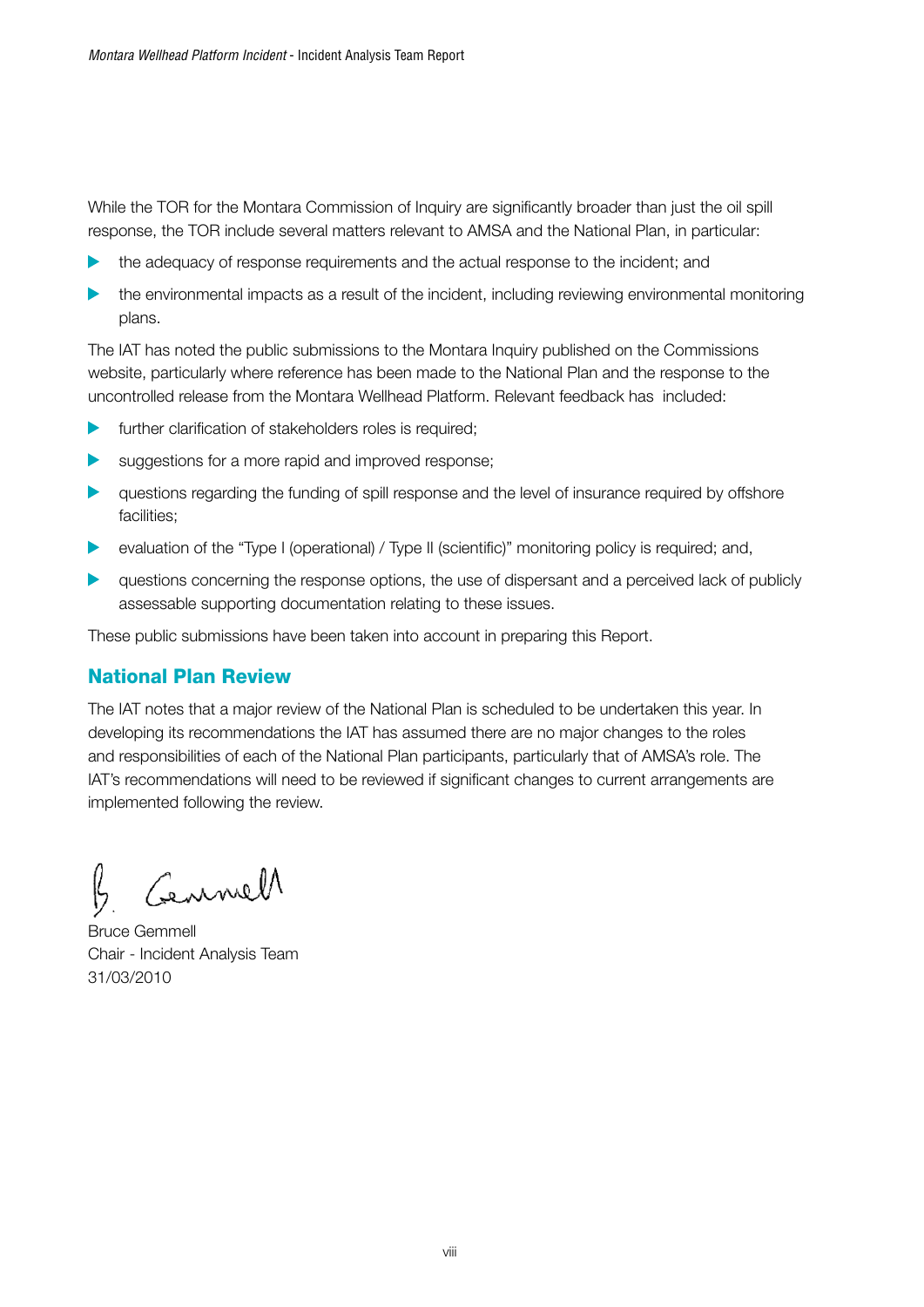# Executive Summary

# AMSA Response Arrangements

The structure of the response arrangements under the National Plan mean that, while AMSA has considerable experience in assisting major near-shore/shoreline spill responses within State/Northern Territory jurisdictions – the *Pacific Adventurer* response off the Queensland coast in March 2009 being a typical example - AMSA is rarely itself tasked with the role of combat agency for a major spill. The IAT noted a number of enhancements that could be made to AMSA's arrangements for dealing with such incidents. Issues such as having clear communication, authority and reporting arrangements, and when and how to establish the Incident Control Centre (ICC) at or near the location of the oil spill are issues that need to be clearly set out and exercised regularly. (Page 6)

**Recommendation 1** – The Australian Maritime Safety Authority should review and update its existing internal procedures for oil and chemical spill response for major incidents in which the Authority is combat agency. Regular trials of the procedures should be undertaken (given live implementation is likely to be infrequent) and adjustments made as necessary.

# AMSA Combat Agency Role

While AMSA has found itself in the role of combat agency for a major incident only three times in the 20 years since its establishment, AMSA needs access to expertise and experience to respond effectively to any incident for which it is the combat agency. (Page 10)

**Recommendation 2** - The Incident Analysis Team recognises the challenges associated with using and maintaining skills over an extended period to implement a Contingency Plan that, in terms of the Australian Maritime Safety Authority's combat agency role, is used infrequently. Nevertheless, the Authority needs to consider all available options to ensure appropriate resourcing is available to effectively undertake its combat agency role.

# Responsibility for Environmental Issues

Environment and Scientific Co-ordinators (ESC's) are appointed in each jurisdiction in Australia as part of the National Plan. The role of the ESC is to co-ordinate environmental input into response planning and decision making and to provide environmental and scientific advice and services to Incident Management Teams (IMT).

The IAT notes that a number of issues were raised regarding how the role of the ESC was undertaken, and considers that these issues emerged during this incident largely because the role of the ESC for oils spills in Commonwealth waters is not adequately explained in the National Oil Spill Contingency Plan (National Contingency Plan), is not specifically referred to in the Oil Spill Response Incident Control System (OSRICS) structure, and consequently is confusing in terms of where the position fits into a response.

The IAT considers that AMSA should liaise with other Commonwealth agencies, in particular the Department of Environment, Water, Heritage and the Arts to develop clear arrangements, to be set out in the National Contingency Plan and supporting documents and procedures as necessary, for how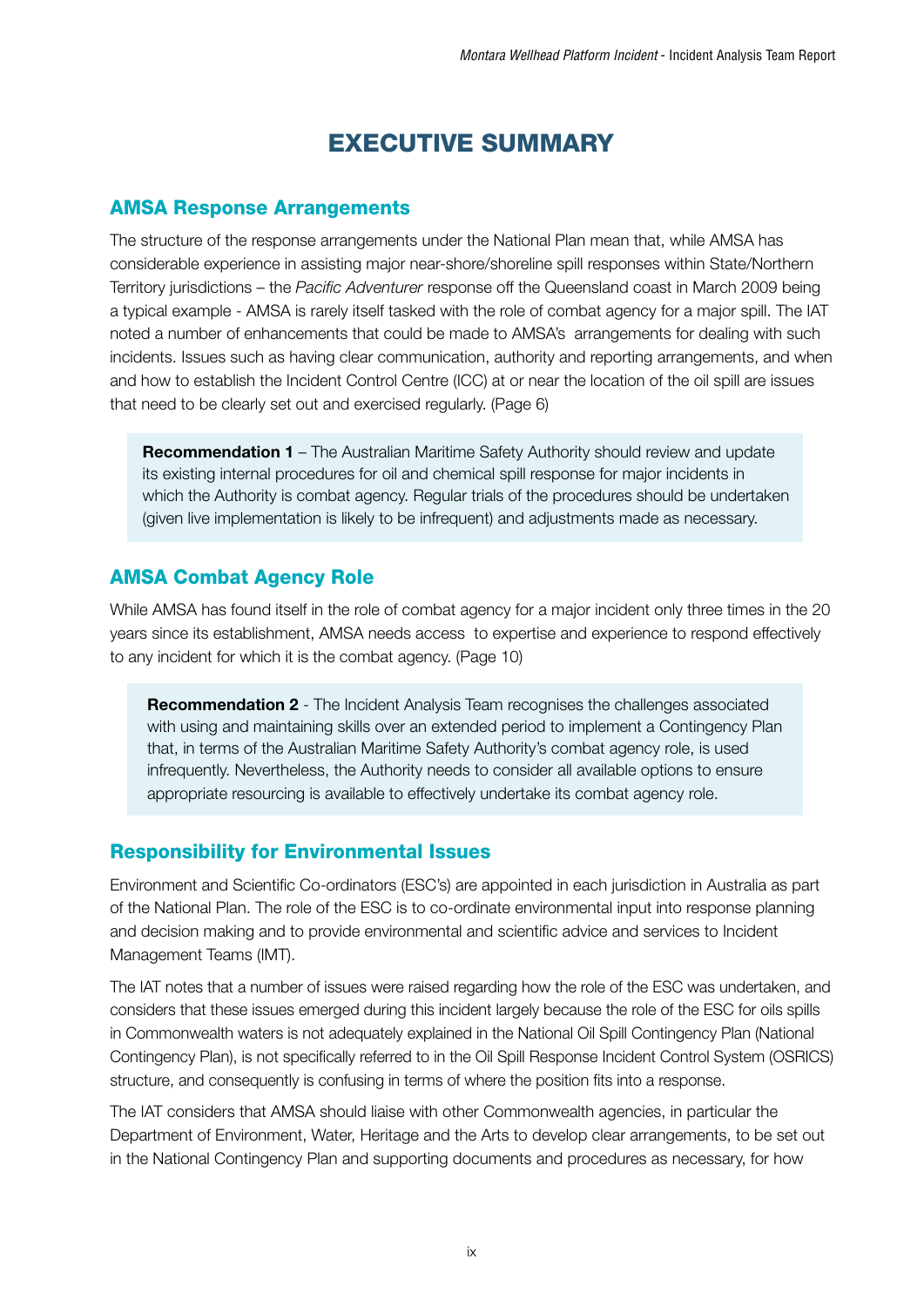the ESC role will be undertaken in future incidents where the Commonwealth, through AMSA, is the Combat Agency. (Page 11)

**Recommendation 3** - In conjunction with the Department of Environment, Water, Heritage, and the Arts and other relevant Commonwealth agencies, the Australian Maritime Safety Authority should revise the National Marine Oil Spill Contingency Plan and the National Marine Chemical Spill Contingency Plan to develop a clear plan and delivery mechanism for the provision of environmental advice, preparation and maintenance of Net Environmental Benefit Analysis, wildlife response and monitoring for a spill where the Commonwealth is lead agency. This should also include a clear statement on sourcing Commonwealth environmental and scientific advice.

### Cost Recovery Arrangements

While the National Plan stakeholders are aware of the comprehensive insurance and compensation arrangements in place with regard to oil spills from ships, there is a general lack of awareness of the arrangements with regard to cost recovery following incidents involving the offshore petroleum exploration and production industry. To enhance clarity for all stakeholders a review should be undertaken regarding industry arrangements and outcomes widely circulated. (Page 15)

**Recommendation 4** – The Department of Resources, Energy and Tourism should, in conjunction with the Australian Maritime Safety Authority and the offshore petroleum, exploration and production industry, undertake a review of the legislative arrangements concerning insurance to ensure cost-recovery arrangements following oil spills are effective, and recommend any improvements considered necessary. Following this both agencies should jointly develop and distribute to National Plan participants information on arrangements for insurance and cost recovery for incidents involving the offshore petroleum exploration and production industry as envisaged by the *Offshore Petroleum and Greenhouse Gas Storage Act 2006* and related arrangements.

#### The Australian Maritime Safety Authority Act

While AMSA considers that there is a good basis for its response to the Montara Wellhead Platform incident based on the width of AMSA's incidental functions, as provided in the *Australian Maritime Safety Authority Act 1990*, the IAT notes that there is nevertheless a lack of clarity regarding AMSA's authority to respond to oil spills from sources other than ships, and that this should be resolved as a matter of priority. (Page 17)

**Recommendation 5** - As a priority, the Australian Government should resolve any ambiguity about the legislative powers in its administered legislation to respond to spills other than from ships and if so, take steps to rectify this situation.

## Oil Spill Contingency Plans

The IAT notes there is currently no formal requirement or process for AMSA to be consulted when Oil Spill Contingency Plans (OSCP) are submitted to State, Territory and Commonwealth regulators for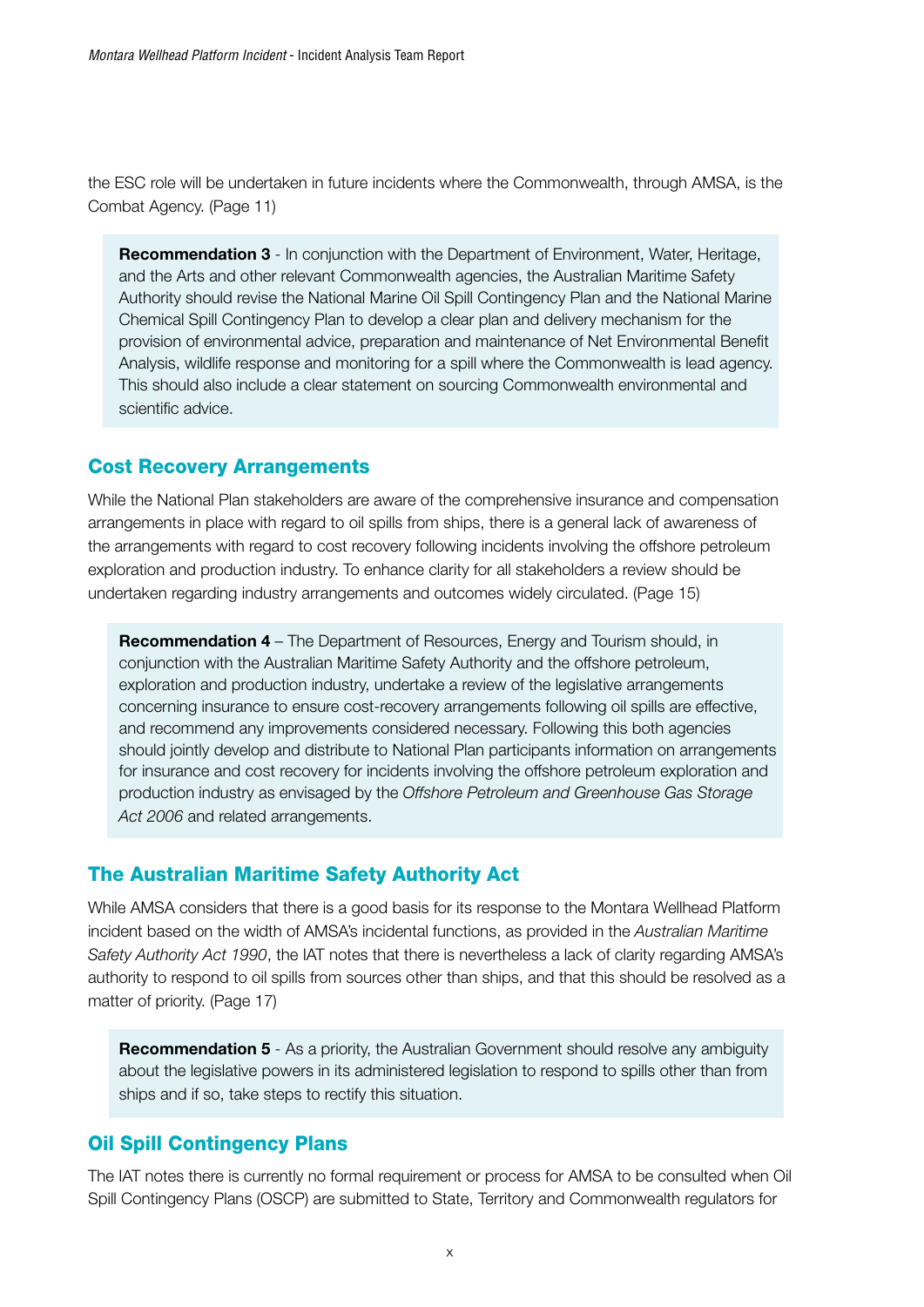approval. The IAT considers that RET should ensure that AMSA is involved in the formal consultation process. (Page 17)

**Recommendation 6** – The Department of Resources, Energy and Tourism and where relevant the Department of the Environment, Water Heritage and the Arts should ensure that the Australian Maritime Safety Authority/State/Northern Territory and other agencies involved in the National Plan to Combat Pollution of the Sea by Oil and Other Noxious and Hazardous Substances be formally consulted in the assessment of Oil Spill Contingency Plans for offshore facilities prior to their approval.

### Risk Assessment

Taking into account the extent of growth in oil and gas exploration and production and the growth in general shipping activity off the north west coast of Australia in recent years, the IAT considers it will be important to include a comprehensive risk assessment of these activities as part of the proposed National Plan Review to be undertaken in 2010. (Page 18)

**Recommendation 7** – The Australian Maritime Safety Authority should ensure an assessment of the preparedness for oil spill response across Australia, with particular focus on the northwest coast, is incorporated in the proposed review of the National Plan to Combat Pollution of the Sea by Oil and Other Noxious and Hazardous Substances. This assessment of preparedness should be based on a formal risk assessment of the possibility of a major oil spill arising from all marine sources, with particular emphasis on the increased activity of the offshore petroleum exploration and production industry and other marine operators.

## Use of Petroleum Industry Resources

The IAT considers that for any future incident involving oil spills from the offshore petroleum exploration and production industry facilities, rather than calling primarily on National Response Team (NRT) members to fill the positions in the ICC/OSRICS structure, AMSA should instead rely more heavily on resources from within this industry (this may be experts from individual companies, AMOSC, OSR, etc.). This recognises the extensive expertise and resources from within both this industry and AMOSC and OSR (with associated international links), and better reflects the purpose for which the latter two organisations were established – i.e. specifically to respond to major oil spills.

This would also, in the view of the IAT, reduce the considerable demands placed on the NRT during protracted incidents such as the uncontrolled release from the Montara Wellhead Platform and better represent the arrangements between government and industry as set out in the National Plan. (Page 19)

**Recommendation 8** – The Australian offshore petroleum exploration and production industry should be the primary option for resources (including personnel for an Incident Control Centre) when a spill from an offshore petroleum facility occurs. In the event that Australian Maritime Safety Authority is the Combat Agency, then the industry (including the Australian Marine Oil Spill Centre) should be more heavily relied on to provide appropriate leadership and other resources, with support under existing National Response Team arrangements as required.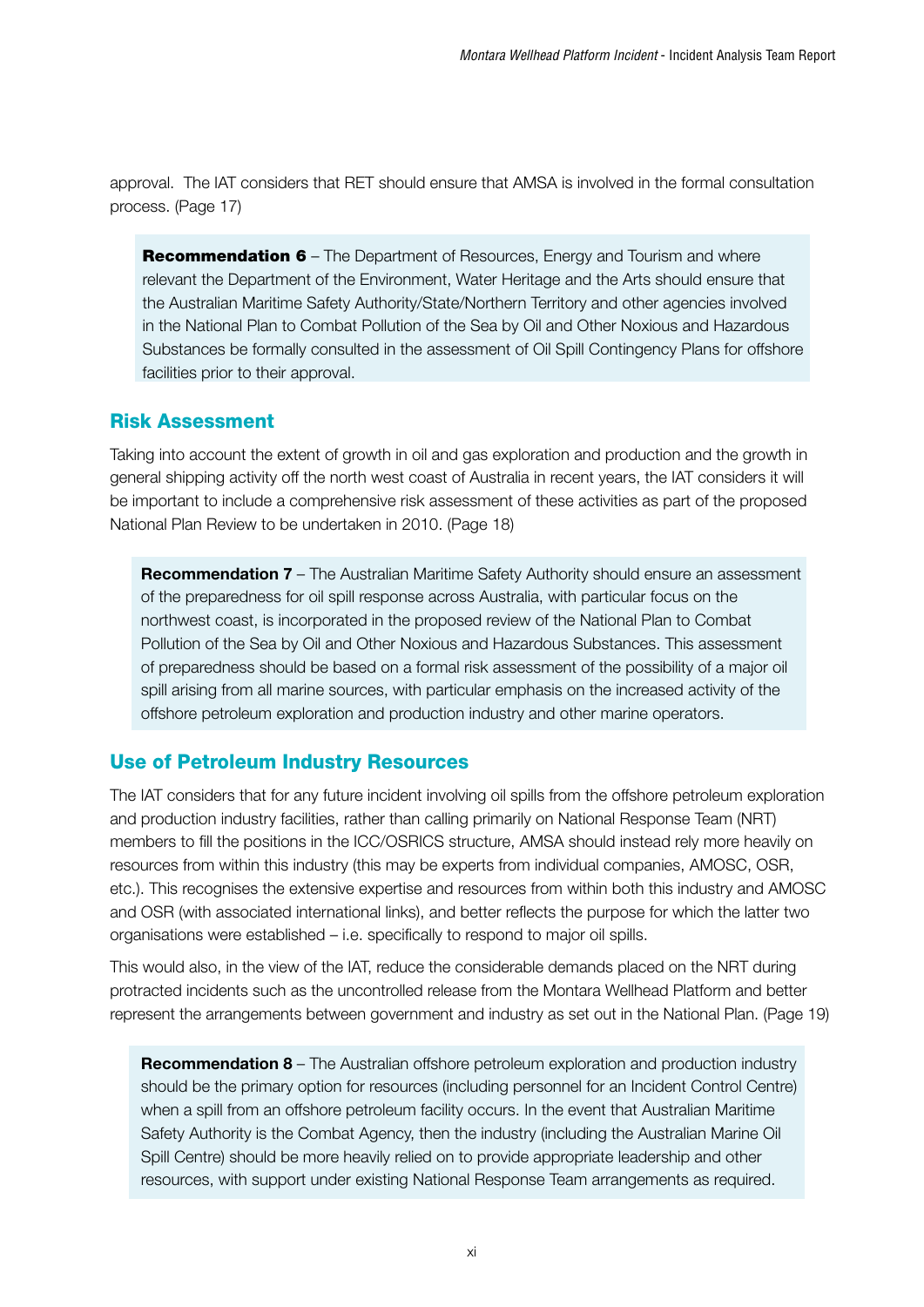*Montara Wellhead Platform Incident* - Incident Analysis Team Report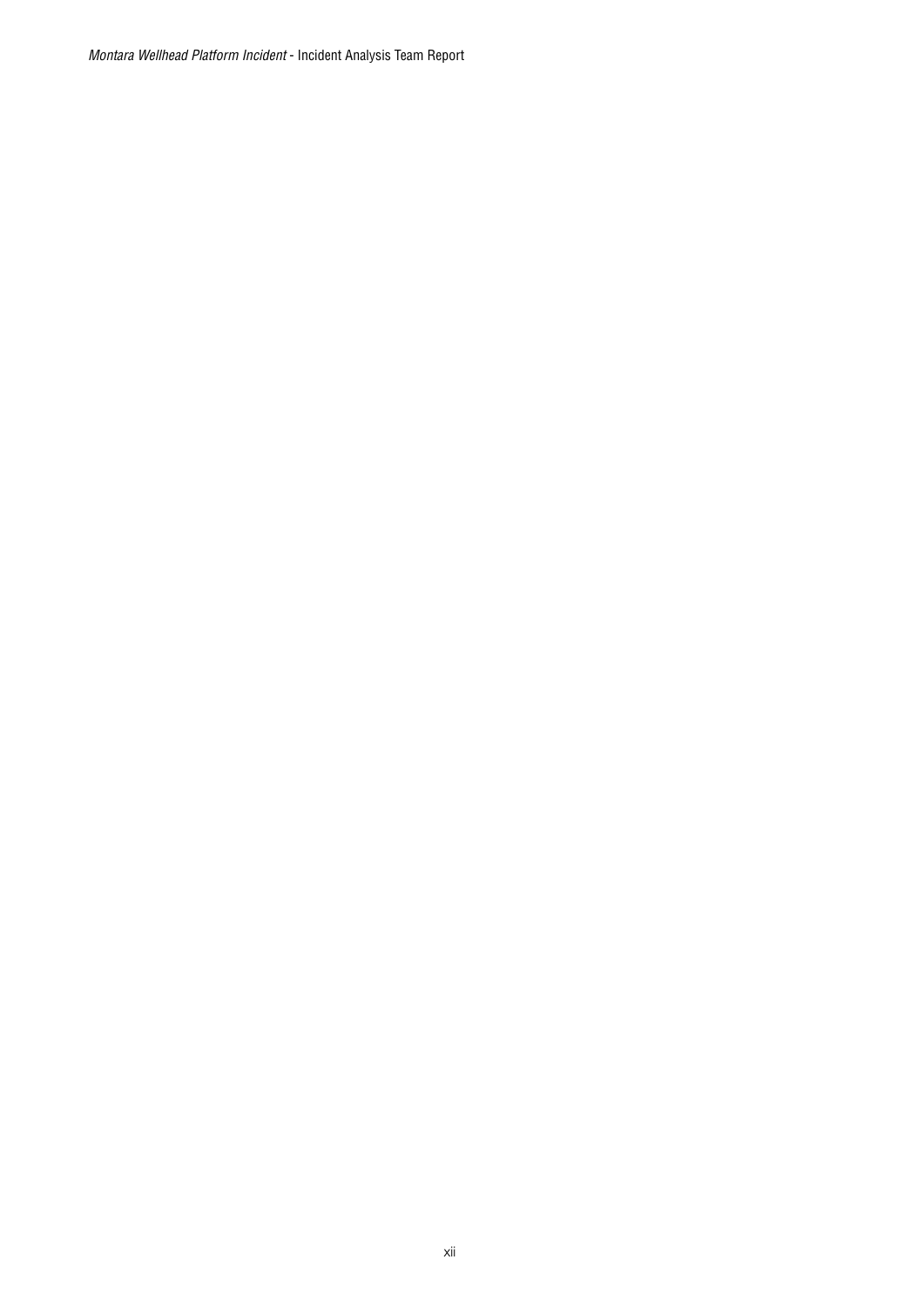# 1 Incident Description

At approximately 5.30 a.m. AWST (7.30 a.m. AEST) on Friday 21 August 2009, the Montara Wellhead platform located 140 nautical miles (approximately 260 kilometres) offshore from the northwest Australian coast, had an uncontrolled release of hydrocarbons from one of the platform wells. Consequently oil escaped to the surface and gaseous hydrocarbons escaped into the atmosphere.



Initial statements from the operator, PTTEP AA, estimated that 400 barrels per day (or approximately 64 tonnes) of crude oil were released into the environment. It should be noted, however, that for safety reasons this estimate could not be confirmed at any time during the incident, nor was it possible to provide a more accurate assessment. The uncontrolled release continued until 3 November 2009 and the response operations continued until the well was capped on 3 December 2009 (105 days).

AMSA was advised of the uncontrolled release at approximately 10.00am AEST, and within 15 minutes implemented the National Plan. AMOSC, in Geelong, was advised by AMSA at 10.35am AEST.

Immediate response actions included deploying aircraft (including a Hercules C-130 aircraft from Singapore under the auspices of PTTEP AA/AMOSC), AMSA personnel and additional dispersant from AMOSC (initially approximately 50 tonnes) to supplement stocks at the AMSA Darwin equipment/ dispersant stockpile.

At around 7.00pm AEST on the first day, the Northern Territory Designated Authority for the platform, the Department of Regional Development, Primary Industry, Fisheries and Resources, formally passed responsibility for the oil spill response up to AMSA, in accordance with agreed National Plan arrangements.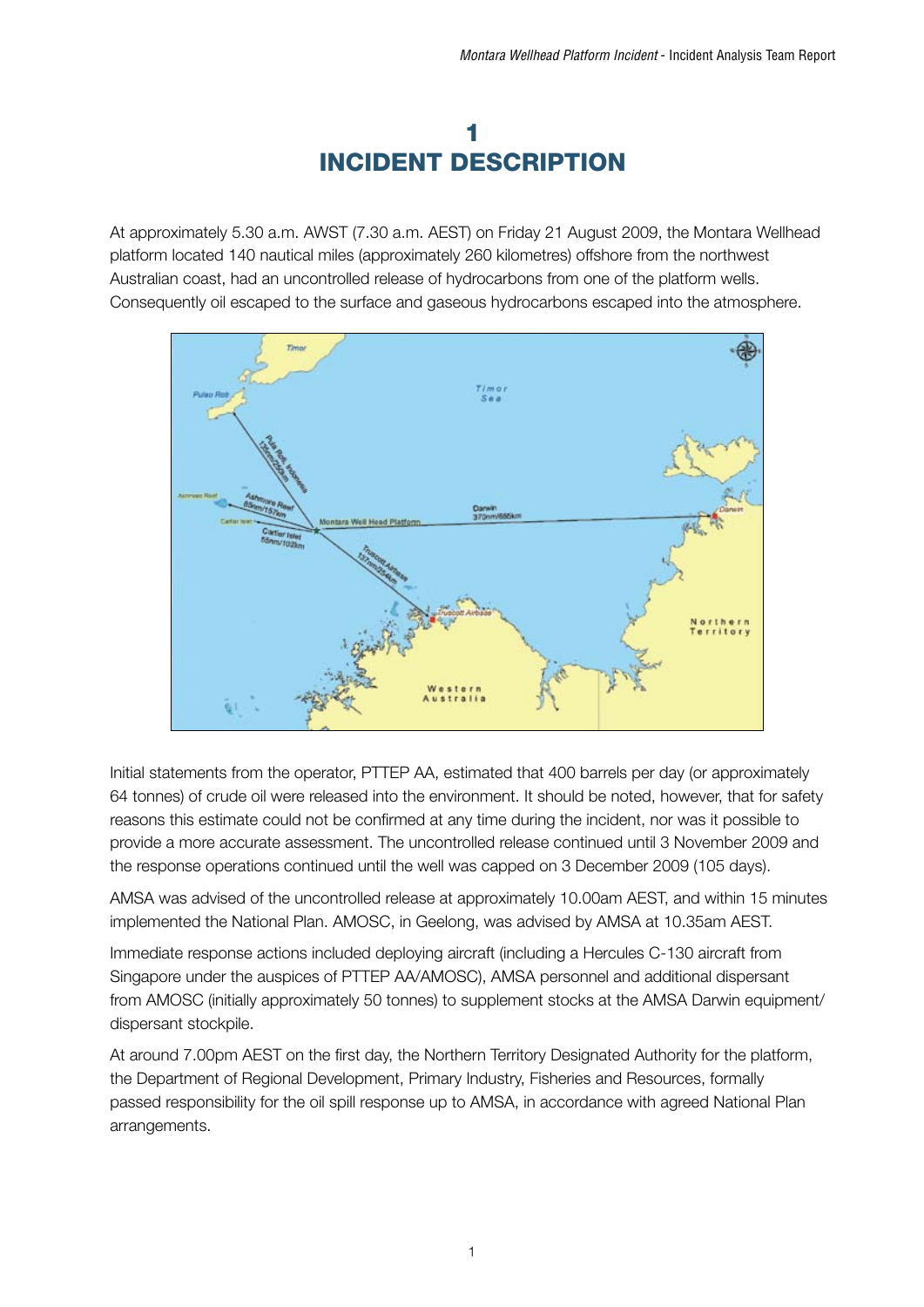Over 130 surveillance flights were conducted throughout the duration of the operation, commencing on the first day of the incident. These flights gathered oil spill intelligence, environmental data, and directed the dispersant spraying aircraft and then subsequently the surface vessels undertaking dispersant spraying and offshore containment and recovery operations, to heavy concentrations of oil.



Throughout the incident, the majority of observed oil remained within 19 nautical miles (approximately 35 kilometres) of the platform with patches of sheen and weathered oil reported at various distances in different directions from the platform as wind, currents and seas and air temperatures varied. The calm conditions experienced during most of this period permitted offshore containment and recovery operations; however to some extent these conditions also hampered the natural breakup of the oil. Sheen was reported at Ashmore, Cartier and Hibernia Reefs by observers on board aircraft on several occasions, the only reports of potential impact on any reef were observations of wax pieces floating in the Ashmore Reef lagoon between 26 – 30 October 2009, sheen sightings at Ashmore, Cartier and Hibernia Reef towards the end of the incident. During the Montara response there was only one confirmed shoreline impact; a single sample of wax residue was identified on 30 October 2009 during a shoreline survey.

AMSA's operational response was reviewed daily based on observations from morning surveillance flights. Equipment from oil industry stockpiles in Singapore and Geelong, as well as AMSA stockpiles in Darwin and other States were utilised in the clean up operation.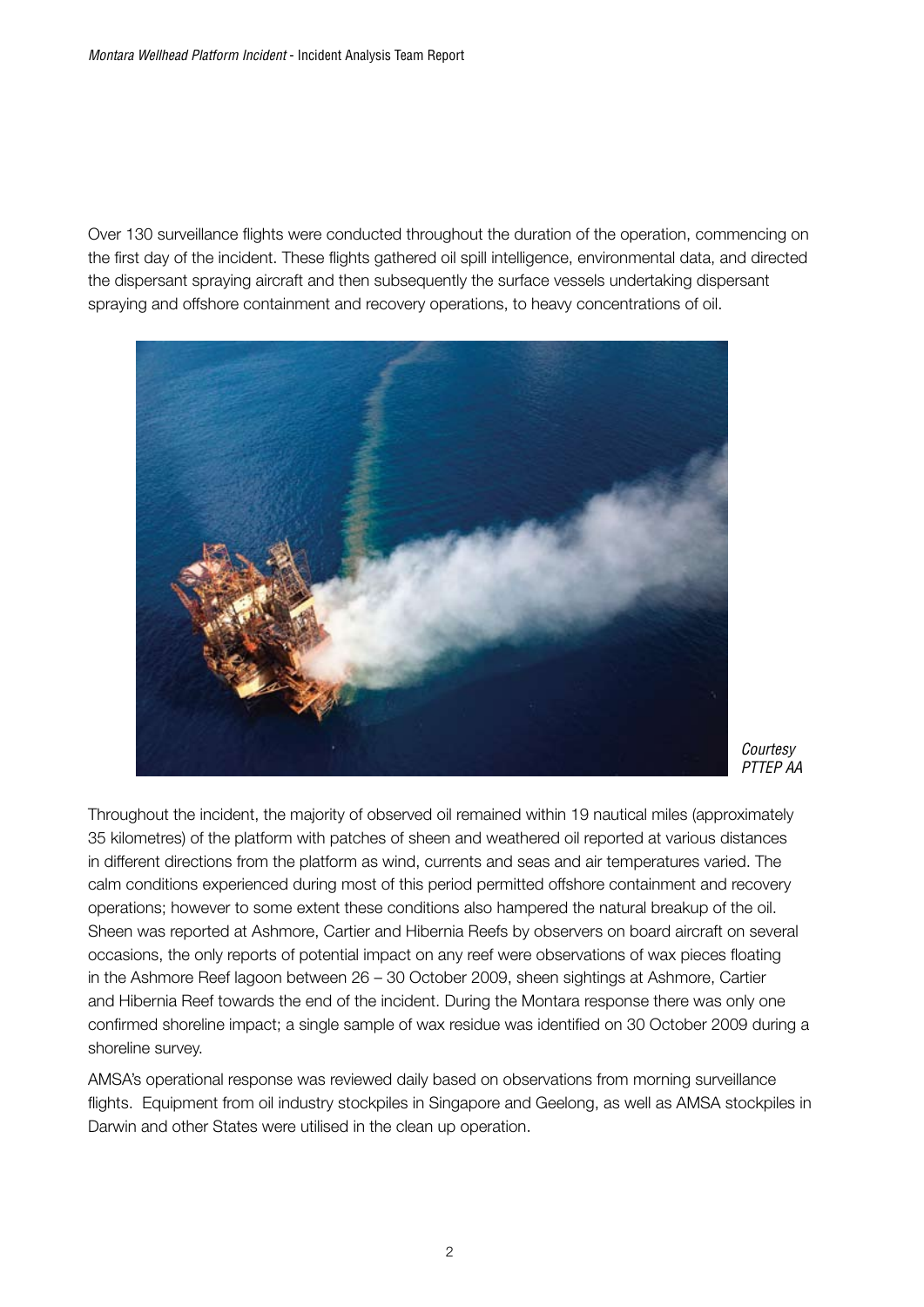

*Courtesy AMSA*

Response personnel were provided by the oil industry and AMSA as well as through the NRT arrangements. This included assistance from all States and the Northern Territory (NT). Assistance was also provided by New Zealand personnel in accordance with the formal Memorandum of Understanding arrangements between Australia and New Zealand. In total, 247 personnel were involved in the response, with many undertaking more than one rotation through at least one of the positions in the response organisation. The IAT noted that the extensive number of personnel involved in the response reflected the size and complex nature of the task, as well as the opportunities provided for a significant number of personnel to gain real time experience in actual spill response activities to supplement their regular training in simulated exercises. Details of the response personnel involved are as follows:

- AMSA 25 from all 4 of AMSA's Divisions
- NRT and support
	- 5 from Northern Territory
	- 14 from Western Australia
	- 26 from New South Wales
	- 7 from Victoria
	- 6 from Tasmania
	- 19 from South Australia
	- 19 from Queensland
	- • 5 consultants
- New Zealand 5
- Oil Spill Response Singapore (OSR) 21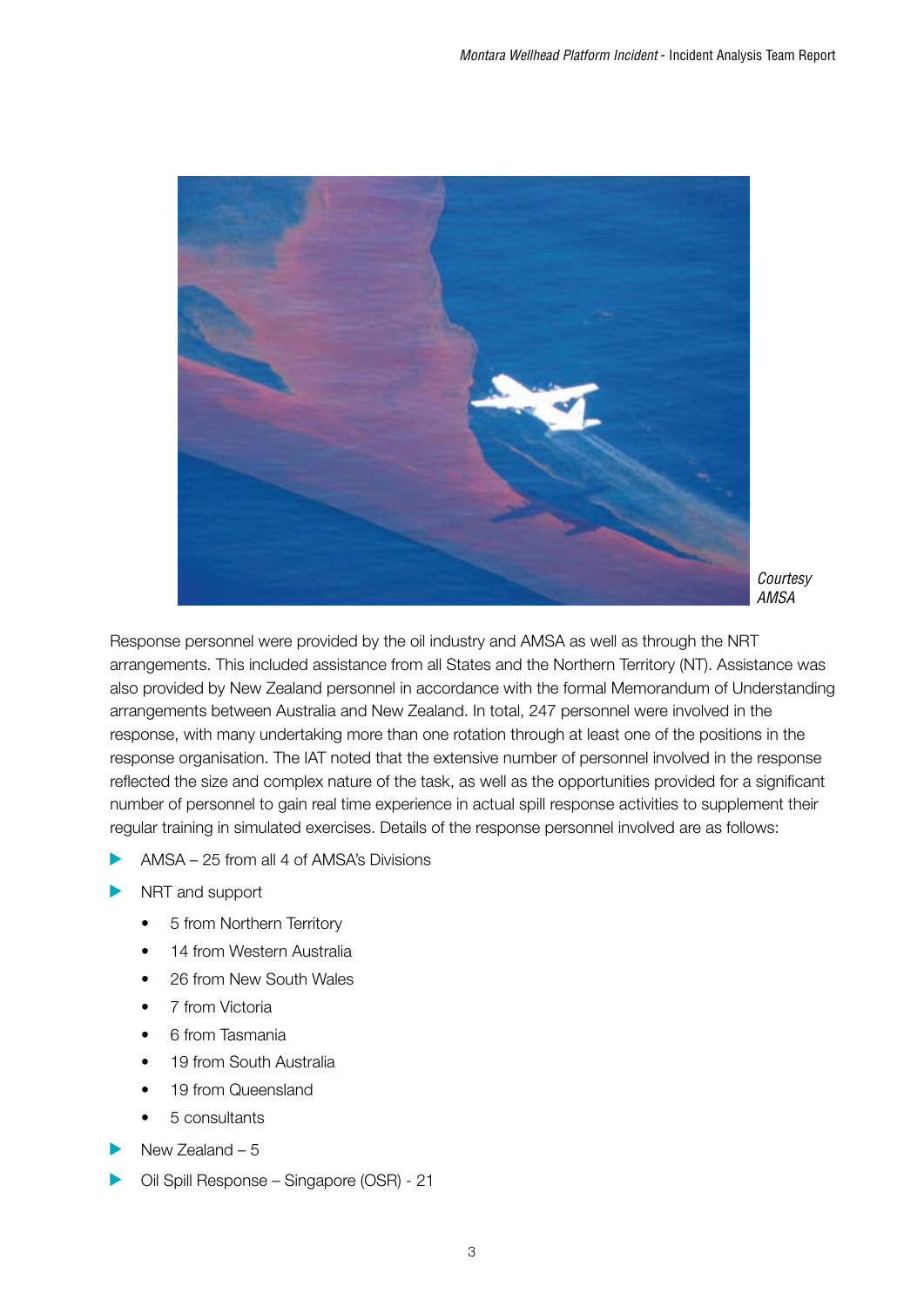- $AMOSC 20$ 
	- 4 permanent staff
	- 3 consultants
	- 13 core group members from Santos, Esso, Caltex, Woodside and Shell
- Asia Pacific Applied Science Associates 1 (trajectory modelling)
- Australian Maritime Resources (AMR) 15 (fixed wing dispersant spraying)
- Aerorescue 56 (Dornier aircraft)
- Hardy Aviation 1 Þ
- Pearl Aviation 1
- Shorelands Group 1 ь

Dispersant spraying operations commenced on 23 August 2009 and continued until 1 November 2009:

- the Hercules C-130 sprayed a total of 12,000 litres of dispersant on 23 and 24 August;  $\blacktriangleright$
- $\blacktriangleright$ aircraft contracted to AMSA as part of Australia's Fixed Wing Aerial Dispersant Capability continued spraying operations based out of Truscott-Mungalalu aerodrome from 25 August until 2 September, spraying 32,000 litres of dispersant; and,
- vessel spraying operations were carried out from 30 August to 1 November, with 118,000 litres of dispersant sprayed.



*Courtesy Mark Hamilton photography*

Based on comments provided to the IAT, observations made by experienced personnel during the response indicated that the use of dispersant was highly effective in assisting the natural process of biodegradation and minimising the risk of oil impacts on reefs or shorelines. The six types of dispersant used, Slickgone NS, Slickgone LTSW, Ardrox 6120, Tergo R40, Corexit 9500 and Corexit 9527 were all prior approved for use within Australian waters, having passed laboratory acute toxicity testing requirements applied under the National Plan arrangements.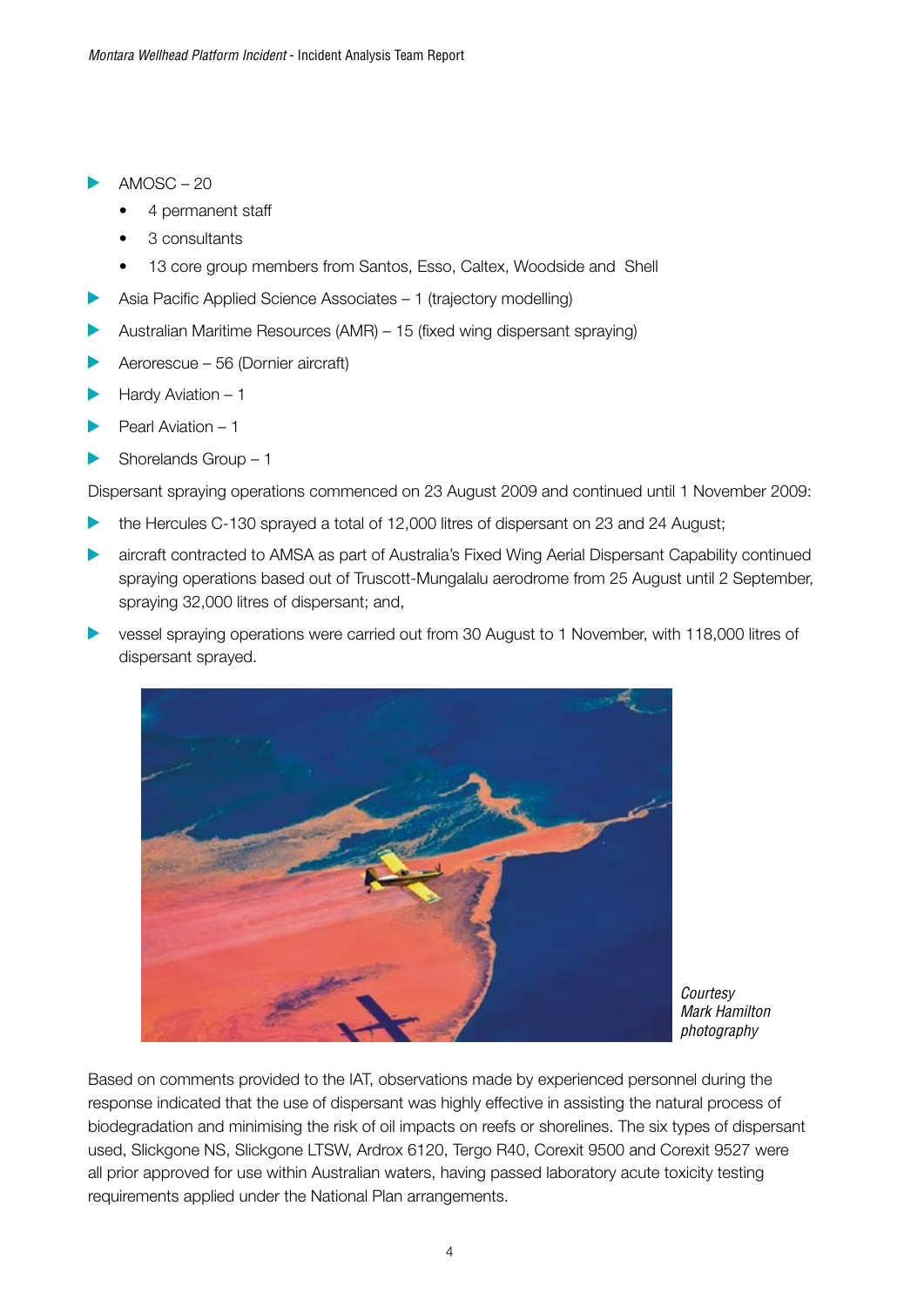Offshore containment and recovery operations commenced on 5 September 2009 and continued until 30 November 2009, although no recoverable oil was located after 15 November 2009. These operations involved two vessels working together joined by a 300 metre containment boom, with a skimmer operating in the boom "pocket" to recover the oil. For much of the response, two pairs of vessels undertook these operations. A total of 844,000 litres of product was recovered. It is estimated that some 493,000 litres of this oil-water mixture was oil.



*Courtesy AMSA*

DEWHA reported one confirmed report of an oil affected sea snake and 29 oil affected birds found in the region affected by the oil spill. Of these, 21 birds died as a consequence of being oiled. No confirmed reports of affected whales or other cetaceans were received. No other confirmed reports of affected wildlife were received despite extensive aerial and water-based patrols in the area.

Based on information currently available to the IAT, overall the response operations appear to have been successful in achieving the objective to prevent oil from impacting on sensitive marine resources, in particular the marine parks of Cartier and Ashmore Reefs, and the northwest coast of Western Australia.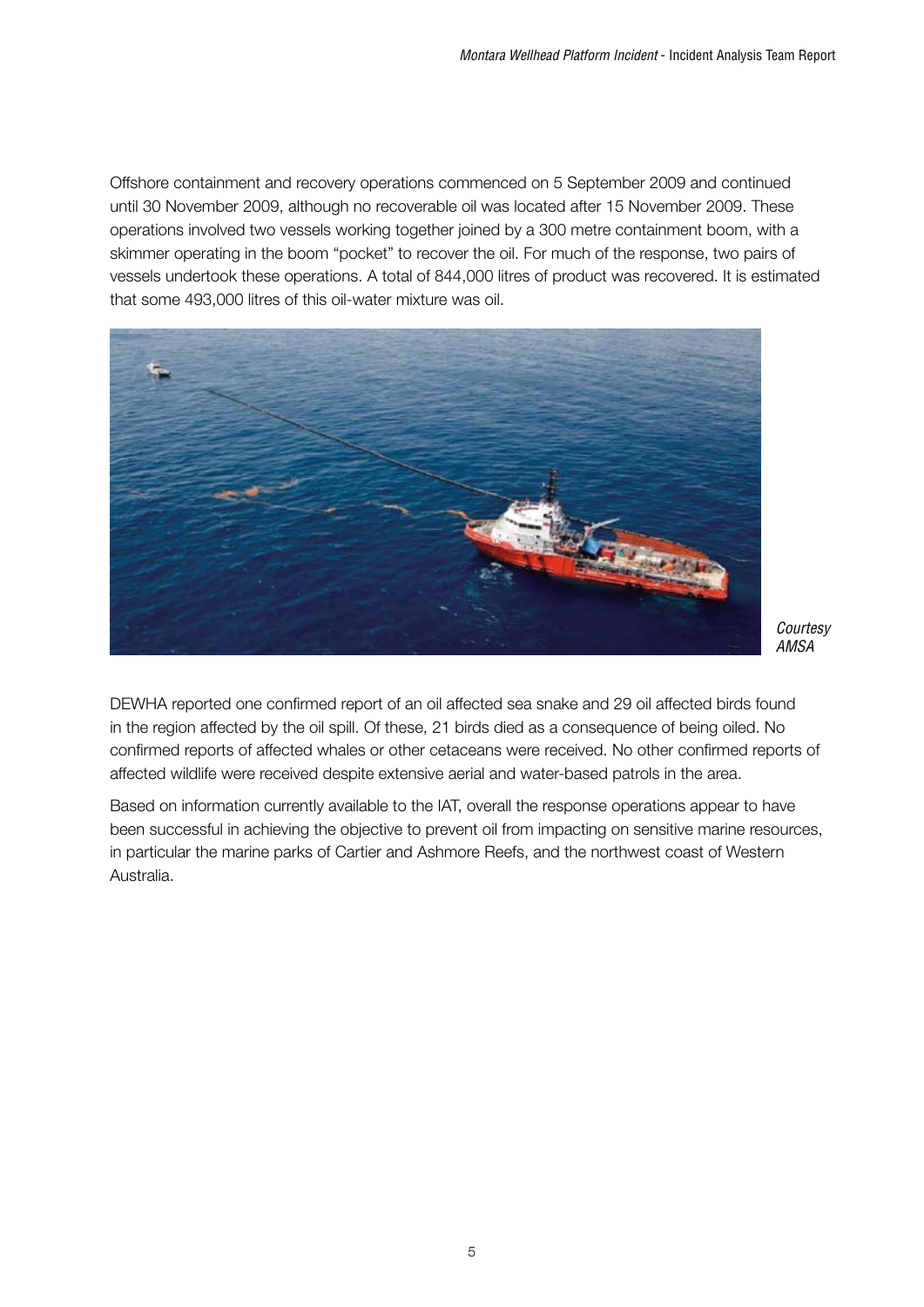# 2 DISCUSSION/KEY ISSUES

# 2.1 AMSA Response Arrangements

A common view expressed to the IAT was that AMSA should have established the ICC with the Incident Controller (IC) in Darwin as soon as possible, and that a comprehensive response structure, as set out in the National Contingency Plan, should also have been put in place immediately. The IC was not moved to Darwin until 21 September and for the first week of the response there were three AMSA personnel on scene (in Darwin and Truscott-Mungalalu). Issues raised and views expressed during debriefs included:

- the response was under-resourced in terms of personnel until at least late September;
- having the IC in Canberra meant that a key decision maker was removed from the immediate vicinity of the incident;
- **Lack of appropriate Information, Communication and Technology (ICT) and Geographic Information** System (GIS) support in Darwin during the early stages of the response;
- communication problems between Darwin and Canberra, including problems associated with transferring large electronic video and photographic files;
- the IC spent a considerable amount of time in meetings, meaning at times it was difficult for Darwin-based personnel to contact the IC;
- difficulty in co-ordinating daily operational plans between Darwin and Canberra; and
- a lack of confidence by AMSA executive in moving the IC from Canberra in the early days of the  $\blacktriangleright$ response.

# Location of the Incident Controller / Incident Control Centre

The IAT noted that the decision to retain the IC in Canberra for the first four weeks of the response was not consistent with the National Contingency Plan, which provides that:

*"the IC is responsible for the management and co-ordination of response operations at the scene of a pollution incident to achieve the most cost effective and least environmentally damaging resolution to the problem (emphasis added)."*<sup>1</sup>

This point is again made in a separate section of the Plan, as follows:

*"the Incident Controller shall establish an Incident Control Centre at a location, in close proximity to the incident, affording resources and facilities for the sustained management of the incident. This shall include access to communication facilities, suitable road access and other resources required for the response."2*

The National Contingency Plan also makes provision for the position of Marine Pollution Controller (MPC), who is a senior manager with overall responsibility for managing the response. The National Contingency Plan provides that the MPC

*"…must be capable of ministerial as well as senior government, industry and media liaison."3*

<sup>1</sup> Paragraph 2.9.1.2 2 Paragraph 3.4

<sup>3</sup> Paragraph 2.9.1.1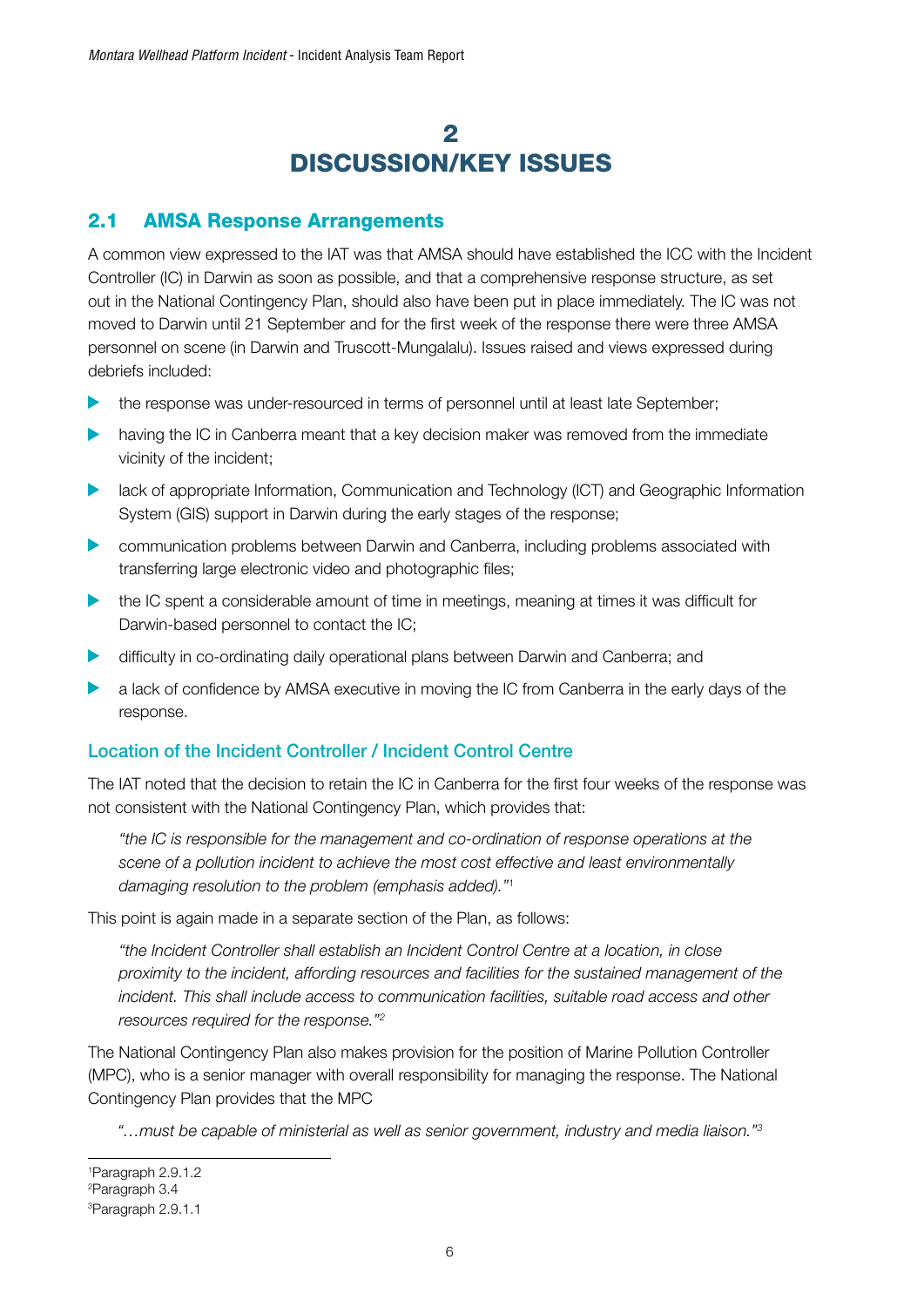The implication is that for a major incident, the MPC would remain in Canberra to deal with the higher level liaison issues, while the IC manages the response on site.

Notwithstanding the references in the National Contingency Plan, the IAT recognises the authority of the AMSA executive management to execute whatever decision it makes to ensure an effective response to such incidents. In this case, a strong view was put to the IAT that the AMSA Executive Team would have a direct role in the response in the early days and until an effective local response team was established. It was also the view of the MPC, in the early stages of the response, that the IC was better placed in Canberra due to the availability of the communications and other facilities of the AMSA Emergency Response Centre. This Centre is well suited to coordinating an aviation based response.

## National Plan Response Structure

The National Contingency Plan provides that the response to any pollution incident will be managed using the OSRICS structure. The OSRICS structure is provided in the National Contingency Plan,<sup>4</sup> and in summary lists four functions under which it is possible to group the tasks that need to be undertaken during a marine pollution response – Planning, Operations, Logistics, and Finance and Administration.

The Contingency Plan provides that:

*"the number of staff required to fill positions in the OSRICS structure can be varied according to the size and complexity of the incident and the number of staff available. In a major incident all positions may be filled, but in a lesser incident one person may fill a number of positions."5*

With respect to the Montara response, the views expressed on this issue can be summed up by the following statement made during the NRT debrief:

*"we should have started with implementing the full OSRICS structure in Darwin (in particular the IC)* and scaled back as and if required. The response structure for this incident started small and *then escalated, we were behind the whole time."*

The IAT notes the approach taken in New Zealand, which was outlined during the NRT debrief. The contingency plan followed by Maritime New Zealand stipulates that a response team of 20 personnel will be sent to the scene of a spill immediately to establish a response command centre, and scaled back as necessary from that point.

## AMSA's Crisis Management Team

AMSA has arrangements in place to respond to maritime emergencies (pollution, ship casualty) and search and rescue incidents. These arrangements are consistent with national contingency plans and manuals.

As indicated above, the National Contingency Plan requires the appointment of a senior management level MPC to take overall responsibility for managing the response. The MPC must be capable of ministerial as well as senior government, industry and media liaison. The IC is responsible to the MPC for the operational aspects of the response.

<sup>4</sup> Appendix 3

<sup>5</sup> Paragraph 2.9.1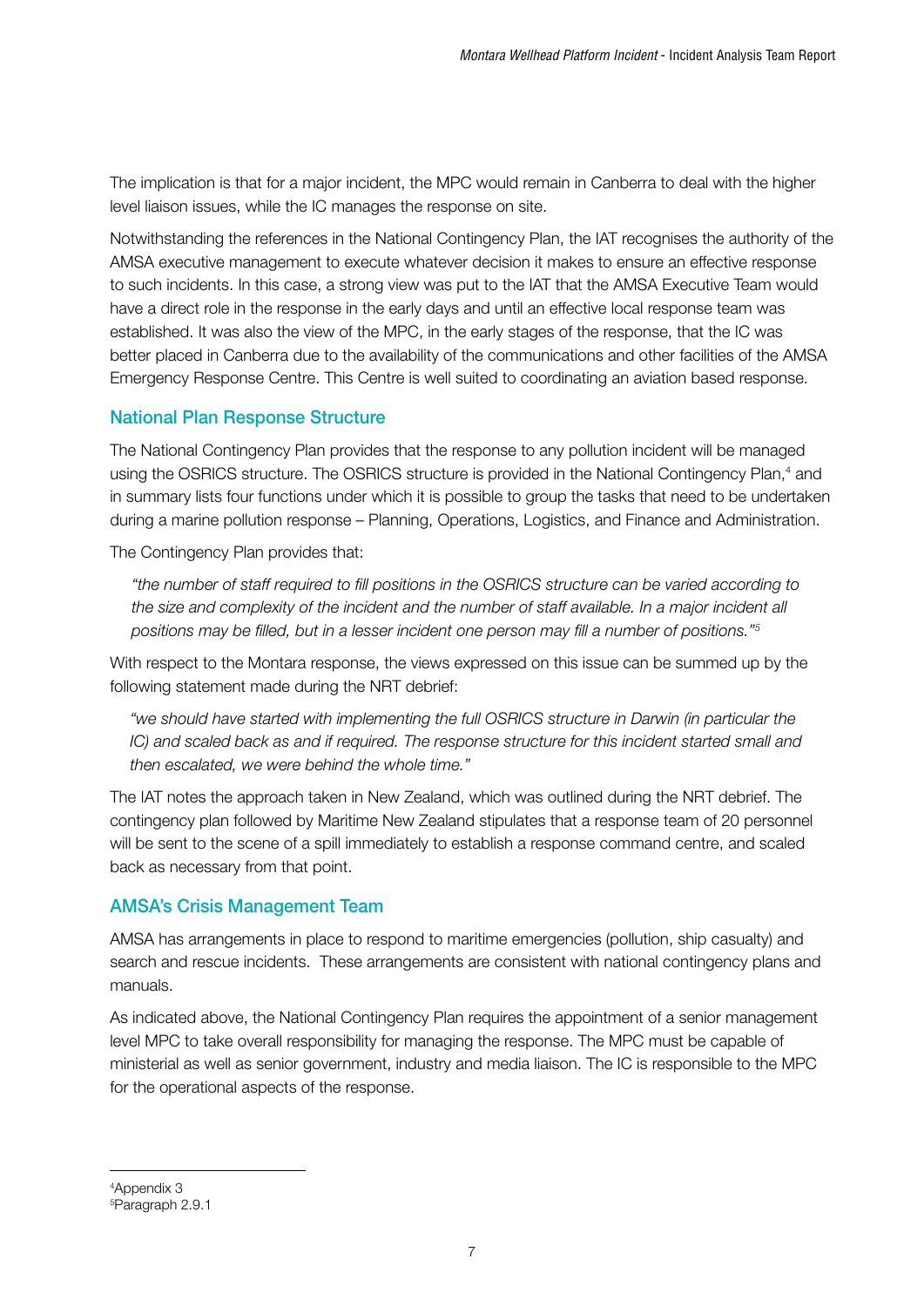In AMSA, a Crisis Management Team (CMT) may be established to provide high-level oversight and liaison functions (e.g. Ministerial, inter-governmental) in support of the MPC. The CMT may also advise on matters of significant policy that may arise during an incident. The decision to establish the CMT will generally be made by the Chief Executive Officer or the General Manager, Emergency Response.

The CMT is responsible for considering the impact of an incident on the operation of AMSA, including political and public relations implications. The CMT may also consider options and provide advice on courses of action as necessary.

The CMT may comprise:

- (a) Chief Executive Officer;
- (b) Executive Managers;
- (c) General Counsel; and
- (d) Administrative support.

Dependent upon the incident, the CMT may also include:

- (a) Manager, Public Relations;
- (b) Chief Financial Officer;
- (c) Parliamentary Advisory; and
- (d) Other specialist and support staff as required.

Documentation for the CMT was developed as part of the national maritime emergency response arrangements and is available on the AMSA intranet.

The Deputy Chief Executive Officer, Maritime Standards Division, was the designated MPC for the Montara incident. The MPC exercised firm strategic direction over the IC as the national contingency plan requires.

The CMT was established within hours of the incident commencing and met on a more or less daily basis throughout the incident. The MPC attended meetings of the CMT. The CMT took on its documented roles. In particular, the CMT hosted frequent meetings of the Co-ordination Group (as outlined above) to foster a common long range planning cycle and to ensure consistency of information.

AMSA maritime emergency response contingency plans also make reference to the Emergency Response Centre (ERC), referred to externally as the Rescue Coordination Centre (RCC Australia). It is the 24 hour coordination centre responsible for multi-disciplinary incidents (search and rescue, environment protection, emergency towage, casualty coordination) and multi-agency coordination. ERC staff may be requested to support National Plan operations during significant incidents.

The documentation described above is contained within AMSA's *Casualty Management Guidelines*. It was developed at a time when all maritime emergency incident response roles (covering maritime casualty and pollution response) were held by one Division. Subsequently, national plan pollution response roles were transferred to another Division.

## **Discussion**

The above issues – the location of the IC/ICC and the size of the initial response structure – and several other related issues highlight the need for AMSA to update the CMT and ERC documentation to clarify that it is applicable to all emergency response functions in all Divisions, and regularly exercised.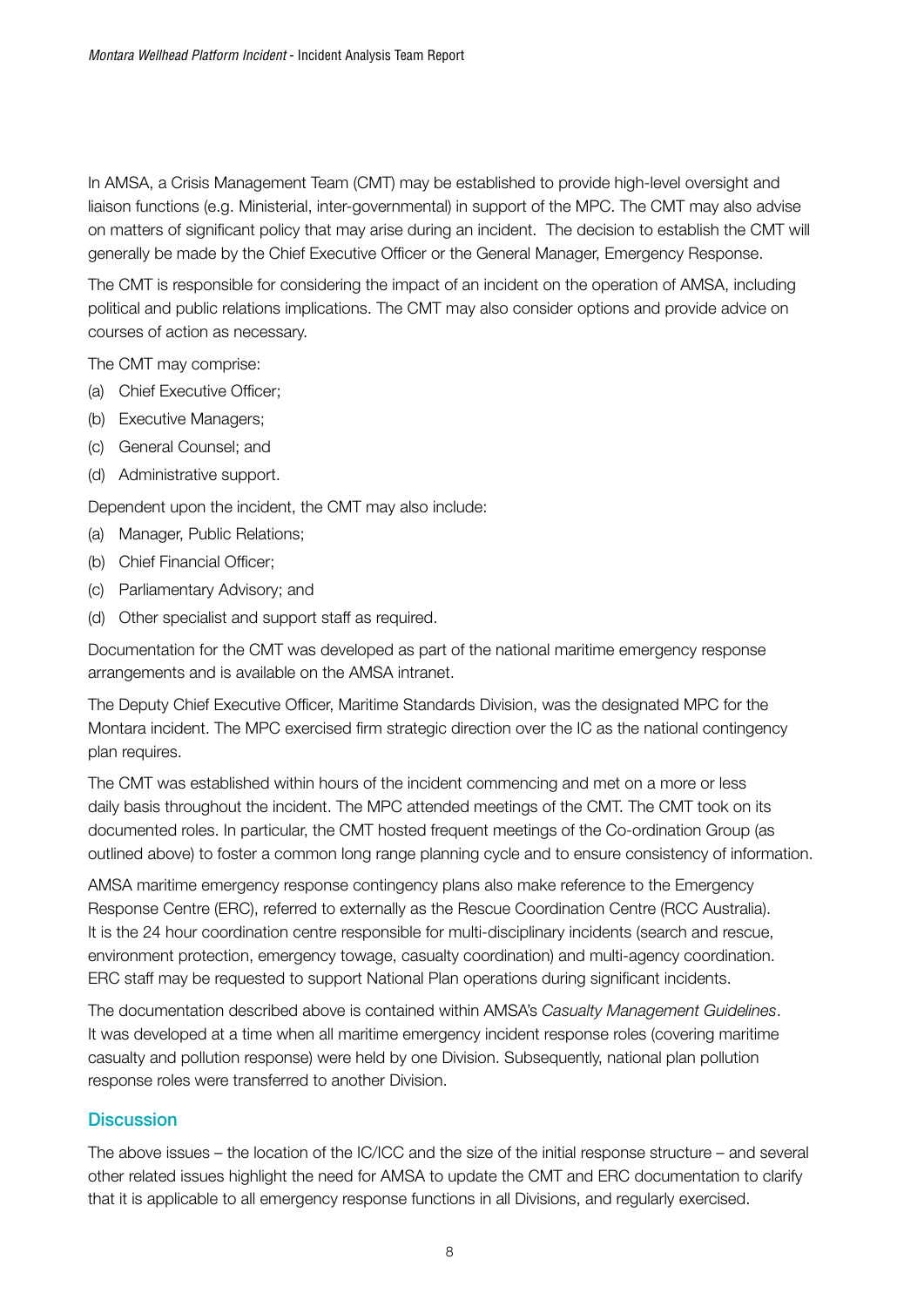The relative lack of operational experience in leading a response to an oil spill of this magnitude, together with the initial off-shore and aviation focus of the response, meant that the MPC and the AMSA executive did not allow direct operational control of the incident to move away from Canberra for some time. Agreed arrangements and "trigger points" for moving control to the location of the incident, in accordance with the National Contingency Plan, as well as a daily communications strategy between the MPC and IC should clarify such arrangements for future incidents. Consideration should also be given to domestic application of the New Zealand model, outlined above.

As well as the location of the ICC and size of the initial OSRICS structure, the additional issues to be addressed in the updated CMT and ERC documentation include:

- the use of the Fixed Wing Aerial Dispersant Capability in remote offshore areas. The IAT noted that there was initially some concern regarding the risk of such operations, and that this was addressed in discussions with the Civil Aviation Safety Authority (CASA);
- the location of potential ICC in major capital cities. It was noted that the accommodation located for the ICC in Darwin was too small and poorly set up, and that it would be useful to identify such locations in advance, possibly using existing emergency management facilities;
- the role of RCC Australia within AMSA which is responsible for tasking the AMSA Dornier aircraft;
- **abilities and limitations of the use of the AMSA Dornier aircraft:**
- that ICT and GIS support is critical in a major incident, and that this needs to be clearly identified within the OSRICS structure and rapidly deployed;
- the need to ensure that, where AMSA is the Combat Agency, at least one AMSA officer is in attendance at all times, while NRT rotations continue;
- the need to ensure that the positions on rotation within the ICC have an email address and mobile phone number that stays with the position rather than the officer;
- guidance for accessing additional skilled resources from areas of AMSA that are normally not directly involved in the National Plan;
- debriefing arrangements for personnel returning after each deployment;
- $\blacktriangleright$  the role of the CMT and in particular interaction with the MPC and IC;
- holding meetings during an incident, including a formal structure for daily telephone briefings between the onsite IC and the MPC based in Canberra;
- the possibility of having in readiness dedicated equipment and procedures to set up a remote office;
- the potential for use of personnel from local employment agencies to undertake routine support roles; and
- ensuring NRT rostering can be effectively undertaken by more than one person.

**Recommendation 1** – The Australian Maritime Safety Authority should review and update its existing internal procedures for oil and chemical spill response for major incidents in which the Authority is combat agency. Regular trials of the procedures should be undertaken (given live implementation is likely to be infrequent) and adjustments made as necessary.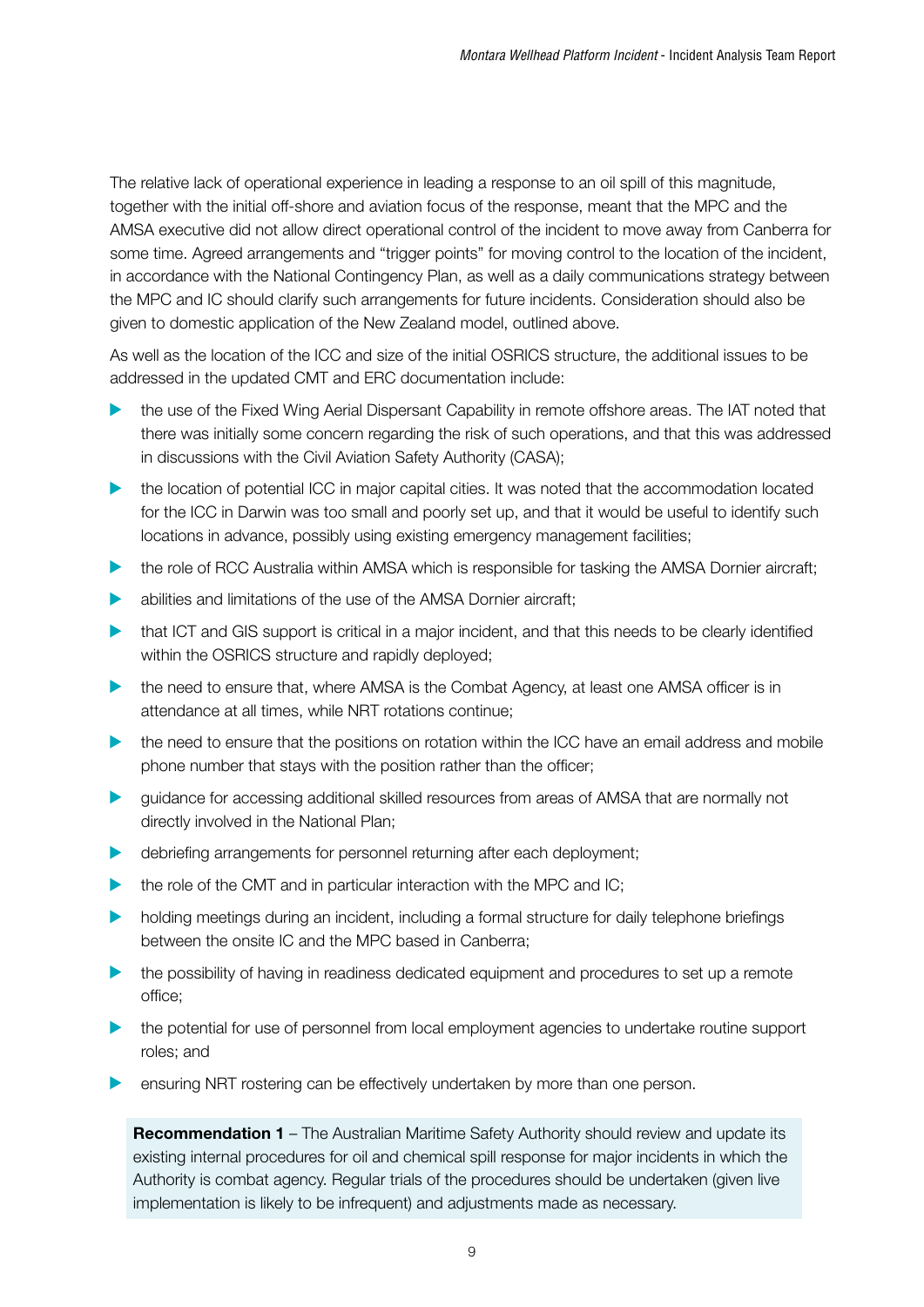# 2.2 AMSA Combat Agency Role

The IAT noted that the National Plan envisages that in the first instance, the company responsible for a petroleum industry facility that is the source of a marine oil spill is expected to take on the role of oil spill combat agency. The IAT sees no reason to change this arrangement in the National Plan, given that the National Plan also makes provision for a State/NT agency, or AMSA, to take on this combat agency role if circumstances warrant such action.

As indicated previously, this was the first time AMSA was the combat agency for an oil spill from an offshore platform and only the third time AMSA (or its predecessor) has been combat agency for a major oil spill response since establishment of the National Plan in 1983.

The significance of AMSA's combat agency role and need for skills and experience is amplified by their role in the National Plan. When companies and/or the States/NT cannot manage the clean up of a spill the role is handed up to AMSA. Hence AMSA should provide or have access to amongst the best, most capable and experienced expertise. The challenge of acquiring and maintaining such expertise when actual incident events are extremely infrequent is demanding. The IAT struggled with the best means of addressing this issue.

There is no doubt AMSA needs immediate access to expertise and experience in the event of an incident for which they have the combat agency role. These could be retained in AMSA (as in the present model) and kept current by ongoing training and involvement in State/NT/industry run responses. However, with an actual incident led by AMSA being rare there are difficulties in keeping the expertise current, the experience relevant and at the appropriate level. Regular full scale trial exercises would be an important means to maintain skills and ensuring all in AMSA are familiar with their roles. However, exercises are never a substitute for the real thing. The costs associated with retaining highly skilled expertise and regular training and exercising of these skills would be significant but would need to be maintained no matter the frequency of being called into live action.

Other alternatives are available to AMSA to have access to high quality expertise. AMSA could seek to utilise, as its internal expertise, the skills available in the States/NT agencies. Some personnel there would be practiced in dealing with regular incidents (of a smaller, but not insignificant, nature) and do provide a pool of expertise with current experience and appropriate subject matter knowledge. The problem would be their unfamiliarity with AMSA's organisational, procedural and Commonwealth Government requirements and in ensuring guaranteed access to these personnel.

Another alternative for AMSA is to outsource the task (see United Kingdom Case Study on following page). Under this arrangement an outside body would be contracted to provide the skills and expertise to AMSA if and when required. It is likely that incident management skills in such a body would be maintained by responding to incidents other than oil pollution events. Victoria has taken a similar type of approach where physical on-shore or at-sea clean-up activity is undertaken by a private contractor.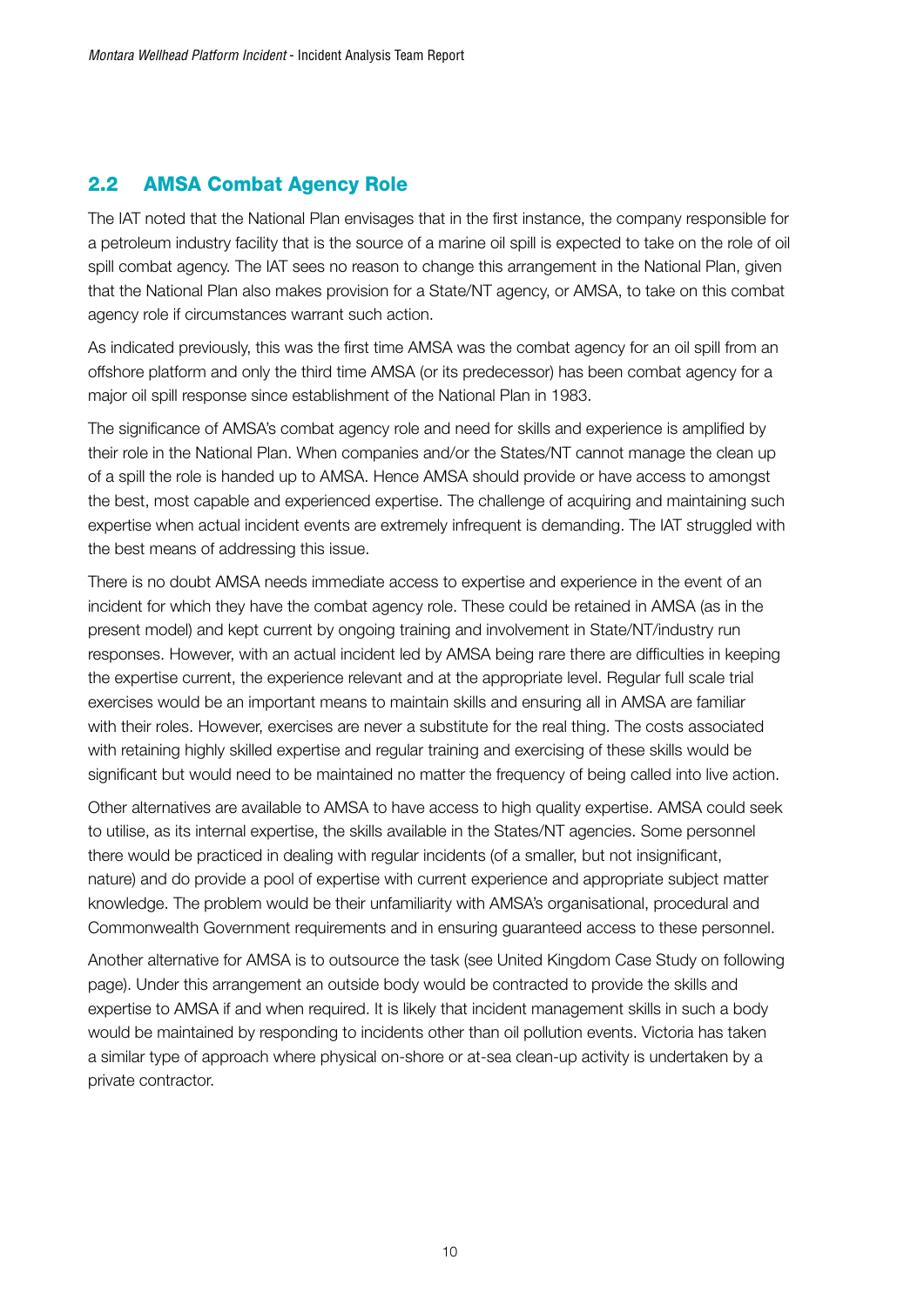#### Case Study – Arrangements in the United Kingdom

*In the United Kingdom (UK), the Department of Energy and Climate Change places an obligation on operators of oil and gas installations to have approved plans in place to respond to a Tier 2*  spill (regional – beyond the in-house capacity of the operator) within 2 to 6 hours, and a Tier 3 spill *(requiring national resources) within 6 to 18 hours. To meet these obligations, operators enter into contractual arrangements with private oil spill response organisations, of which there are more than 50 in the UK, including Oil Spill Response based in Southampton.*

*The UK Government (Marine and Coast Guard Agency - MCA) could take over the response; however this would only occur in extreme circumstances, for example a protracted incident with major pollution that spanned international boundaries. MCA would work cooperatively with the operator, offering resources (the resources they have to respond to pollution from ships) as required, and then assume control as necessary.* 

A further alternative would be for AMSA to delegate its responsibilities to a particular State/NT and support them to ensure they could cope if/when an incident arose.

Variations and combinations of all the above alternatives could be considered.

The IAT considered all alternatives to have strengths and weaknesses. The costs and risks involved in maintaining any of the alternatives need to be carefully assessed. Nevertheless, the IAT was clear that ongoing and continuous access to skills and expertise was necessary and had to be acquired, trained and sustained by AMSA.

**Recommendation 2** - The Incident Analysis Team recognises the challenges associated with using and maintaining skills over an extended period to implement a Contingency Plan that, in terms of the Australian Maritime Safety Authority's combat agency role, is used infrequently. Nevertheless, the Authority needs to consider all available options to ensure appropriate resourcing is available to effectively undertake its combat agency role.

## 2.3 Responsibility for Environmental Issues

#### Role of the Environment and Scientific Coordinator

ESC's are appointed in each jurisdiction in Australia as part of the National Plan. The role of the ESC is to co-ordinate environmental input into response planning and decision making and to provide environmental and scientific advice and services to the Incident Management Team. The AMSA induction program for ESC's lists the duties of the ESC during an oil spill as including:

- ▶ assess likely environmental effects of the spill;
- advise on environmental priorities and preferred response options;
- $\blacktriangleright$ determine habitat and wildlife protection strategies;
- shoreline contamination assessment;  $\blacktriangleright$
- $\blacktriangleright$ oiled wildlife cleaning and rehabilitation;
- dispersant use and toxicity advice;
- oil spill fate, chemistry and computer trajectory modelling;
- weather monitoring, prediction and spill surveillance activities;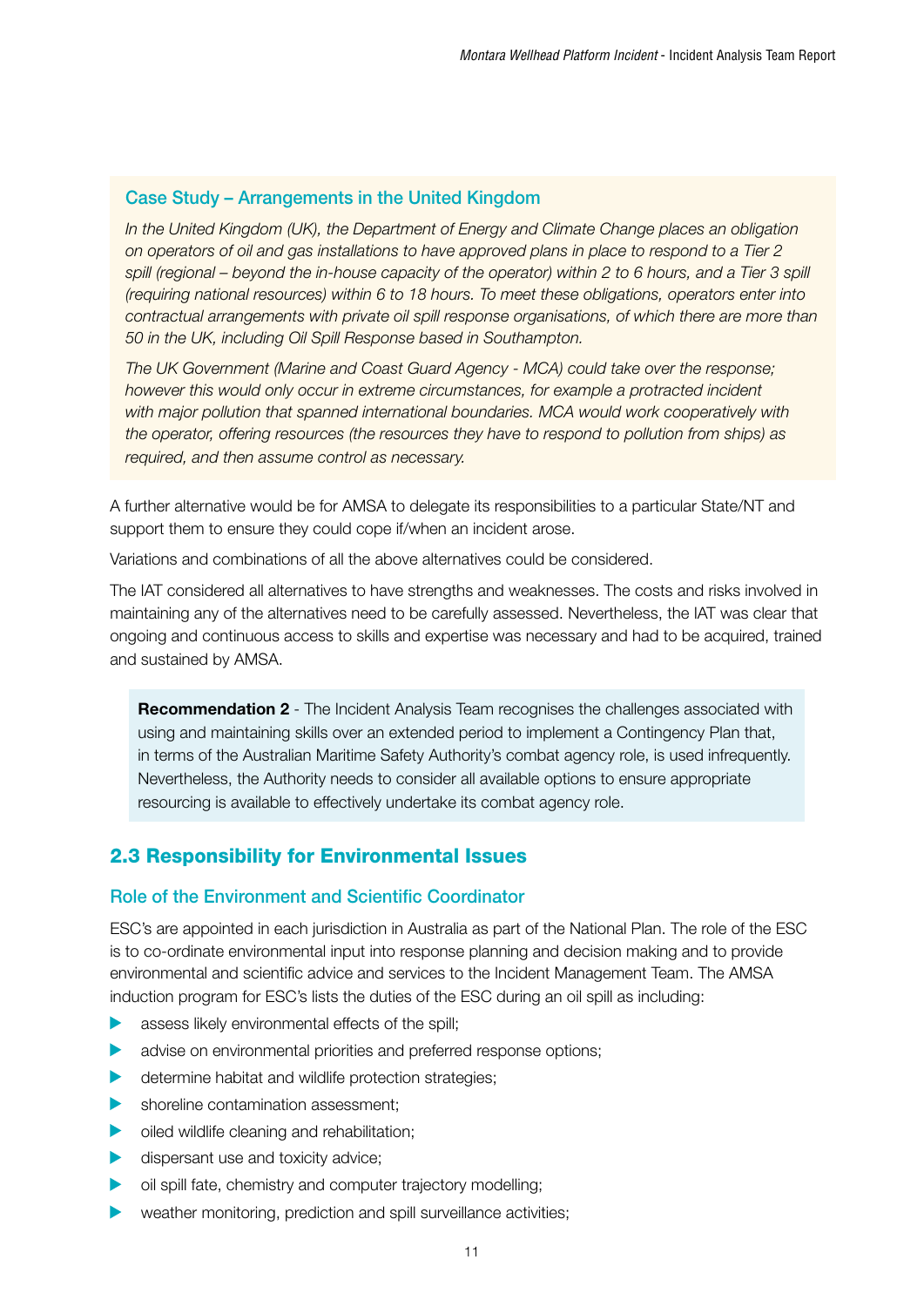- sampling and environmental damage assessment;
- **Izmust and environmental problem solving; and**
- waste disposal advice and management.

Under National Plan arrangements, a comprehensive suite of equipment, systems and guidance documents have been developed and distributed to assist the ESC's in carrying out their functions, including:

- $\blacktriangleright$ Oil Spill Response Atlas (OSRA), which is a computerised GIS program developed in the late 1990's with funding from the Natural Heritage Trust, Coasts and Clean Seas Program;
- **Dil Spill Trajectory Modelling (OSTM);**
- **Chemical Spill Trajectory Modelling (CSTM);**
- **Dil Spill Monitoring Handbook;**
- ESC Training and Induction Package; and
- the ESC Network and associated annual workshop program.

### National Contingency Plan

The IAT noted that the role of the ESC is not adequately explained in the National Contingency Plan, is not specifically referred to in the OSRICS structure, and consequently is confusing in terms of where the position fits into a response. The National Plan provides that:

*"The Commonwealth and the State/NT shall pre-appoint the ESC, either on a State/NT, regional or local area basis. During a spill response the ESC will normally form part of the Planning Section. In this role the Planning Section is to provide the IC with an up-to-date and balanced assessment of the likely environmental effects of an oil spill. The Planning Section will advise on environmental priorities and preferred response options, taking into account the significance, sensitivity and possible recovery of the resources likely to be affected. Under some State/NT arrangements the ESC may directly advise the MPC."6*

The section of the National Plan dealing with the Planning Officer's role includes the statement that:

*"the Planning Officer is responsible for the provision of scientific and environmental information, maintenance of incident information services, and the development of Strategic and Incident Action Plans".7*

The role of the Commonwealth environment agency during an incident is set out in the Plan as follows:

*"…advise on potential impacts of oil spills on threatened marine and migratory species, such as seabirds, seals, marine turtles, whales and dolphins, It can also provide advice on proposals approved under the* Environment Protection and Biodiversity Conservation Act 1999 *(EPBC Act) where conditions may specify arrangements for dealing with spills.*

*…advice on habitats in Commonwealth marine protected areas, Antarctic and sub-Antarctic seabirds, marine mammals, marine invertebrates and macroalgae, also with advice on rates of hydrocarbon biodegradation, dispersal and the use of dispersants in cold climates."8*

<sup>6</sup> Paragraph 2.9.1.7

<sup>7</sup> Paragraph 2.9.1.3

<sup>8</sup> Paragraph 2.10.3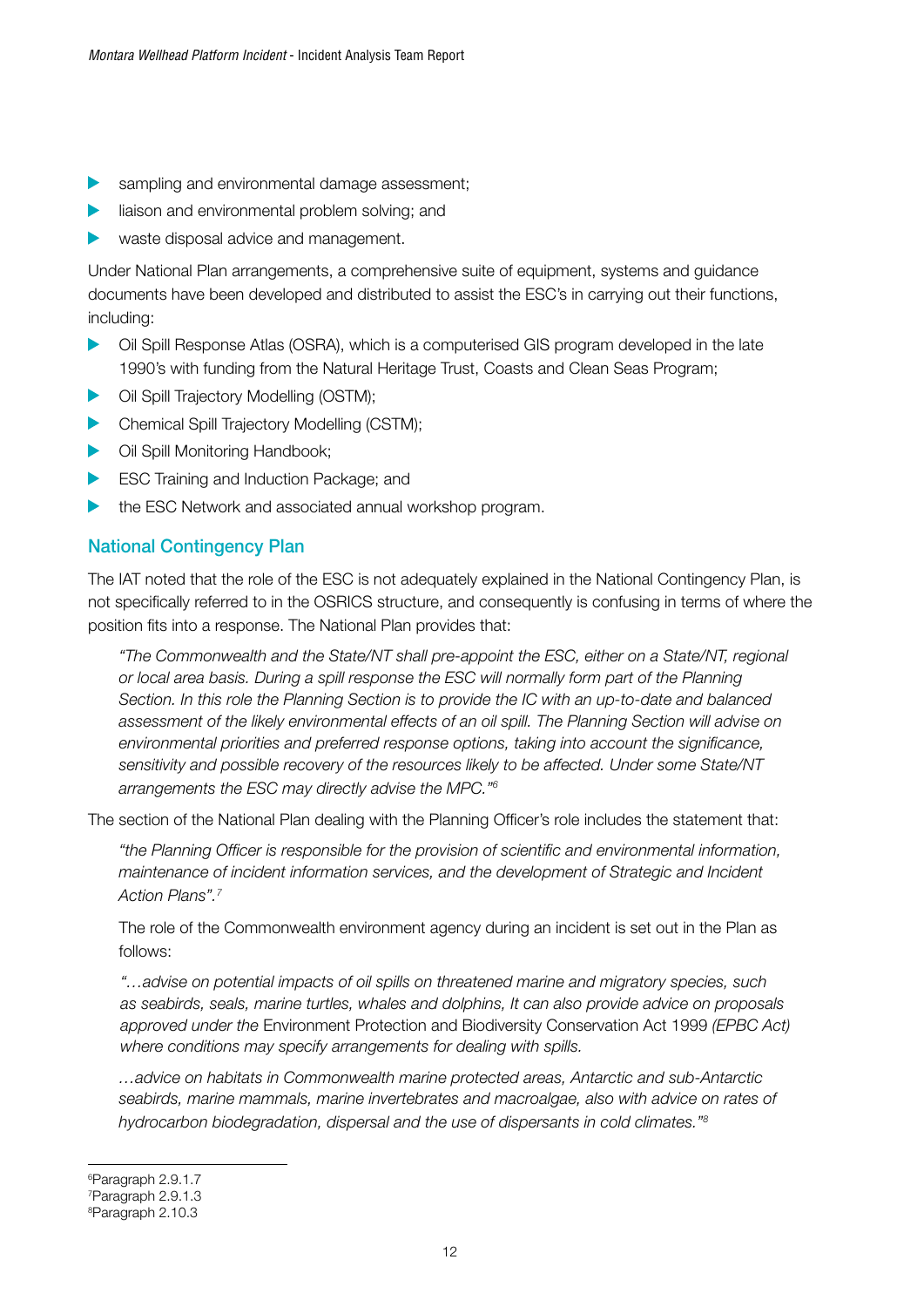## The Commonwealth ESC Role Prior to the Montara Incident

The IAT was advised that until the late 1990's, the Commonwealth environment portfolio provided the Commonwealth ESC and played an active role in the ESC arrangements, providing funding and attendees for biennial ESC Workshops (these workshops are now annual events). When the environment portfolio discontinued these arrangements, AMSA assumed the ESC role.

#### **Discussion**

Concerns were raised with the IAT regarding the role of the ESC. These included:

- a lack of clarity in the early stages as to who was undertaking the role of ESC, and differing views between AMSA and the DEWHA, regarding DEWHA's role;
- a lack of sampling protocols, including sampling techniques, storage, and sample containers, particularly during the initial response phase;
- **the right** no proper integration of the monitoring program with the response;
- **D** need for the Net Environmental Benefit Analysis to be more robust, regularly updated and include more supporting scientific evidence;
- **•** need for a more holistic approach between Type I (operational), and Type II (non-operational or scientific) monitoring;
- need for the Commonwealth ESC to have established links with all State/NT ESCs in order to seek local environmental advice and input;
- the need to improve liaison and information provided to stakeholders in the fishing industry; and
- the need to improve communication and information flow between AMSA and DEWHA as the ESC, including on the comprehensive suite of equipment, systems and guidance documents designed to assist the ESC's that is listed above.

At the time of the Montara incident, the ESC role within AMSA rested with a number of officers. During the incident these officers were critical to the overall AMSA response and were required to fill other roles, such as Incident Controller, Operations Officer and/or to undertake aerial surveillance and trajectory modelling. The IAT was advised that whilst the role of ESC rested with AMSA, the Net Environmental Benefit Analysis was regularly updated. While the IC was highly experiences as a Commonwealth ESC the dual role of AMSA officers resulted in a partial "vacuum" in terms of the critical issues that are normally addressed by an ESC for the first few weeks of the response. As a consequence, AMSA and DEWHA met to discuss a solution.

With regard to DEWHA, as indicated above, the National Contingency Plan refers only to the provision of advice, not the allocation of the role of Commonwealth ESC. Although DEWHA provided additional support, beyond its advisory role, it was not formally appointed ESC until 15 September.

A liaison officer from DEWHA was also sent to work in the ICC in Darwin, and this worked well. Views expressed to the IAT indicate that there would have been benefits to the person undertaking the role of ESC to have been located in Darwin within the ICC as an integral part of the team.

The IAT noted that while DEWHA performed the function of ESC, effectively the ESC role is new for DEWHA, and like many other National Plan stakeholders, DEWHA has not previously been involved in the operational response to an oil spill of any size. DEWHA is not an operational agency and is not in a position to directly undertake wildlife response. During discussions with the IAT, DEWHA officers advised that the Department is currently considering what its role should be in the National Plan in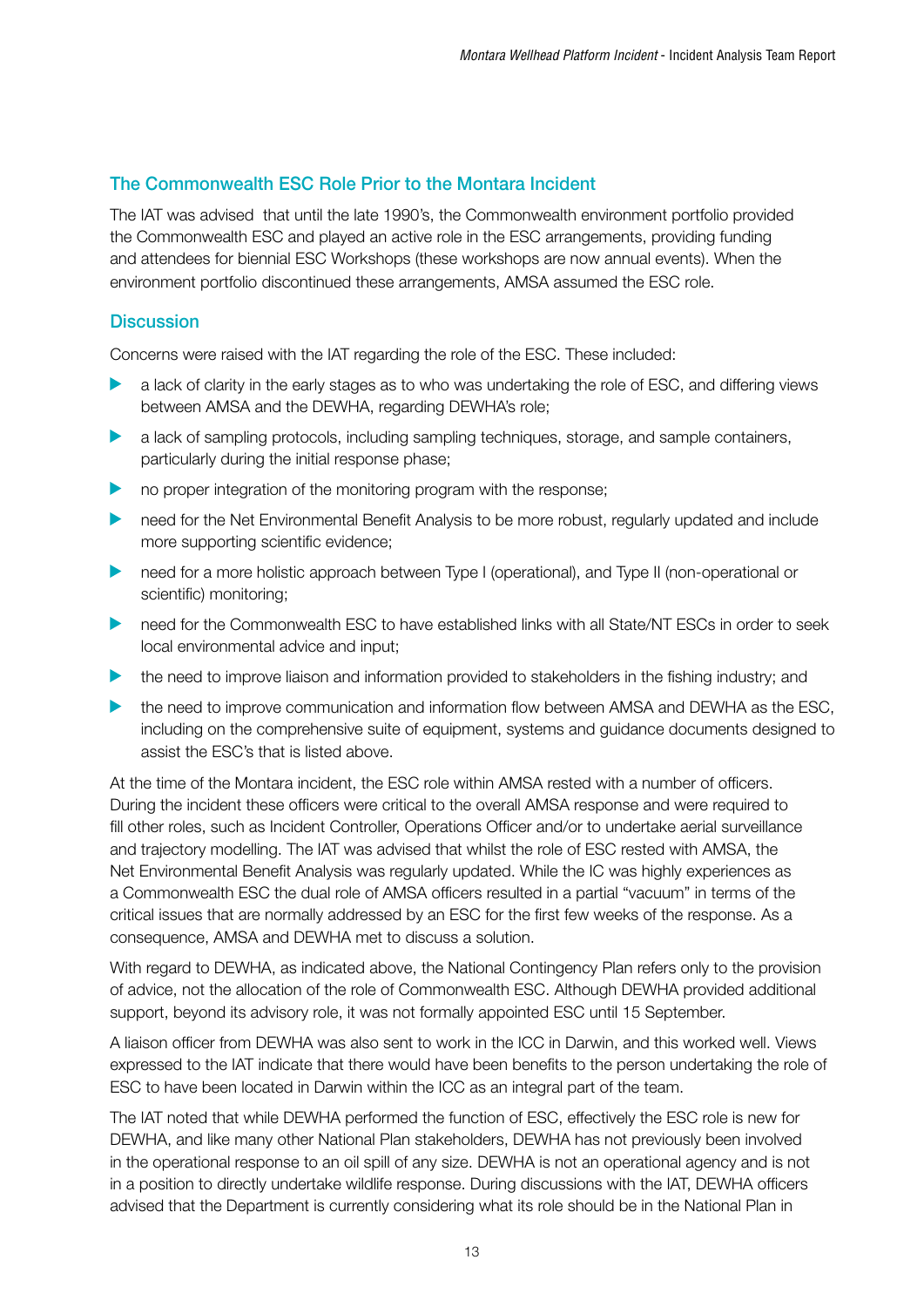terms of provision of environmental advice, wildlife response, and monitoring. The IAT notes that this consideration should also be undertaken in conjunction with AMSA.

Given the importance of the provision of environmental and scientific advice in any oil or chemical spill, the IAT questions whether it would be better for the ESC to work with and provide advice direct to the IC, rather than as part of the Planning Section.<sup>9</sup> The IAT notes that some State/NT response structures utilise such an approach. In any event, responsibility for the provision of environmental and scientific advice should be clearly identified in the OSRICS structure.

## Monitoring and cost recovery

The National Plan arrangements consider monitoring under two headings – "Type I" and "Type II" monitoring. These are defined in the National Plan Oil Spill Monitoring Handbook as:

- Type I ("Operational") monitoring provides information of direct relevance to spill response operations, i.e. information needed to plan or execute response or cleanup strategies.
- **Type II** ("Non-operational" or "Scientific") monitoring relates to non-response objectives and includes short term environmental damage assessments, longer term damage assessments (including recovery), purely scientific studies, and all post response monitoring activities.

The Oil Spill Monitoring Handbook, which was jointly developed with Maritime New Zealand and endorsed by State/NT ESC's in 2003, provides considerable detail on the different types of monitoring, examples of each, as well as guidance for identifying the need for Type I monitoring. A separate document - "Oil Spill Monitoring – Background Paper" (2003) - provides guidance about the nature, justifiable scope, and scale of Type II monitoring programs.

As noted in the Oil Spill Monitoring Handbook,

*"classifying monitoring according to its underlying purpose helps define the likely methodologies*  to be used and to determine whether the monitoring is likely to be considered a legitimate spill *response cost."10*

With regard to the cost, Type I monitoring is seen as an integral part of the response and as such is funded from the same sources as other components of the response. Type II monitoring is seen as separate to the response and these costs are not reimbursed under the National Plan arrangements, but may be reimbursed separately by the polluter, as in this incident.

The view was expressed to the IAT that the National Plan should also provide for reimbursement of Type II monitoring, and that the lack of such guarantees with regard to cost recovery lead to initial uncertainty when initiating the monitoring program. The view was also expressed that consideration be given to the public-good benefits that arise from the Type II monitoring and the cost sharing arrangements that should apply between government and the company responsible for the spill. This issue is also relevant to Recommendation 4 below.

**Recommendation 3** - In conjunction with the Department of Environment, Water, Heritage, and the Arts and other relevant Commonwealth agencies, the Australian Maritime Safety Authority should revise the National Marine Oil Spill Contingency Plan and the National Marine Chemical Spill Contingency Plan to develop a clear plan and delivery mechanism for the provision of environmental advice, preparation and maintenance of Net Environmental Benefit Analysis, wildlife response and monitoring for a spill where the Commonwealth is lead agency. This should also include a clear statement on sourcing Commonwealth environmental and scientific advice.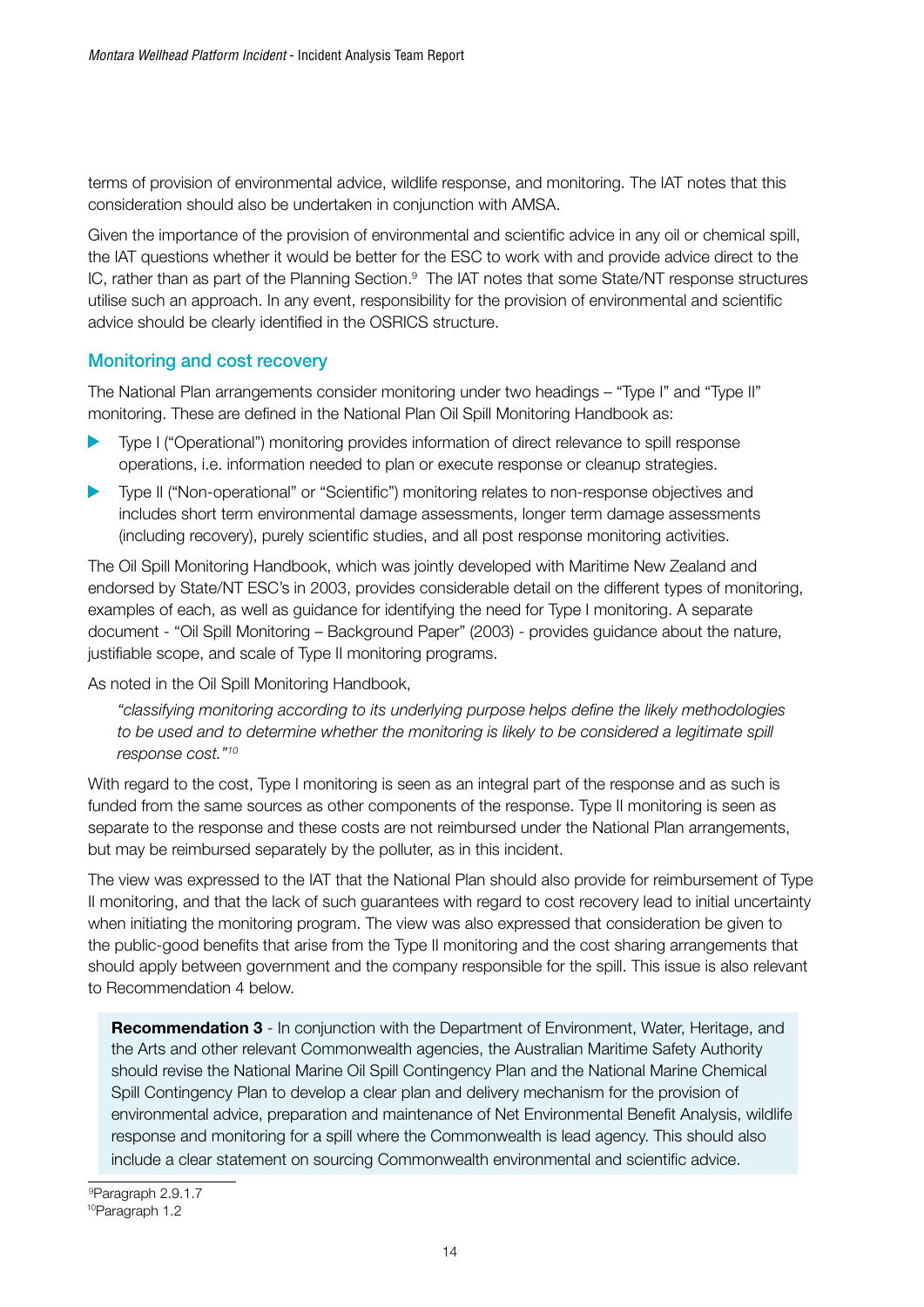# 2.4 Cost Recovery Arrangements

The IAT noted that some National Plan participants question the adequacy of cost recovery from the offshore petroleum exploration and production industry in the event of an oil spill. The IAT is of the view that current cost recovery arrangements for the offshore petroleum exploration and production industry are not sufficiently understood by the broader group of National Plan participants. In particular the National Plan participants do not have a clear understanding of the insurance arrangements as required by the OPGGSA or the ability of the Joint Authority (under the OPGGSA) to terminate an exploration or production licence in the event that the title holder fails to comply with its responsibility to clean up an oil spill (e.g. failed to pay all costs associated with a spill response). Such an event would significantly affect a company's ability to gain further petroleum titles in Australia's offshore areas or remove its access to its primary asset, the petroleum resource.

By way of background, the day-to-day administration, including insurance matters, of offshore petroleum activities is the responsibility of the relevant State or Territory Designated Authority under the OPGGS Act.

The Commonwealth OPGGS Act, Section 571, requires the registered holder of a permit, lease or licence, as directed by the Designated Authority from time-to-time, must maintain adequate insurance against expenses and liabilities associated with complying with directions relating to a clean-up or other remediation of the effects of the escape of petroleum. This typically includes pollution cleanup, well control and relief well drilling, removal of debris and liability to third parties.

Currently the level of insurance is determined by the operator and its insurer to directly reflect the potential liability associated with the type and extent of the activities undertaken on the title at that time. While higher risk activities such well drilling, production and the decommissioning of a facility require substantial insurance, activities such as geophysical surveying are considered lower risk, unless they are undertaken in environmentally sensitive areas. The Designated Authority and/or the Joint Authority may challenge the set insurance amounts if it believes the insurance does not meet stakeholder expectations or is considered too low based on industry best practice. The IAT has been advised that some Designated Authority's may not internally possess the necessary expertise to fully assess or challenge the insurance amounts set by the insurer.

Generally insurance amounts of between \$100 and \$300 million (US) dollars are considered to be standard practice in the offshore petroleum industry (not including third party claims). The amount of coverage for specific activities is set by the operator in consultation with the insurer and its underwriter, and is based on an expert assessment of all potential liabilities.

While full insurance certification is not directly lodged with the Designated Authority, the operator is required to provide adequate evidence of insurance. This insurance must be with acceptable carriers under international insurance and re-insurance criteria, and monetary limits must be adequate to meet the costs and expenses for which the operator may be liable, including all contractor activity, unless subject to separate acceptable insurance. Provisions of a restrictive or exclusive nature are not acceptable. The IAT notes that presently AMSA has limited visibility into these arrangements

The IAT was advised that approvals granted under the EPBC Act for offshore oil and gas production facilities typically include a requirement for the OSCP to detail the insurance arrangements that have been made in respect of the costs associated with repairing any environmental damage. Draft OSCPs with inadequate insurance arrangements would not be approved by the Minister or their delegate.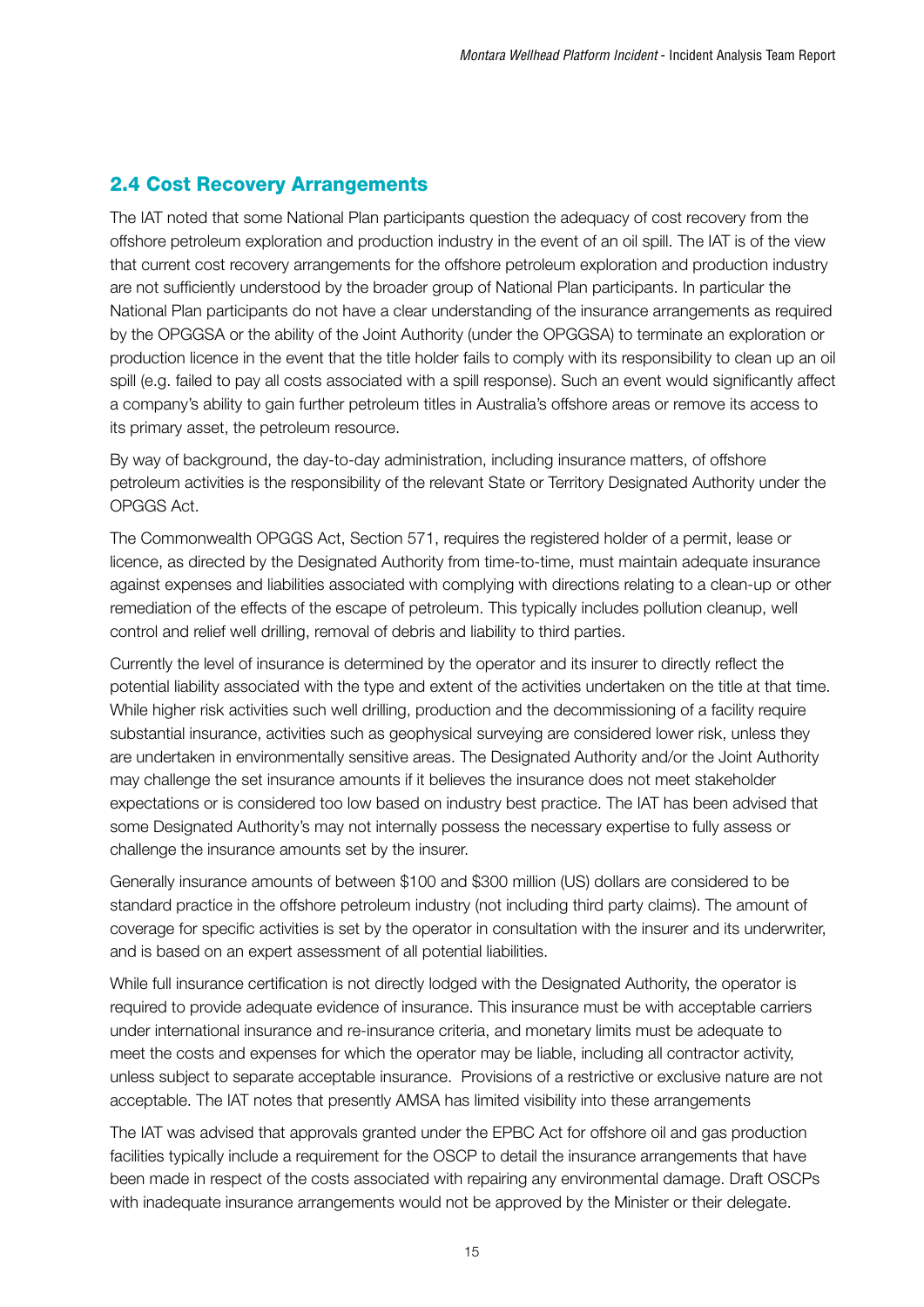The IAT notes that the offshore petroleum exploration and production industry contributes directly to the resources and operations of AMOSC whose activities are fully integrated in the National Plan managed by AMSA. AMOSC's roles are to provide equipment and personnel on a 24 hour standby basis to respond to a major oil spill, to provide oil spill training and advice on the use of oil spill equipment and response activities. Costs associated with AMOSC activities during an oil spill response associated with an offshore petroleum industry facility will also be covered by the offshore operators insurance. While membership of AMOSC is not compulsory, non-member companies still have access to its personnel, equipment and services. Also, it is unlikely an operator would receive approval to operate without such membership, or an equivalent, as they would not be able to demonstrate to the Designated Authority a capacity to respond to a major spill.

The above description is intended as a general guide to current arrangements and it is recommended that AMSA work with RET and petroleum industry representatives to conduct a more comprehensive analysis of these arrangements.

Once completed, the analysis should form the basis for informing the broader population of National Plan participants, particularly those not familiar with relevant regulatory and insurance arrangements associated with the offshore petroleum exploration and production industry.

The IAT also noted the UK's approach to this issue (see below).

## Case study – Arrangements in the United Kingdom

*All offshore operators currently active in exploration and production on the UK continental shelf are party to a voluntary oil pollution compensation scheme.*

*Under the Offshore Pollution Liability Agreement of 4 Sept. 1974 (known as OPOL), operating companies agree to accept strict liability for pollution damage and the cost of remedial measures with only certain exceptions, up to a maximum of US \$120,000,000 per incident. Within this limit there may also be included the cost of remedial measures undertaken by the party to OPOL involved in the incident.*

*The parties have to establish financial responsibility to meet claims arising under OPOL by producing evidence of insurance, self-insurance or other satisfactory means. They also jointly agree that in the event of a default by one of the parties, each will contribute proportionally to meet claims.*

*OPOL initially applied to offshore facilities within the of the United Kingdom of Great Britain and Northern Ireland but was later extended to apply to such facilities within the jurisdiction of Denmark, the Federal Republic of Germany, France, the Republic of Ireland, the Netherlands, Norway, the Isle of Man and the Faroe Islands.*

*The Agreement came into effect on 1st May 1975, and was initially an interim measure to provide for a strict liability regime, whilst awaiting a regional Convention of Civil Liability for Oil Pollution Damage resulting from Exploration for and Exploitation of Seabed Mineral Resources (CLEE). However the nine participating States were unable to agree and the final text of the treaty remains unratified and the UK Government judged that their interests could best be achieved through the continuing working of OPOL.*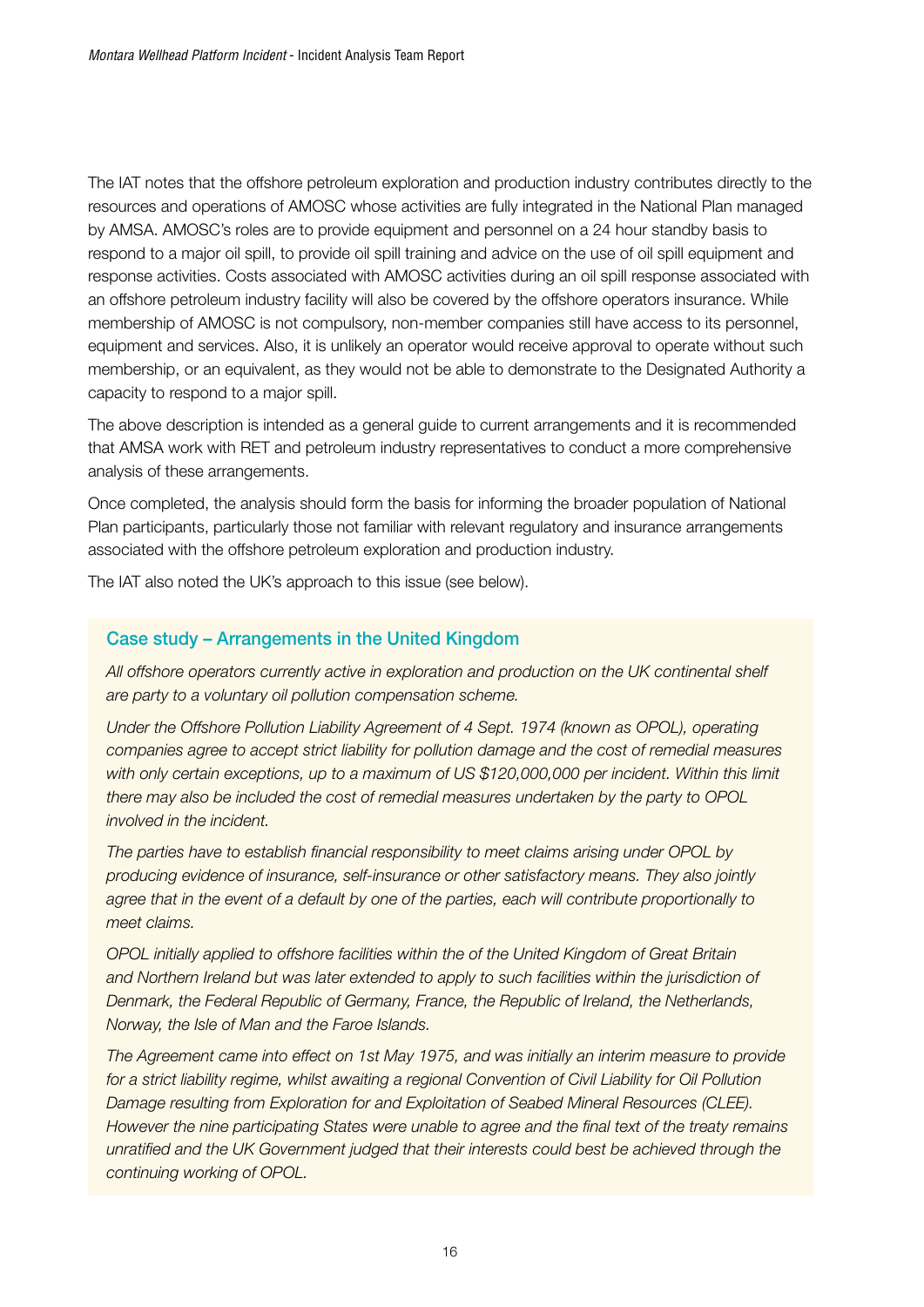**Recommendation 4** – The Department of Resources, Energy and Tourism should, in conjunction with the Australian Maritime Safety Authority and the offshore petroleum, exploration and production industry, undertake a review of the legislative arrangements concerning insurance to ensure cost-recovery arrangements following oil spills are effective, and recommend any improvements considered necessary. Following this both agencies should jointly develop and distribute to National Plan participants information on arrangements for insurance and cost recovery for incidents involving the offshore petroleum exploration and production industry as envisaged by the *Offshore Petroleum and Greenhouse Gas Storage Act 2006* and related arrangements.

## 2.5 The Australian Maritime Safety Authority Act

While the National Plan IGA clearly contemplates responding to oil spills from offshore petroleum operations, the IAT noted that there is a question as to whether this is consistent with the *Australian Maritime Safety Authority Act 1990* that established the Authority. Subsection 2A (b) of the Act provides that one of the main objectives of the Act is (emphasis added):

- *(b) to protect the marine environment from:*
	- *(i) pollution from ships; and*
	- *(ii) other environmental damage caused by shipping*;

By contrast, the functions of the Authority set out in paragraph 6(i) (a) of the Act do not restrict the pollution to shipping sources. This provision reads that one of the functions of the Authority is simply to

*"…combat pollution in the marine environment."* 

AMSA also has a wide incidental function set out in paragraph 6(i) (g) of the Act as follows:

*"…to perform functions incidental to any of the previously described functions."*

AMSA advised the IAT that it considers that there is a good basis for its response in this situation based on the width of AMSA's incidental functions. The IAT notes, however, that there is both a lack of clarity regarding AMSA's authority to respond to oil spills from sources other than ships, and a possible unintended expectation that AMSA should also be responding to other sources of marine pollution (for example, land based sources, lost or discarded fishing gear, garbage, etc.).This should be resolved as a matter of priority.

**Recommendation 5** - As a priority, the Australian Government should resolve any ambiguity about the legislative powers in its administered legislation to respond to spills other than from ships and if so, take steps to rectify this situation.

## 2.6 Oil Spill Contingency Plans

Development of an OSCP is a condition under the OPGGS Act Environment Regulations and is also, in some instances, a condition under the EPBC Act.

Under the OPGGS Act Environment Regulations offshore petroleum operators are required to submit for approval and acceptance, to the relevant State and Territory Designated Authority, an Environment Plan, Implementation Strategy and an OSCP for a proposed activity.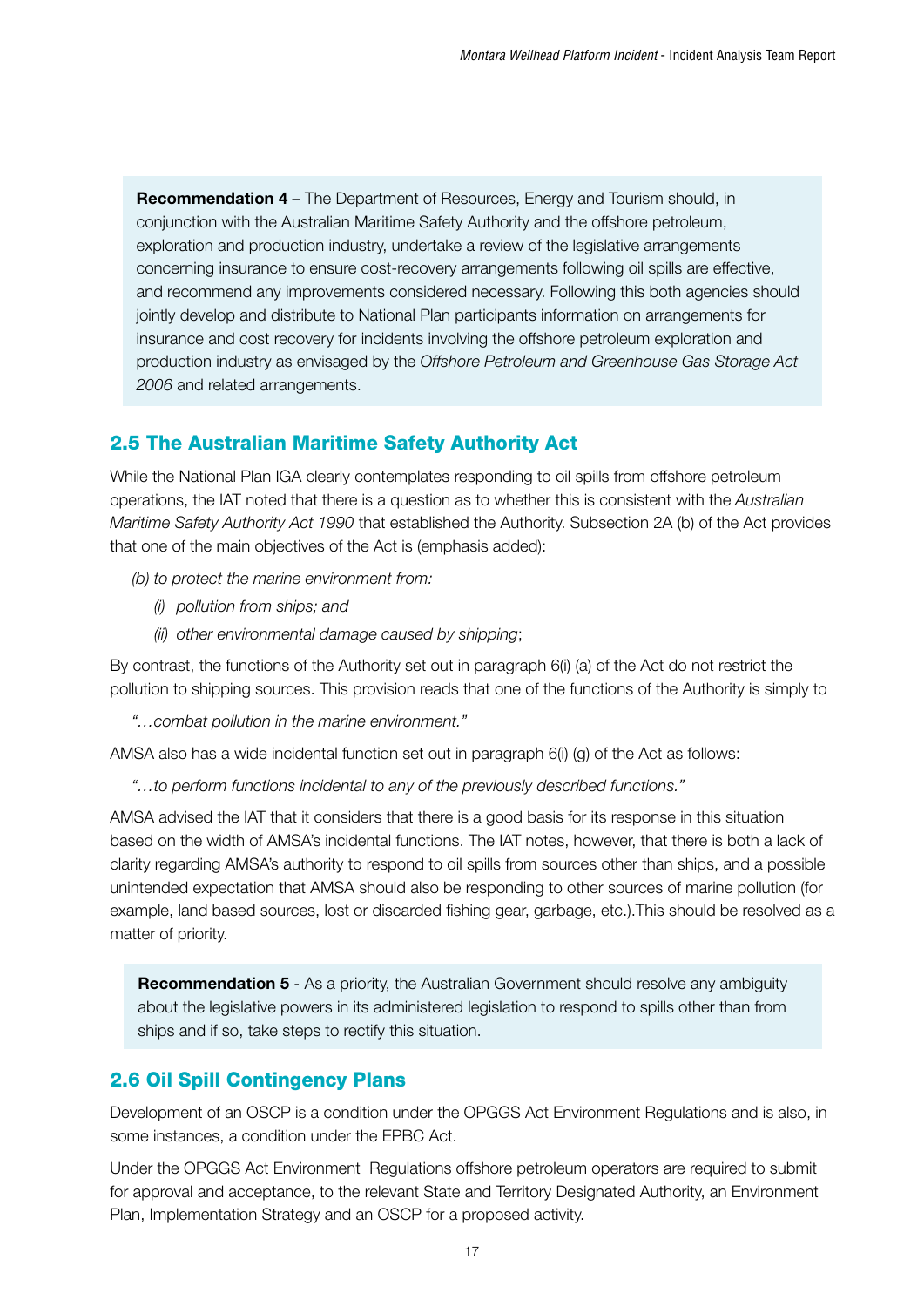Typically an OSCP contains, amongst other things, detailed emergency response information such as an emergency contact directory, an operator's response, notification and action plans, oil characteristic types, chemical contained at the facility, integration with State and National Oil Spill Response Plans, modelling of incident scenarios and prevention and available equipment.

Similarly approvals granted under the EPBC Act typically require approval of an OSCP. Although exploration drilling is referred by companies under the EPBC Act, it does not typically trigger the Act or require further assessment and approval, including approval of an OSCP.

The IAT was advised that DEWHA has identified appropriate and consistent consultation with AMSA on OSCPS as an issue and is intending to liaise with AMSA on this issue in the future.

The IAT considers that it is essential for AMSA to be able to review OSCP at the assessment stage to ensure that proposed response plans are consistent with the National Plan arrangements.

The IAT is also aware that current OSCP assessment processes can vary between jurisdictions. It may therefore be appropriate to review the current OSCP assessment process to ensure that potential impacts of implementing any changes to the current approvals processes are identified and appropriately considered.

**Recommendation 6** – The Department of Resources, Energy and Tourism and, where relevant, the Department of the Environment, Water, Heritage and the Arts, should ensure that the Australian Maritime Safety Authority/State/Northern Territory and other agencies involved in the National Plan to Combat Pollution of the Sea by Oil and Other Noxious and Hazardous Substances be formally consulted in the assessment of Oil Spill Contingency Plans for offshore facilities prior to their approval.

## 2.7 Risk Assessment

The Australian Petroleum Production and Exploration Associations submission to the Montara Commission of Inquiry lists the following seven well blowouts in offshore Australia since 1965, with only two (including Montara) since the National Plan was established in 1973:

| 18/2/1965  | Barracouta No.1 | <b>Bass Strait</b> |
|------------|-----------------|--------------------|
| 24/8/1966  | Marlin B-1      | Bass Strait        |
| 2/12/1968  | Marlin A7       | <b>Bass Strait</b> |
| 6/8/1969   | Petrel No.1     | Timor Sea          |
| 19/5/1971  | Marlin A4       | Bass Strait        |
| 17/12/1984 | Flounder A1     | <b>Bass Strait</b> |
| 21/8/2009  | Montara H1      | Timor Sea          |

The IAT noted that of these seven incidents only the Montara Wellhead Platform incident involved a significant oil release as the others were gas wells, except Flounder A1 which was a shallow gas release from an oil well during drilling operations.

The IAT also noted that an assessment of the risk of oil spills from offshore petroleum exploration and production facilities was included in wider national risk assessments undertaken as part of the last two National Plan reviews, in 1993 and 2000.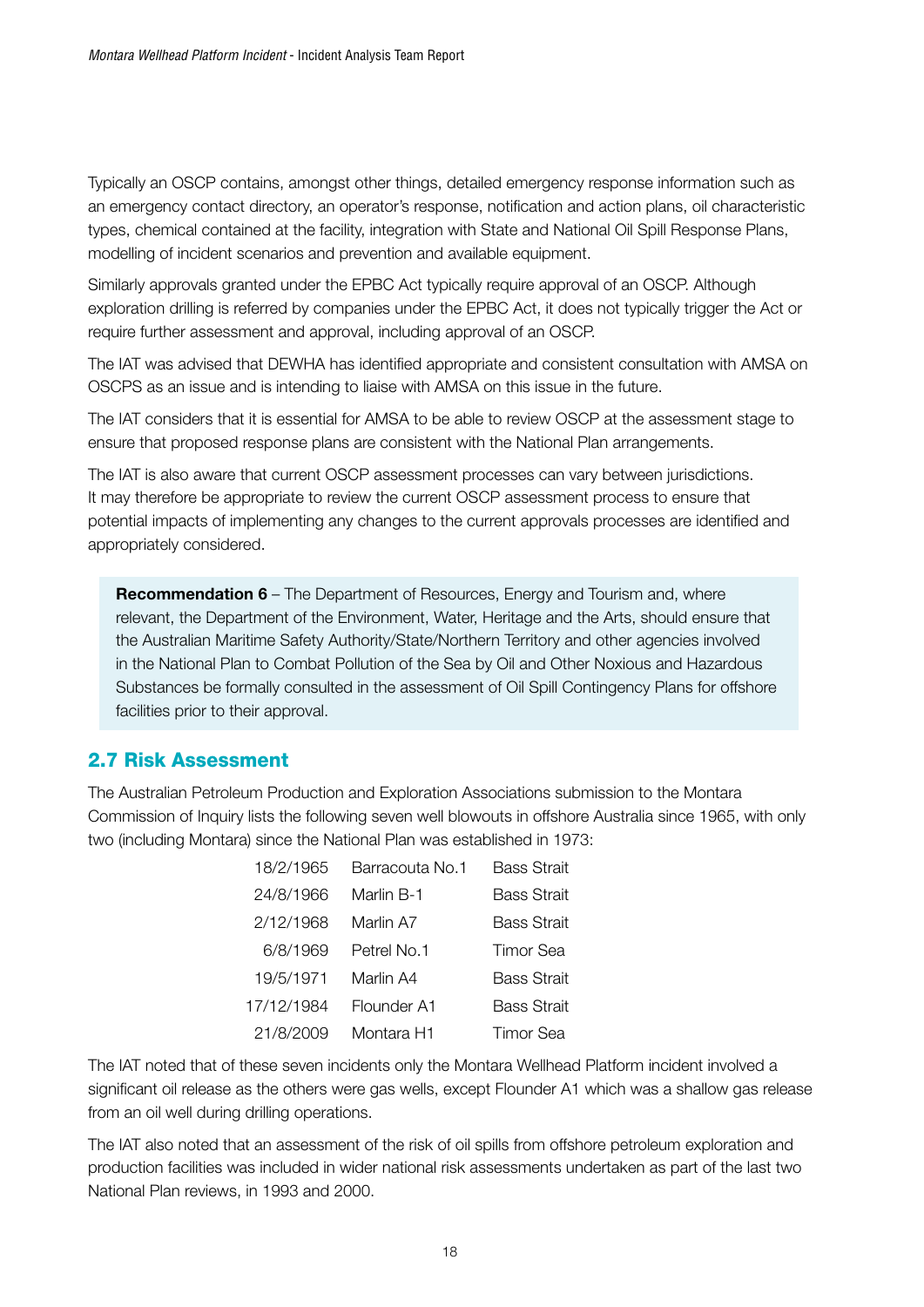The first was undertaken by the Bureau of Transport and Communications Economics in 1991.<sup>11</sup> and concluded that, with respect to platform and pipelines and based largely on United States of America data:

*"…the probability of one or more major oil spills occurring could be 39 per cent in the next five years*  and 83 per cent in the next 20 year*s."12*

The most recent risk assessment was undertaken by Det Norske Veritas as part of a review of the National Plan in 2000, and concluded that:

*"…offshore facilities are low contributors to the overall risk level across Australia, but are significant contributors to the risks in their local areas as they are concentrated into a few locations."13*

Taking into account the extent of growth in oil and gas exploration and the increase in general shipping movements off the north west coast of Australia in recent years, the IAT considers it will be important to emphasise these activities as part of the proposed comprehensive risk assessment that will provide input to the National Plan Review to be undertaken in 2010.

**Recommendation 7** – The Australian Maritime Safety Authority should ensure an assessment of the preparedness for oil spill response across Australia, with particular focus on the northwest coast, is incorporated in the proposed review of the National Plan to Combat Pollution of the Sea by Oil and Other Noxious and Hazardous Substances. This assessment of preparedness should be based on a formal risk assessment of the possibility of a major oil spill arising from all marine sources, with particular emphasis on the increased activity of the offshore petroleum exploration and production industry and other marine operators.

# 2.8 Use of Petroleum Industry Resources

While there is widespread understanding amongst National Plan stakeholders that the National Plan is funded through a levy imposed on shipping, the IAT noted questions raised by a number of stakeholders regarding to the level of petroleum industry contribution. It was felt by some that the offshore petroleum exploration and production industry is getting a "free ride" on the back of spill preparedness and response arrangements set up and funded by the shipping industry.

The IAT noted that the levy applies to all petroleum industry vessels entering Australian ports (irrespective of whether they are carrying crude or petroleum products). AIP and AMOSC advised the IAT that in their view the oil industry also makes a substantial contribution to the National Plan through:

- providing the National Plan with direct access to extensive oil spill response equipment and trained personnel maintained on a standby basis by the oil industry through AMOSC (oil industry resources are made available to AMSA and the National Plan regardless of the source of the marine oil spill);
- providing support for the National Plan through the Australian Marine Oil Spill Centre (AMOSC) in Geelong, established in 1991 as a subsidiary of the Australian Institute of Petroleum (AIP). The cost of establishing AMOSC was \$10 million, and annual operating costs of approximately \$2 million are

<sup>11</sup>Major Marine Oil Spills – Risk and Response – Report 70, http://www.bitre.gov.au/publications/68/Files/R070.pdf 12Page XI

<sup>13</sup>Report of the 2000 Review, page 46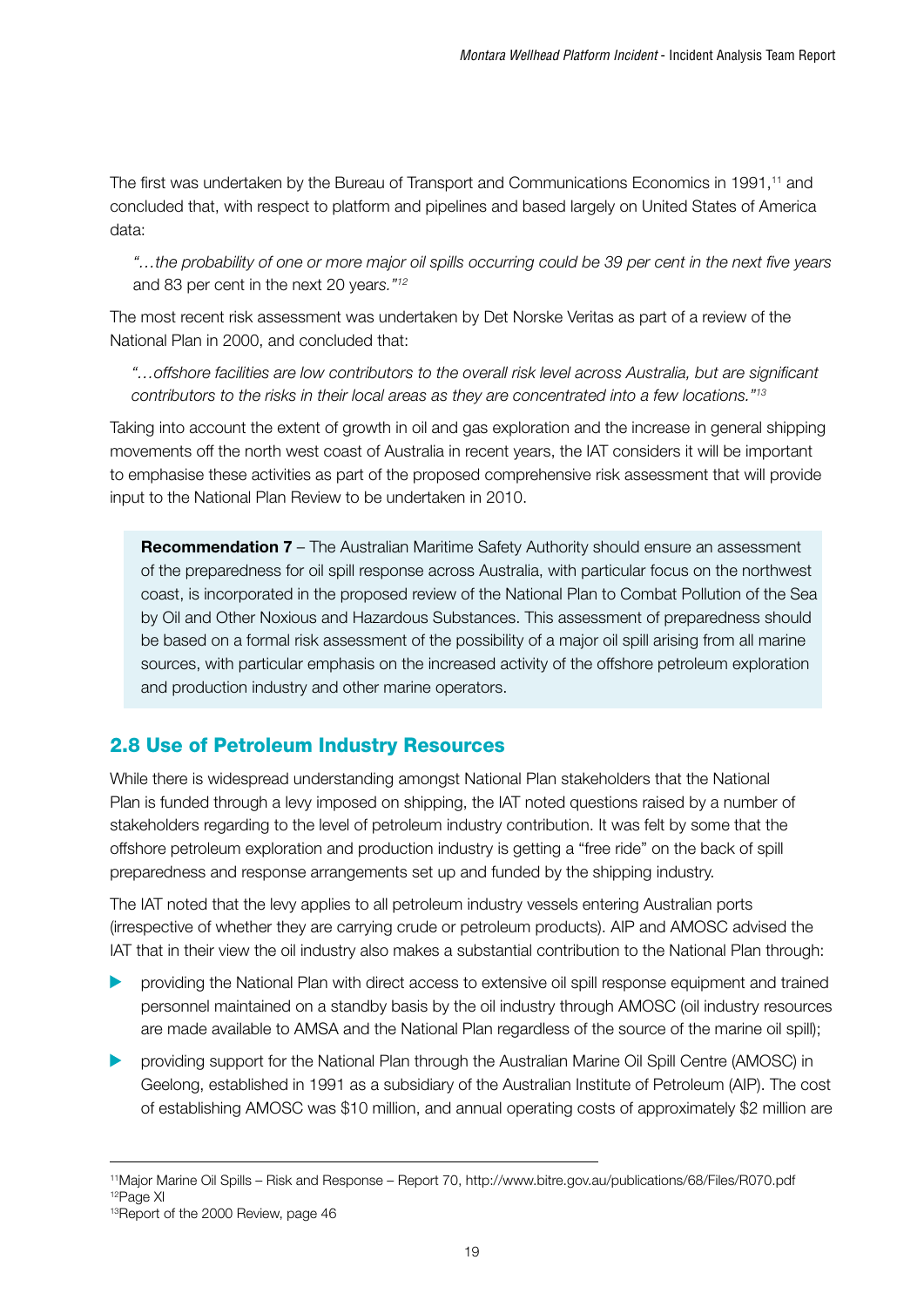provided by 27 industry companies (this includes resources and shipping companies). This funding is used for:

- all AMOSC preparedness and standby activities;
- approximately half of the \$A1.1 million annual cost of the national fixed wing aerial dispersant spray standby contract;
- joint organisation and funding for the SPILLCON Conference every three years; and,
- a formal agreement between AMOSC and AMSA to utilise the resources of the Singapore/UK based company Oil Spill Response (OSR), AMOSC and local oil industry equipment. AMOSC resources are available to AMSA for any incident regardless of source;
- the AMOSC training venue in Geelong, as well as AMOSC specialist presenters, are provided for AMSA training courses at no cost, as well as participation in exercises;
- AMOSC personnel and resources are made available for use in training exercises, and at no cost. AMOSC personnel actively participate in the design/planning of exercises, the actual exercises, and in the review and implementation of findings from exercises; and
- industry advisers have been nominated by AMOSC members to provide a direct link between the Government appointed MPC and the affected company in the event of an oil spill; the industry adviser also provides the direct link between the affected company and the agency/organisation providing the oil spill response.

AIP and AMOSC also advised that AMOSC member companies carry out the vast majority of the oil and gas exploration and production, offshore pipeline and terminal operations, and crude oil and petroleum product tanker movements around the Australian coast. The operator of the Montara platform, PTTEP AA, is an AMOSC subscriber company and consequently has direct access to AMOSC equipment and personnel.

PTTEP AA's parent company, PTT Exploration and Petroleum Public Company Limited, is a Participant Member of OSR, based in Singapore. OSR is an oil industry response co-operative with global operations. The OSR Singapore office maintains a large stockpile of air-transportable equipment designed to combat spills in the Asia-Pacific region. OSR also has equipment stockpiles in Southampton (UK) and Bahrain which can be utilised in the event of a significant oil spill. OSR and AMOSC are both also members of the Global Response Network (GRN), which is a collaboration of seven major oil industry funded spill response organisations around the world which have with the stated aim of harnessing cooperation and maximising the effectiveness of oil spill response services world wide. Both OSR and GRN resources are available to supplement the National Plan through the auspices of AMOSC.

The IAT noted that AMOSC, OSR and the Australian oil companies provided 41 trained personnel who were directly involved in the response to the Montara oil spill. AMOSC and AIP representatives advised the IAT that this level of involvement in the Montara response was in their view appropriate and in accordance with industry expectations, although the point was made that more assistance could have been provided by industry, particularly in the more senior roles in the OSRICS structure.

The IAT notes that under the National Plan the petroleum industry is responsible for the combat agency role in responding to an oil spill in the first instance. The National Plan recognises that a State/NT government agency or AMSA may take over this combat agency role if circumstances warrant such action.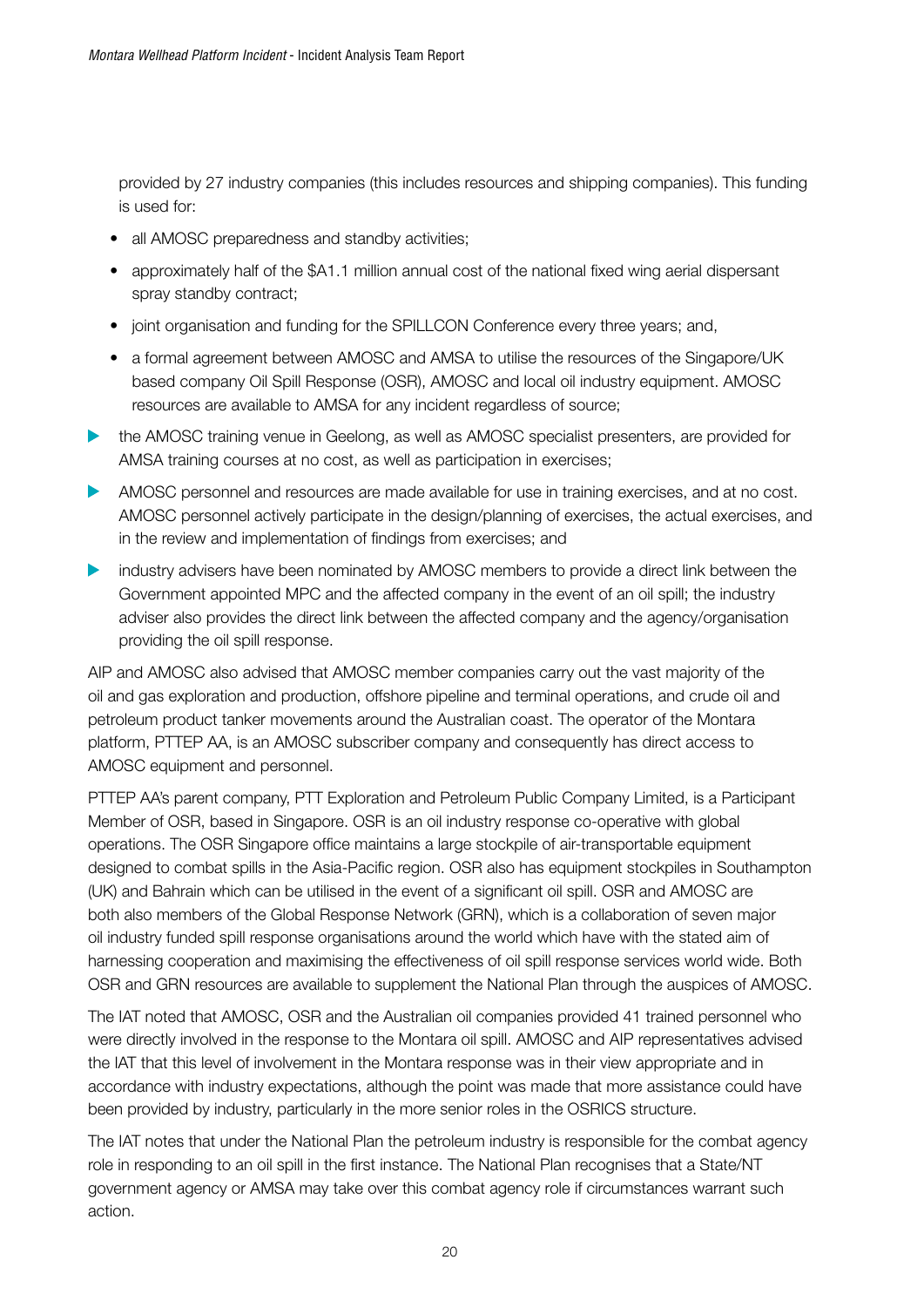The IAT considers that for oil spills from the offshore petroleum exploration and production industry where AMSA has the combat agency role, rather than calling primarily on NRT members to fill the positions in the OSRICS structure, AMSA should rely more heavily on resources from this industry (this may be experts from individual companies, AMOSC, or OSR). This would recognise the extensive expertise and resources of AMOSC and OSR (with associated international links), and reflect the purpose for which these facilities were established – i.e. specifically to respond to major spills from industry facilities.

While AMSA is expected to take the role of MPC the combined resources of industry are likely to be capable of filling many of the other positions in the response structure, including the IC. To this end AMSA and AMOSC should consult regularly on the availability of senior resources and undertake exercises to test the OSRICS structure that would be expected to respond to a major spill from the offshore industry. This would, in the view of the IAT, create an environment where contributions by the shipping and petroleum industries to the National Plan should appropriately address the risks presented by these sectors. It would also reduce the considerable demands placed on the NRT during major incidents.

The IAT recognises however, that in certain circumstances, the polluter (i.e. the company directly responsible for activities that have caused the spill) may not be in a position to take on the Combat Agency role due to limited resources in Australia to manage the spill response as well as other critical matters associated with the incident leading to the spill.

**Recommendation 8** – The Australian offshore petroleum exploration and production industry should be the primary option for resources (including personnel for an Incident Control Centre) when a spill from an offshore petroleum facility occurs. In the event that AMSA is the Combat Agency, then the industry (including AMOSC) should be more heavily relied on to provide appropriate leadership and other resources, with support under existing NRT arrangements as required.

# 2.9 Operational/Technical Issues

As indicated above, the IAT noted a number of important operational and technical issues raised during the debriefing sessions and meetings, as well as by the completed questionnaires. The 21 issues raised are listed in Appendix 4, the IAT recommends that they be passed to the National Plan Operations Group (NPOG) for consideration and action as necessary.

Four of these operational/technical issues were raised by a number of stakeholders in different ways, and are therefore specifically highlighted below.

## Fatigue Management

The NRT provides support to the Australian and States/Northern Territory Governments in the event of a major oil pollution incident. The NRT consists of 63 appropriately trained personnel – nine from each State/NT – covering the key oil spill response roles of planning, operations, logistics, aerial observers and Response Team Leaders. During the Montara oil spill response, 43 NRT personnel from all jurisdictions were used at various times, with many returning for several "rotations" through the various roles. The general principle currently applied to the NRT, developed following the response to the Global Peace oil spill in Gladstone in 2006, is that a standard rotation is seven days, recognising however that this is largely dependant on the type of work undertaken during a response.

Some felt the seven days rotations were too long, others felt seven days was too short, and others put the view the length of rotation should be considered in light of the specific task being undertaken – for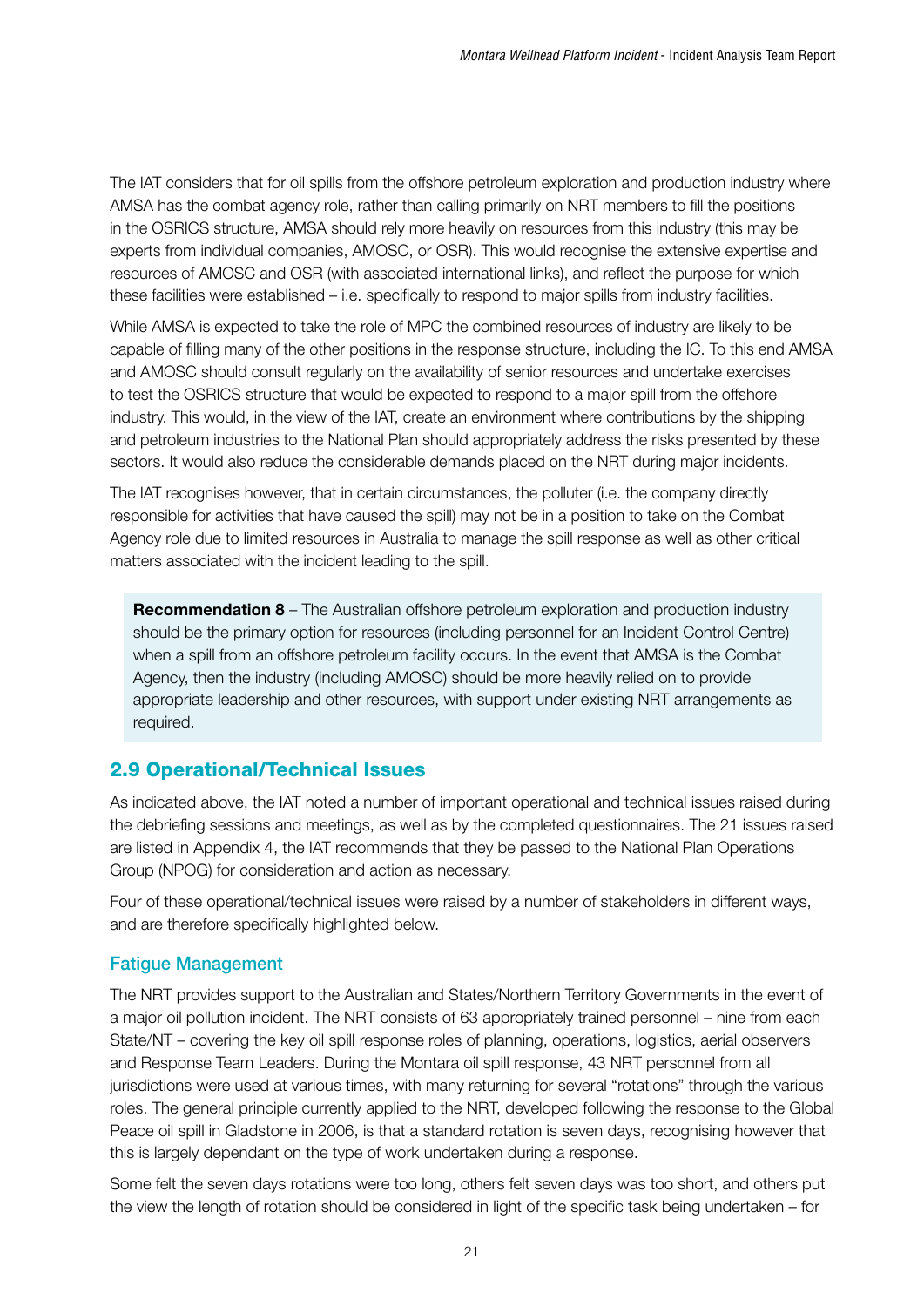example working for 7 days on the deck of a vessel in tropical heat wearing full personal protective equipment (PPE) and undertaking containment and recovery operations raises different fatigue management issues than, say, being based in the ICC. Concerns regarding working long hours were also raised by several NRT members.

The IAT notes that AMSA had already recognised the need for more work to be done to develop a proper fatigue management plan for both its own spill response personnel and the NRT. While there are always likely to be different views on issues such as the length of rotations, there is a need to have an agreed approach endorsed by the National Plan Management Committee.

The IAT is attracted to the concept proposed by some, with experience in these matters, that management of fatigue should be based around guidelines (which can be varied depending on circumstances) rather than hard, fixed rules.

### National Response Team

While overall the views expressed to the IAT indicate the NRT arrangements worked very well and, as indicated above, provided the basis for the relationships that sustained the response, a number of issues were raised that need to be considered, and these are set out in Appendix 4.

Practical issues include the need for a single mobile phone that stays with the particular position, rather than using personal mobiles and having numbers constantly changing, and ensuring that all NRT members have the required security passes for their particular role.

## Web-based Management System

Some of the concerns expressed regarding communication, a lack of information in some areas and practical issues such as better tracking of Commonwealth, industry and State/NT – owned response equipment, will be addressed by the development and implementation of a web-based incident management system for the National Plan. This has been recognised for some time by AMSA, and the IAT understands that the required funding is included in the proposed budget for 2010/2011.

Several examples of such systems are widely used by emergency response agencies in Australia. These systems may be summarised as web-based information management systems providing a single access point for the collection and dissemination of emergency or event-related information. Such systems are designed to aid decision making by providing authorised users with real-time information in a user-friendly format. These systems integrate data, video, messaging, and many other types of information and allow remote access via the Internet for authorised users. The IAT considers a similar system would be a significant enhancement for the National Plan.

## Offshore Maritime Coordinator

The need to consider appointing an offshore maritime co-ordinator for similar future incidents was raised with the IAT. This officer could possibly be located on board one of the vessels, with responsibility for providing general briefing to vessels masters and adequate autonomy for vessels to act on their own observations.

# 2.10 Outstanding Terms of Reference

All TOR were investigated by the IAT. Any TOR not specifically mentioned in the report are either addressed in the operational/technical recommendations or were not raised as concerns by stakeholders.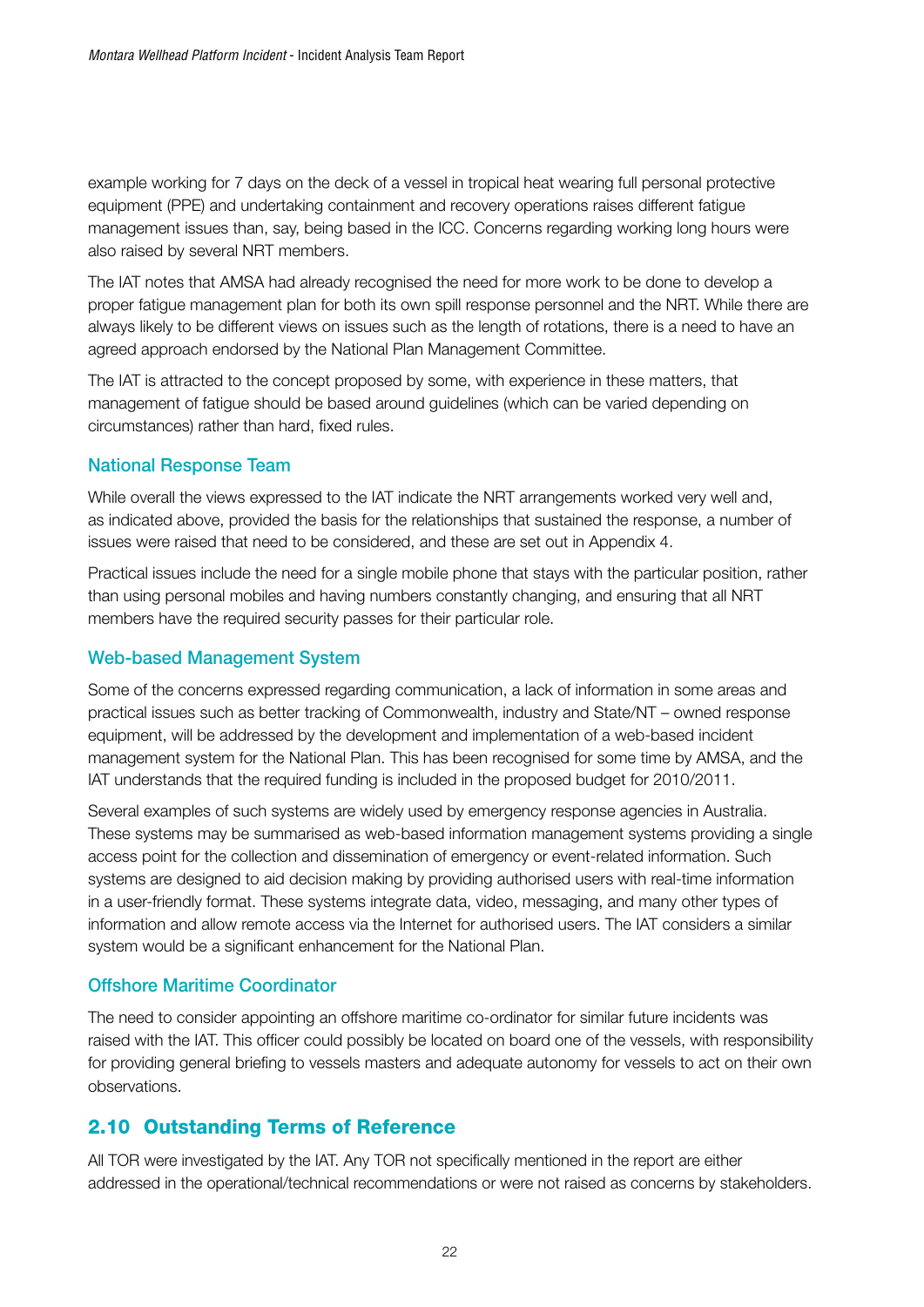# Appendix 1 Terms of Reference for the National Plan Incident Analysis

**Aim:** To undertake a comprehensive analysis of the response to the oil discharged from the Montara Wellhead Platform into the Timor Sea off Western Australia on 21 August 2009 (the 'Montara Wellhead Platform incident), as provided for under the National Plan Inter-Governmental Agreement.

**Incident Analysis Team:** The incident analysis team is to comprise persons with appropriate expertise particularly in response to marine pollution incidents sourced from ships and offshore production facilities and related matters, but who had no direct role in the response to the Montara Wellhead Platform incident. Members of the Incident Analysis Team are:

- Mr Bruce Gemmell (Chair) Consultant;
- Mr Paul Nelson Manager, Environment Protection, Australian Maritime Safety Authority;
- ▶ Captain David Heppingstone Manager, Safety Operations, WA Department of Transport;
- Mr Chris Michel Policy Officer, Department of Resources, Energy & Tourism;
- Ms Lesley Dowling Manager, Fuel & Used Oil Policy Section, DEHWA;
- Mr Ron Reinten Manager, Safety, Health, Environment & Security, ExxonMobil; and
- Mr John Gillies (Executive Officer) Australian Maritime Safety Authority.\*

**Terms of Reference:** Analyse the management of the incident from the oil pollution preparedness/ response perspective and provide strategic recommendations for improvements to the National Plan arrangements and how the actual response to the Montara Wellhead Platform incident might be improved upon for future reference. Any operational or technical recommendations should be conveyed to the National Plan Operations Group for consideration.

In this context:

- 1. Assess the oil pollution response aspects with particular reference to:
	- i. the call out procedures used, the effectiveness and timeliness of the initial and subsequent response;
	- ii. the process for the affected Company passing combat agency responsibility to the Designated Authority and subsequently to AMSA;
	- iii. the suitability and accessibility of National Plan equipment including State and industry equipment;
	- iv. availability, timeliness and management of the National Response Team arrangements;
	- v. the decisions made in respect of calls for equipment and personnel in regard effectiveness, sufficiency and timeliness;
	- vi. the decision regarding the use of dispersant including the selection of dispersant type and delivery mode;
	- vii. the adequacy and effectiveness of environmental input, including wildlife rescue and rehabilitation response;
	- viii. the adequacy and effectiveness of incident response plans and their implementation including the Oil Spill Response Incident Control System (OSRICS);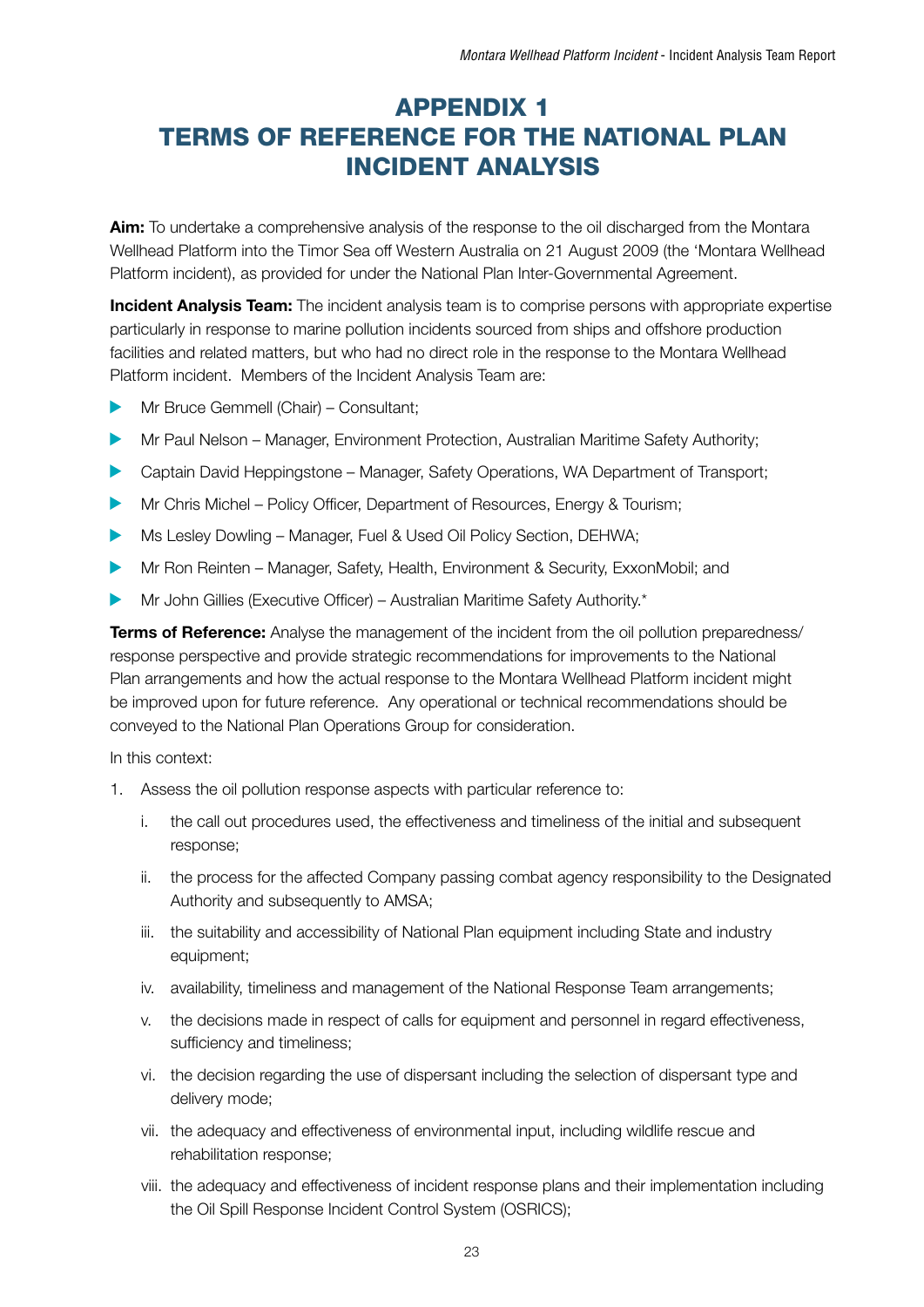- ix. the adequacy of the management of Occupational Health and Safety issues;
- x. the adequacy of the administrative support, environmental advice and support, and other related activities;
- xi. the interaction with the media and other interested parties; and,
- xii. the adequacy and effectiveness of communications with affected and interested stakeholders.
- 2. Assess the involvement of the various parties to the response from the viewpoint of the response strategies and decisions made by parties to the spill event and their timeliness and adequacy. In this regard, particular attention should be given to:
	- i. the effectiveness of the involvement of the parties; and,
	- ii. the interaction and cooperation between agencies and other parties.
- 3. Review the effectiveness of Australia's current spill response regime pertaining to marine pollution incidents sourced from offshore production facilities including the funding arrangements to meet preparedness and response requirements and the potential for improved integration of offshore industry into the National Plan.

As far as is practicable, the incident analysis team or member(s) thereof should attend the various debriefing sessions to be carried out by relevant agencies and bodies involved in the incident and consider the written reports of the various entities in the response.

Administrative support for the Incident Analysis Team will be provided by AMSA.

A written report on the findings and recommendations of the incident analysis is to be submitted to the Australian Maritime Safety Authority by 26 February 2010.

Brad Groves A/g Deputy Chief Executive Officer Maritime Standards Division Australian Maritime Safety Authority

4 December 2009

\* After commencement of the analysis, Mr John Gillies withdrew for medical reasons and was subsequently replaced as Executive Officer by Mr Robb McArthur.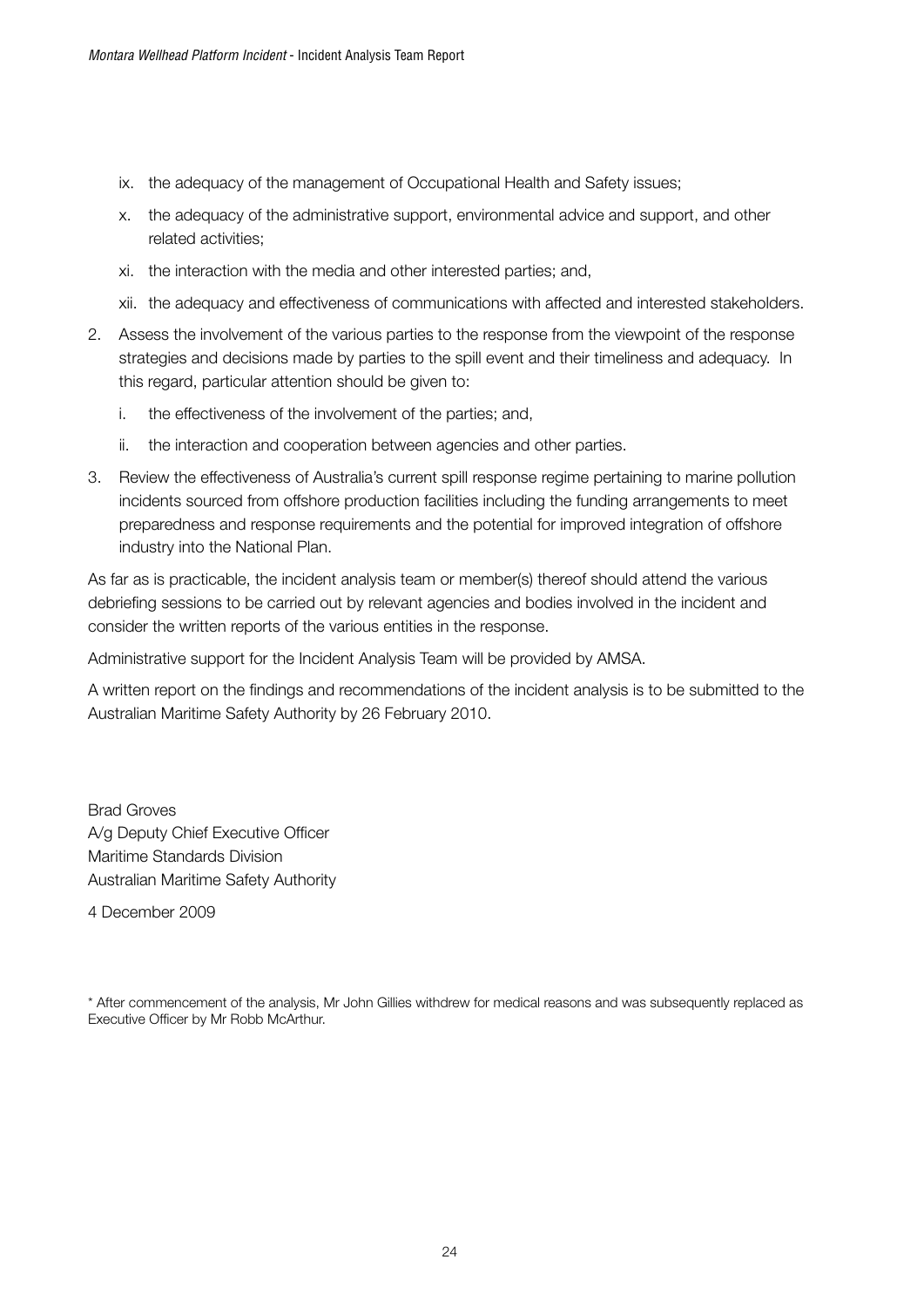# Appendix 2 Debriefs Attended and Personnel Interviewed by the Incident Analysis Team

### Montara Wellhead Platform Incident Debriefs

#### Australian Maritime Safety Authority Staff

- **Location:** Australian Maritime Safety Authority 5th Floor Meeting Room 82 Northbourne Avenue Canberra
- **Date:** 17 December 2009
- **Attendees: Facilitator**: Graham Miller

#### **Incident Analysis Team:**

Bruce Gemmell (Chair) Paul Nelson Matt Verney Chris Michel Lesley Dowling Ron Reinten John Gillies Robb McArthur – Executive Officer

#### **Australian Maritime Safety Authority (AMSA) Staff:**

Alex von Brandenstein Amanda Mackinnell Annaliese Caston Beth Holden Craig Condon Ewan Perrin Graham Whitehead Jamie Storrie Jessica Stortz Lyn Murray

Lynn Walton Maya Marpudin Neil Ada Nerissa Bartlett Ross Henderson Scott Milne Tracey Byrne Tracey Jiggins Trevor Larkin

#### Australian Maritime Safety Authority Executive Management Group

- **Location:** Australian Maritime Safety Authority, Ground Floor Board Room 82 Northbourne Avenue Canberra
- **Date:** 17 December 2009

#### **Attendees: Incident Analysis Team:**

Bruce Gemmell (Chair) Paul Nelson Matt Verney Chris Michel

Lesley Dowling Ron Reinten John Gillies

#### **AMSA Executive Management Group**:

Graham Peachey Mick Kinley John Young Garry Prosser Barbara Pearson Brad Groves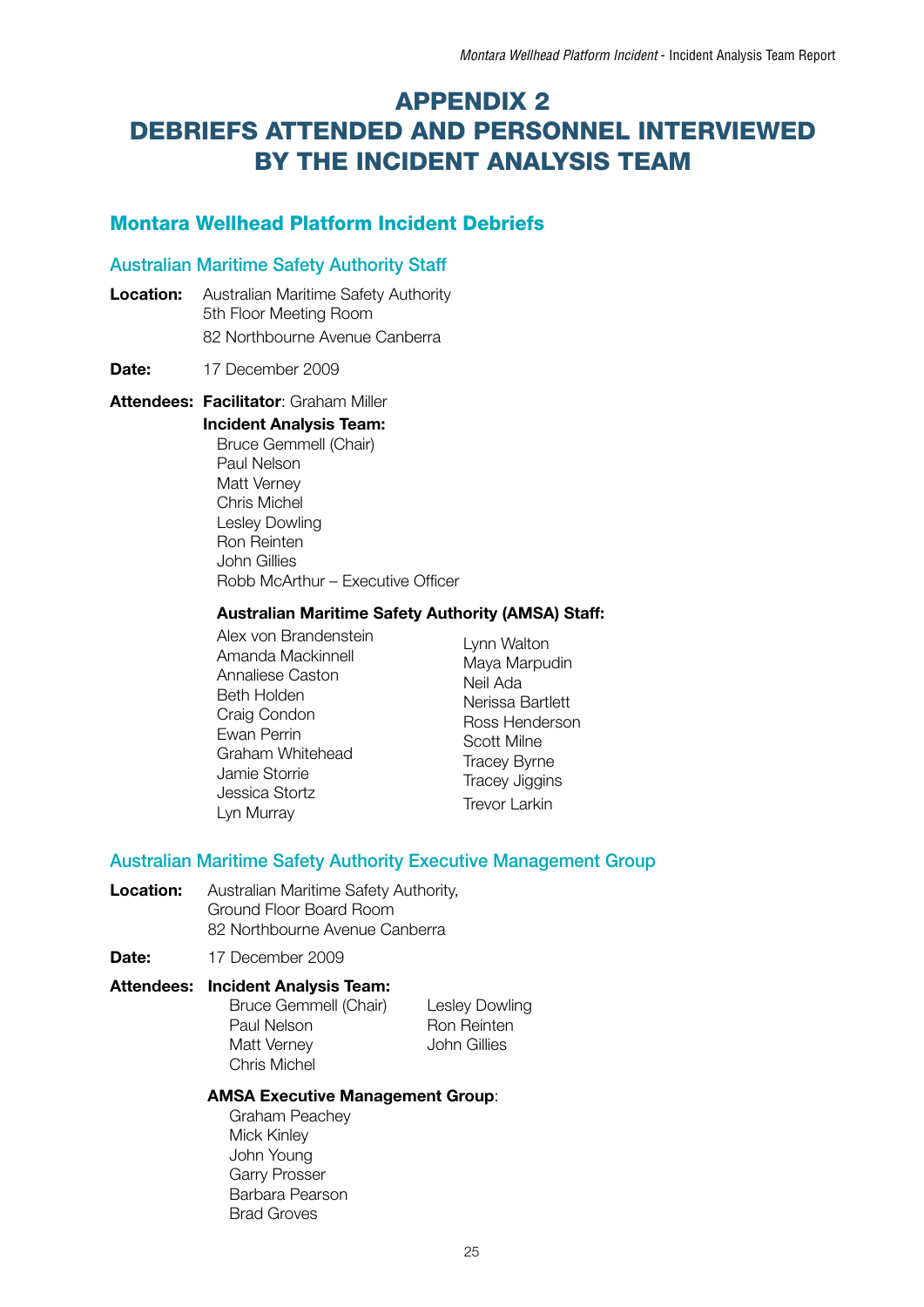#### National Response Team

- **Location:** Mantra Hotel 84 Northbourne Avenue, Canberra
- **Date:** 18 December 2009
- **Attendees: Facilitator:** Graham Miller

#### **Incident Analysis Team:**

Bruce Gemmell (Chair) Paul Nelson Matt Verney Chris Michel

Lesley Dowling Ron Reinten John Gillies Robb McArthur – Executive Officer

#### **National Response Team:**

| Lyn Murray      | Dale Jolly       | <b>Brian King</b>   |
|-----------------|------------------|---------------------|
| Mark Alen       | Neil Rowarth     | Keith Brown         |
| Glen Jackson    | Letitia Lamb     | Lee Carmody         |
| Chris Worrall   | Peter Braddock   | Craig Jones         |
| Reza Vind       | Michael King     | Fiona Durik         |
| Abigail Walters | David Ball       | Graham Edgley       |
| Rowena Bucklow  | Jamie Storrie    | <b>Tracey Byrne</b> |
| Peter Berry     | Nerissa Bartlett | Matt Hanrahan       |
| Jim Robinson    | Shayne Wilde     | Craig Condon        |
| Selina Jenkins  | Katrina Hansen   | Lynn Walton         |
|                 |                  |                     |

John Wright Sheridan Howell Mick Sheehy Phil Pegram Graham Whitehead Wayne Kearney Ivan Skibinski

#### Western Australian National Response Team

- **Location:** Western Australian Department Of Transport 1 Essex Street, Fremantle
- **Date:** 13 January 2010
- **Attendees: Facilitator:** Truscott Pty Ltd

#### **Incident Analysis Team**

Bruce Gemmell (Chair) Paul Nelson Ron Reinten David Heppingstone Robb McArthur – Executive Officer

#### **National Response Team Western Australian**

Frank Corrello Terry Stainton Rod Burrows Ray Masini Amanda Nadi Matt Verney Rowena Bucklow Lisa Hurtema Mike Waters Jamie Strickland Rae Burrows Rhys Jones Julie Lloyd Andrew Gatt Serkon Yakaciki Gary Jess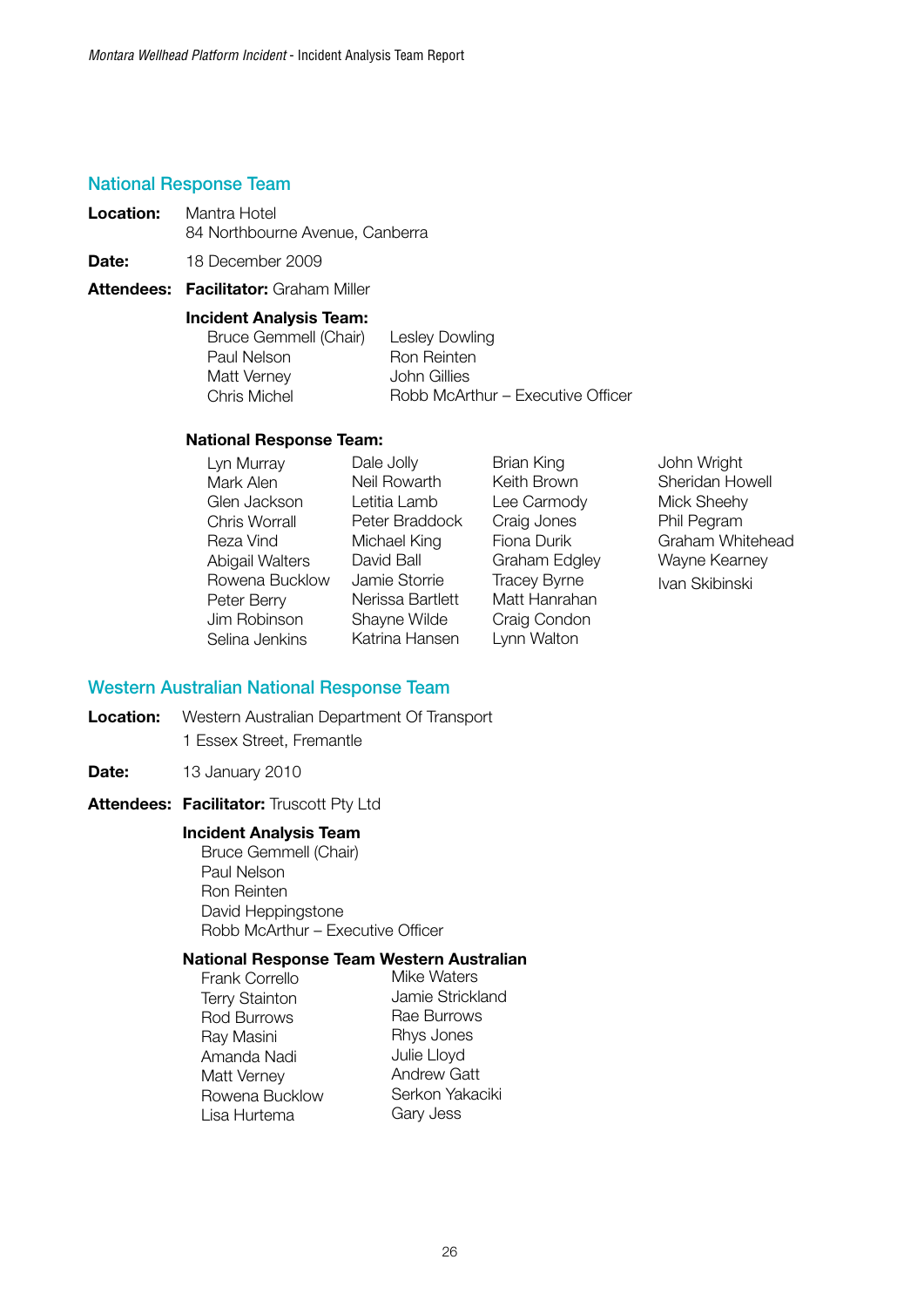#### PTTEP Australasia (Ashmore Cartier) Proprietary Limited

- **Location:** PTTEP Australasia (Ashmore Cartier) Proprietary Limited 162 Collins Street, West Perth
- **Date:** 14 January 2010

#### **Attendees: Incident Analysis Team:**

Bruce Gemmell (Chair) Paul Nelson Ron Reinten David Heppingstone Robb McArthur – Executive Officer

#### **PTTEP Australasia Staff:**

Andy Jacob Dan Dunne Eleanor Stoney

#### John Wardrop

**Location:** Exxon Mobil – 12 Riverside Quay, Southbank Melbourne

**Date:** 28 January 2010

#### **Attendees: Incident Analysis Team:**

Bruce Gemmell (Chair) Paul Nelson Ron Reinten David Heppingstone Chris Michell Leslie Dowling Robb McArthur – Executive Officer **John Wardrop**

#### AMOSC / AIP

- **Location:** Exxon Mobil 12 Riverside Quay, Southbank Melbourne
- **Date:** 28 January 2010

#### **Attendees: Incident Analysis Team:**

Bruce Gemmell (Chair) Paul Nelson Ron Reinten David Heppingstone Chris Michell Leslie Dowling Robb McArthur – Executive Officer **AMOSC and AIP:** John Tilley Ivan Skibinski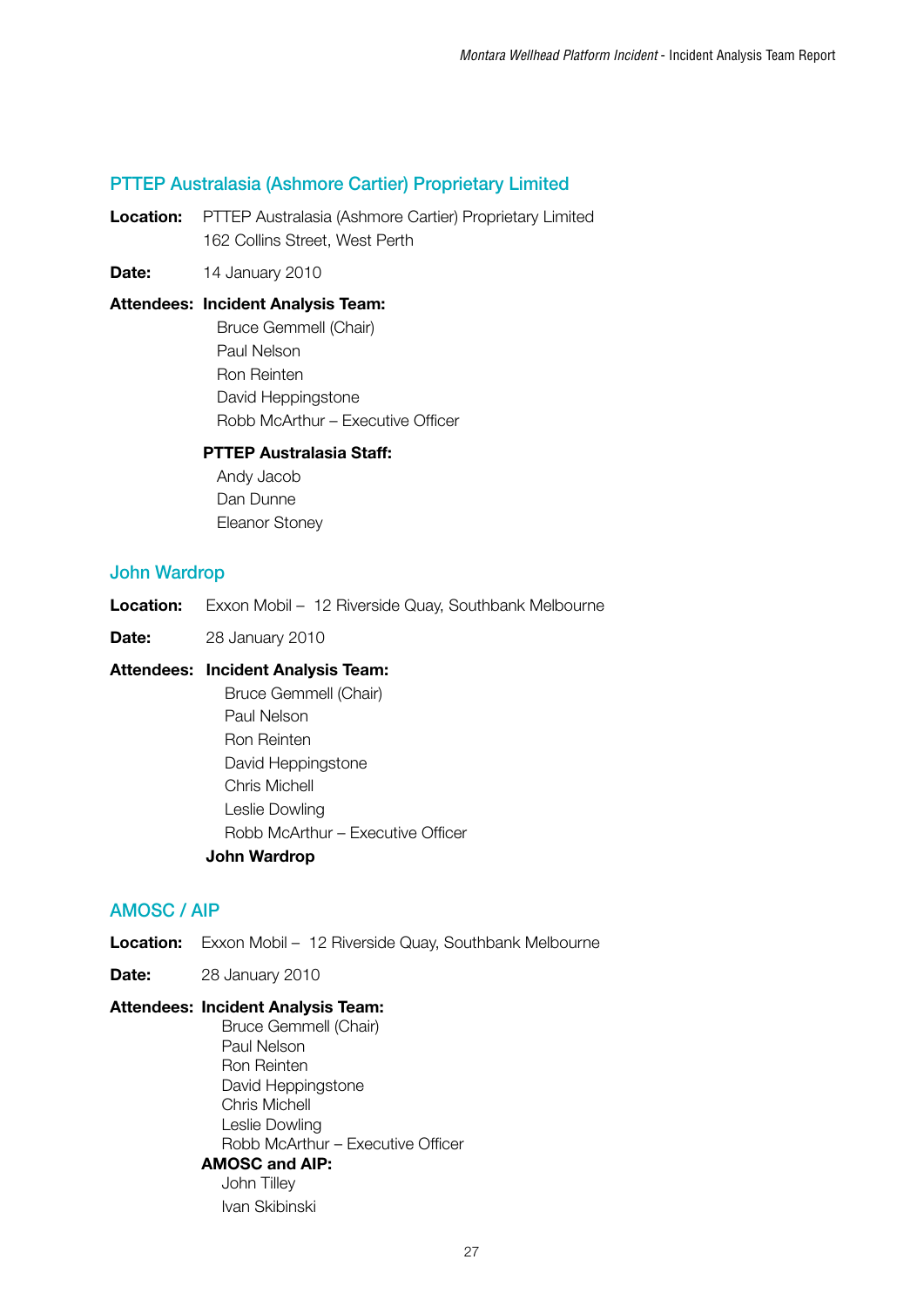#### Department of Environment, Water, Heritage and the Arts

**Location:** DEWHA 5 Farrell Place, Civic, Canberra ACT

**Date:** 29th January 2010

#### **Attendees: Incident Analysis Team:**

Bruce Gemmell (Chair) Paul Nelson Ron Reinten David Heppingstone Chris Michell Leslie Dowling Robb McArthur – Executive Officer

### **DEWHA**:

Stephen Oxley Michael Deering Chantal Simakoff-Ellims Tania Risniw

#### Designated Authority

**Location:** Conference Call Canberra/Darwin

**Date:** 1 February 2010

#### **Attendees: Incident Analysis Team:**

Bruce Gemmell (Chair) Paul Nelson David Heppingstone Chris Michell John Gillies

#### **NT Department of Regional Development, Primary Industry, Fisheries and Resources:**

Alan Holland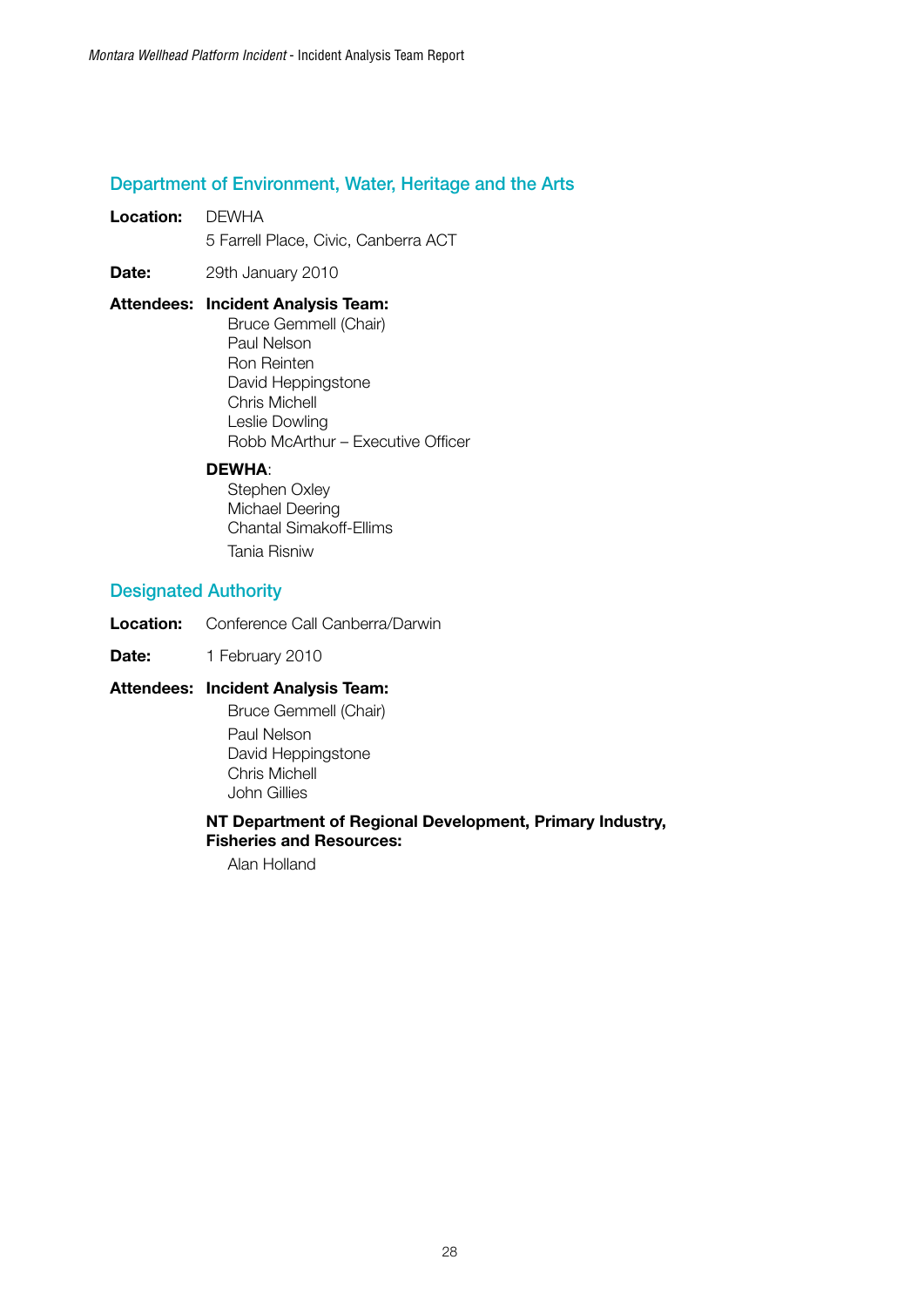# Appendix 3 Summary of Commissioned Reviews

## Third Party Review of AMSA's Incident Management Arrangements Established In Response to the Montara Well Head Leak Incident

Review by Bren Burkevics of the Incident Management Arrangements.

Mr Burkevics is from the Department of Territory and Municipal Services within the ACT Government, and has a lengthy background in the fire and emergency services. His report includes 13 recommendations, key recommendations include:

- the Environment Protection staff undertake strategic roles (such as IC) rather than tactical roles (e.g. air observer);
- change our incident management structure to AIIMS;
- a standard template for daily telephone briefings between the teams in Darwin and Canberra;
- using personnel from local employment agencies;
- need for a standard template for aircraft and vessels to report in at the conclusion of the day's activities; and
- develop a plan to ensure that NRT rostering can be performed by more than one individual.

## Montara Well Spill Information Collection, Integration and Dissemination

Scott Lillington and Alan Lloyd from AMSA's Emergency Response Centre were asked to analyse the processes in use and recommend any improvements that would assist in responding to this or future incidents of this type. Their report makes a number of observations and recommendations where technology and systems could be used to reduce the workload and improve the timeliness of data capture, processing and reporting.

Key findings are:

- having in readiness dedicated equipment and procedures to set up a remote office;
- automating the capture of observation data and its upload for reporting;
- providing near real time tracking and visibility of response asset locations;
- developing or purchasing a Web based tool to provide a central location where all computer held material including reports, emails and photos are updated and accessed; and,
- reducing report creation turn around time so content is less than 24 hours old.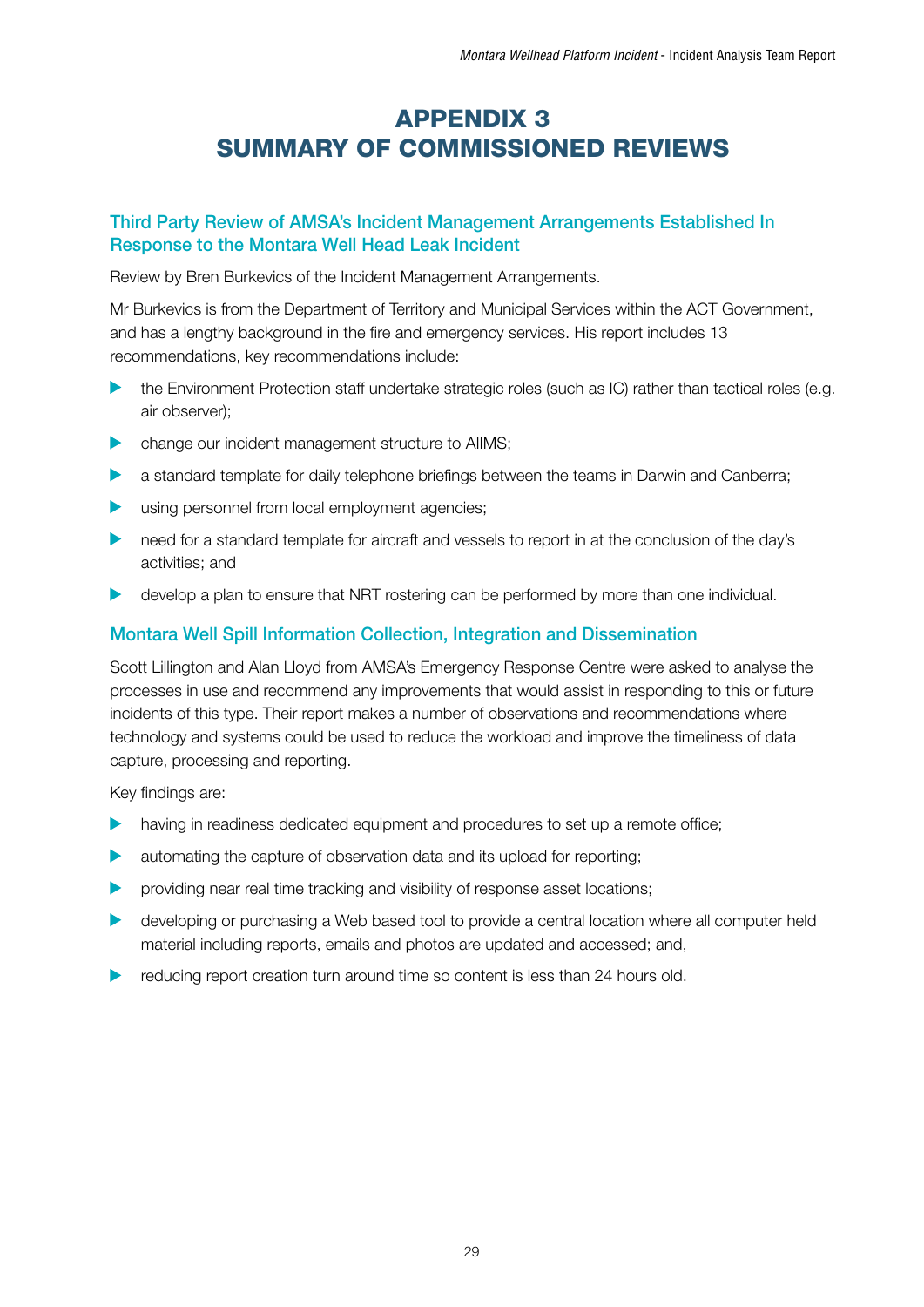## Review of Spatial Information Usage

Steve Forbes, Manager Risk and Geographic Information Systems for the ACT Emergency Services Agency conducted a review of the usage of Spatial Information for the Montara Incident.

His report includes 17 recommendations. Key recommendations include:

- a concept of operations be developed to ensure the mapping officer is integrated into response  $\blacktriangleright$ operations;
- development of a standard technology kit for aerial observers;
- the need for AMSA to finalise the training, software and staffing requirements needed for the use of line scanning;
- AMSA GIS Manager to be represented on the Emergency Management Spatial Information Network Australia;
- **EXECUTE:** employ an operationally focussed GIS staff member within Environment Protection;
- **D** partnership with the Canberra-based Mapping and Planning Support Group;
- MOU with State and Territory Agencies for access to local hardware and staff for GIS/mapping during oil spills in the AMSA area of responsibility as a continuity measure; and
- $\blacktriangleright$ Investigate the use of an integrated emergency response tool such as "WEB EOC.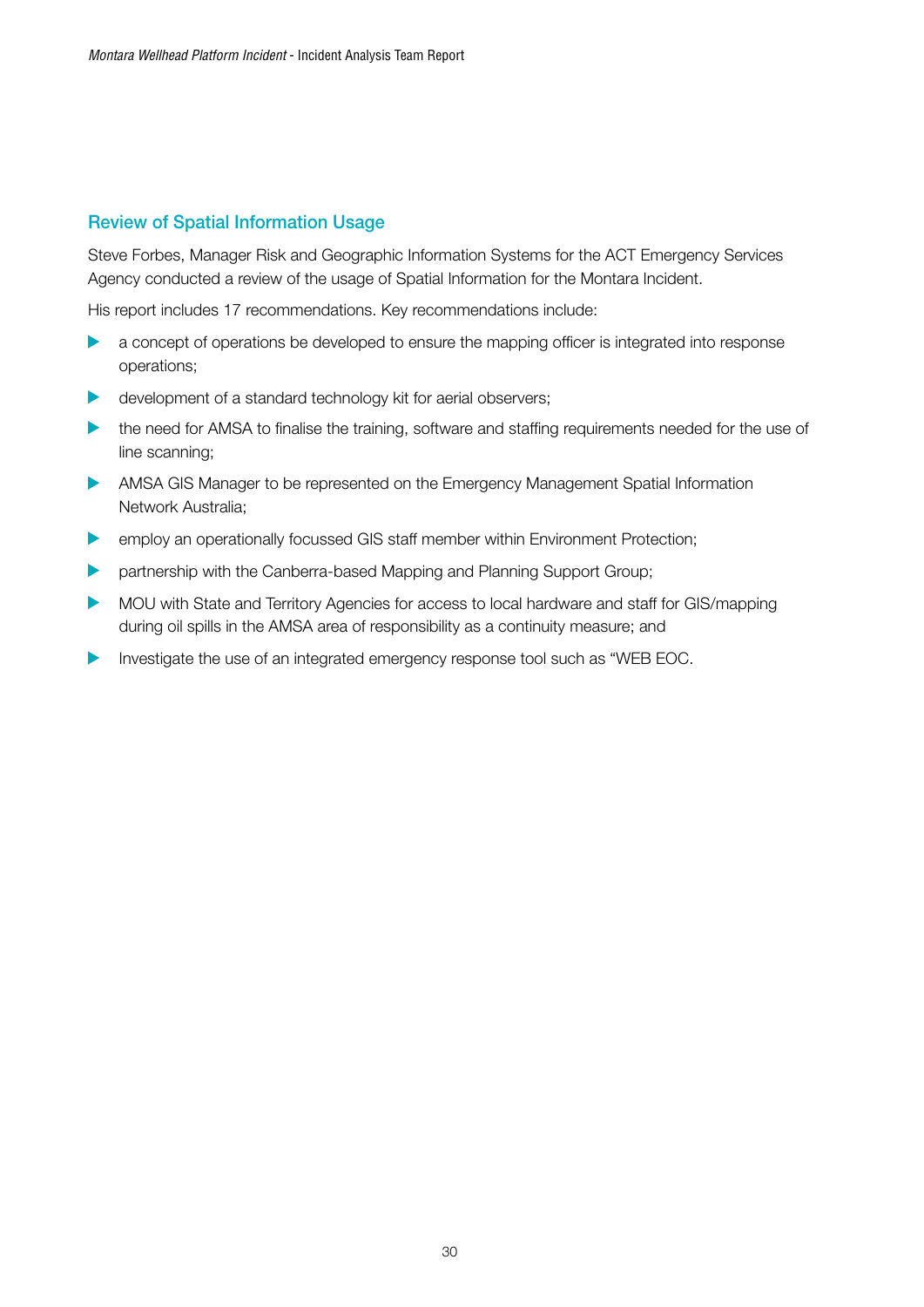# Appendix 4 Operational and Technical issues to be referred to the National Plan Operations Group

| $\pmb{\#}$     | <b>Issue</b>                                                                                                                                                                                                                                                       |
|----------------|--------------------------------------------------------------------------------------------------------------------------------------------------------------------------------------------------------------------------------------------------------------------|
| 1              | AMSA/AMOSC to identify any Customs/Immigrations issues associated with flying aircraft into<br>Australia in an emergency situation that can be resolved prior to importation.                                                                                      |
| $\sqrt{2}$     | AMSA/AMOSC to Darwin consider potential for joint arrangements for Darwin equipment stockpile,<br>including sharing costs of storage and maintenance.                                                                                                              |
| 3              | Develop a fatigue management plan for an incident response (guidelines not rules), including need to<br>maintain people in key roles.                                                                                                                              |
| $\overline{4}$ | Improved internal financial arrangements during emergency response (e.g. use of AMSA debit cards,<br>financial management plan).                                                                                                                                   |
| $\mathbf 5$    | Technical issues associated with UV/IR scanning and processing.                                                                                                                                                                                                    |
| $\,$ 6 $\,$    | Consider potential use of unmanned aerial vehicles for aerial surveillance.                                                                                                                                                                                        |
| $\overline{7}$ | Develop a Web-based incident management system for the National Plan.                                                                                                                                                                                              |
| $\,8\,$        | Consider matters relating to connectivity of AMSA/AMOSC equipment and availability of<br>replacement parts.                                                                                                                                                        |
| $\Theta$       | Format of the AMSA time sheet.                                                                                                                                                                                                                                     |
| 10             | Modify existing combat agency transfer Protocol to include a process for handing responsibility<br>back to the DA, and any other amendments that may be considered necessary by either the<br>Environmental Assessors forum or the National Plan Operations Group. |
| 11             | Develop improved fluorometry arrangements for the National Plan.                                                                                                                                                                                                   |
| 12             | Consider the need for skimmer/s for recovering surface wax                                                                                                                                                                                                         |
| 13             | Improved sampling procedures including a portable sampling kit. Also include raising awareness<br>of the document "IMO/FAO Guidance on Managing Seafood Safety During and After Oil Spills"<br>amongst the fishing regulatory authorities around Australia.        |
| 14             | Consider drawing on retired personnel with appropriate experience for use during training                                                                                                                                                                          |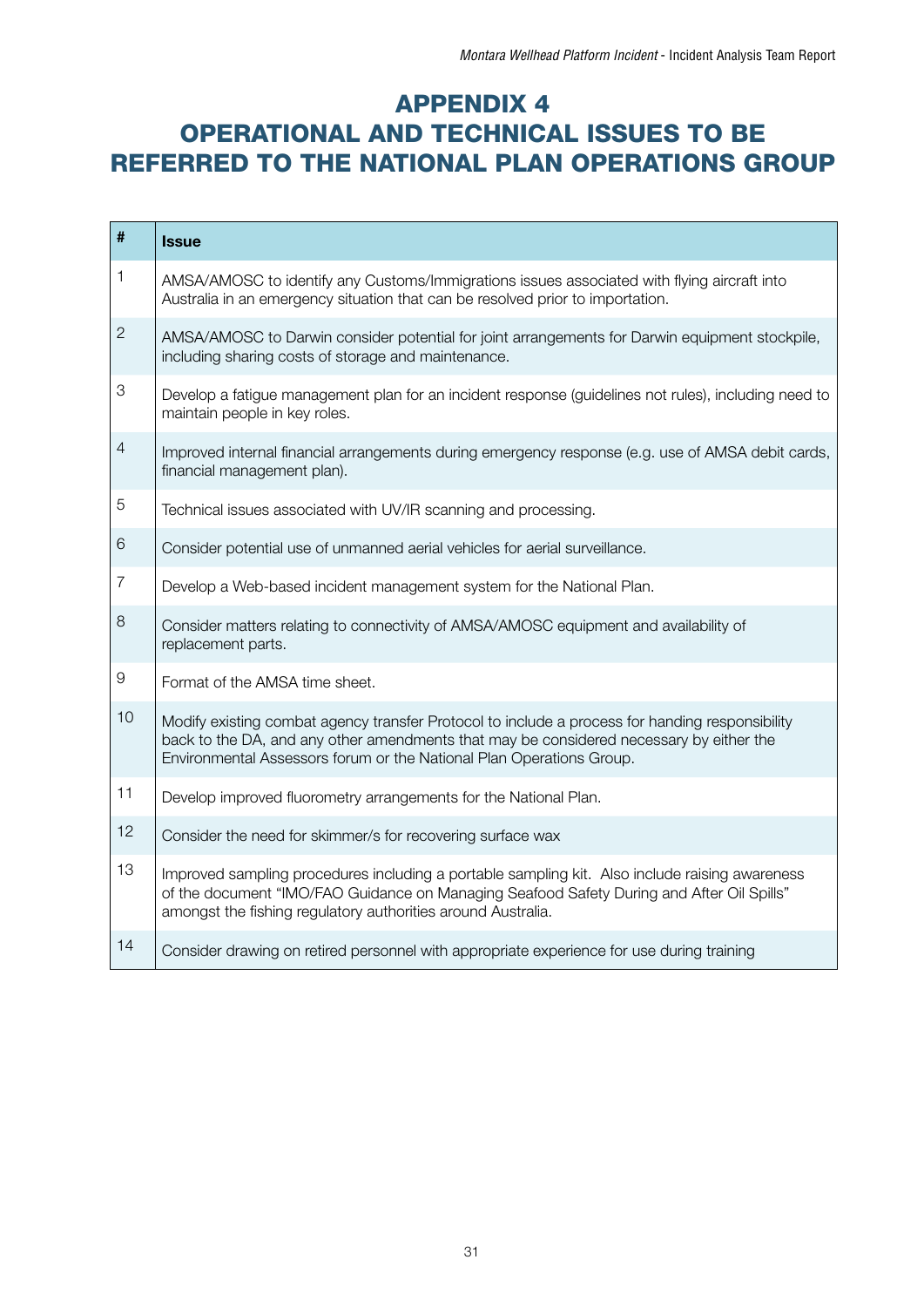| $\#$ | <b>Issue</b>                                                                                                                                                                                                                                                                                                                                                                                                                                                                                                                                                                                                                                                                                                                                                                                                                                                                                                                                                                                                                                                                                                                 |  |
|------|------------------------------------------------------------------------------------------------------------------------------------------------------------------------------------------------------------------------------------------------------------------------------------------------------------------------------------------------------------------------------------------------------------------------------------------------------------------------------------------------------------------------------------------------------------------------------------------------------------------------------------------------------------------------------------------------------------------------------------------------------------------------------------------------------------------------------------------------------------------------------------------------------------------------------------------------------------------------------------------------------------------------------------------------------------------------------------------------------------------------------|--|
| 15   | Consider the existing NRT arrangements in light of the Montara incident, with particular focus on:<br>• availability and skill sets of members, particularly with regard to skills required for offshore<br>response (e.g. Ro-Boom);<br>availability of aerial observers, the need for training in the use of GPS units and development of a<br>standard technology kit for aerial observers use of standard reporting format during each rotation;<br>• the need for a standard "information pack" for circulation prior to deployment, as well as more<br>advance notice of deployment;<br>an agreed process for use of contractors;<br>availability of PPE in different sizes;<br>early NRT notification following a significant incident;<br>whether the current arrangements for the National Plan Support Team are adequate;<br>the potential for NRT support to come from outside established National Plan State/NT agencies;<br>$\bullet$<br>ensure all NRT members have ASIC and/or MSIC cards as required; and<br>• the need for dedicated mobile phones that remain with each position in the OSRIC's structure. |  |
| 16   | Include in the National Contingency Plans a listing of all offshore production facilities and the<br>responsible Designated Authority for each (Check Border Protection Command information list of<br>same)                                                                                                                                                                                                                                                                                                                                                                                                                                                                                                                                                                                                                                                                                                                                                                                                                                                                                                                 |  |
| 17   | Technical issues associated with speed and capacity of transmitting information from the Dornier                                                                                                                                                                                                                                                                                                                                                                                                                                                                                                                                                                                                                                                                                                                                                                                                                                                                                                                                                                                                                             |  |
| 18   | Consider the need to appoint an offshore maritime co-ordinator for similar future incidents, possibly<br>located on board one of the vessels, with responsibility for providing general briefing to vessels<br>masters and adequate autonomy for vessels to act on their own observations.                                                                                                                                                                                                                                                                                                                                                                                                                                                                                                                                                                                                                                                                                                                                                                                                                                   |  |
| 19   | Need to improve Sitreps to explain type of oil, where it was heading and what effects it would have.<br>Need better approach to dealing with / explaining type of oil and its potential impacts.                                                                                                                                                                                                                                                                                                                                                                                                                                                                                                                                                                                                                                                                                                                                                                                                                                                                                                                             |  |
| 20   | National Plan stakeholders recognise the value of appointing liaison officer/s to work in with the IMT.                                                                                                                                                                                                                                                                                                                                                                                                                                                                                                                                                                                                                                                                                                                                                                                                                                                                                                                                                                                                                      |  |
| 21   | Consider use of a single internet site to provide information on the incident.                                                                                                                                                                                                                                                                                                                                                                                                                                                                                                                                                                                                                                                                                                                                                                                                                                                                                                                                                                                                                                               |  |
| 22   | Consider the need for the National Plan to provide increased portable oil storage capacity for use on<br>board vessels during future offshore containment and recovery operations.                                                                                                                                                                                                                                                                                                                                                                                                                                                                                                                                                                                                                                                                                                                                                                                                                                                                                                                                           |  |
| 23   | Consider the need for a requirement to ensure equipment is operational before offshore deployment.                                                                                                                                                                                                                                                                                                                                                                                                                                                                                                                                                                                                                                                                                                                                                                                                                                                                                                                                                                                                                           |  |
| 24   | Consider the need to extend exhausts on boom and skimmer power packs to better disperse<br>emissions.                                                                                                                                                                                                                                                                                                                                                                                                                                                                                                                                                                                                                                                                                                                                                                                                                                                                                                                                                                                                                        |  |